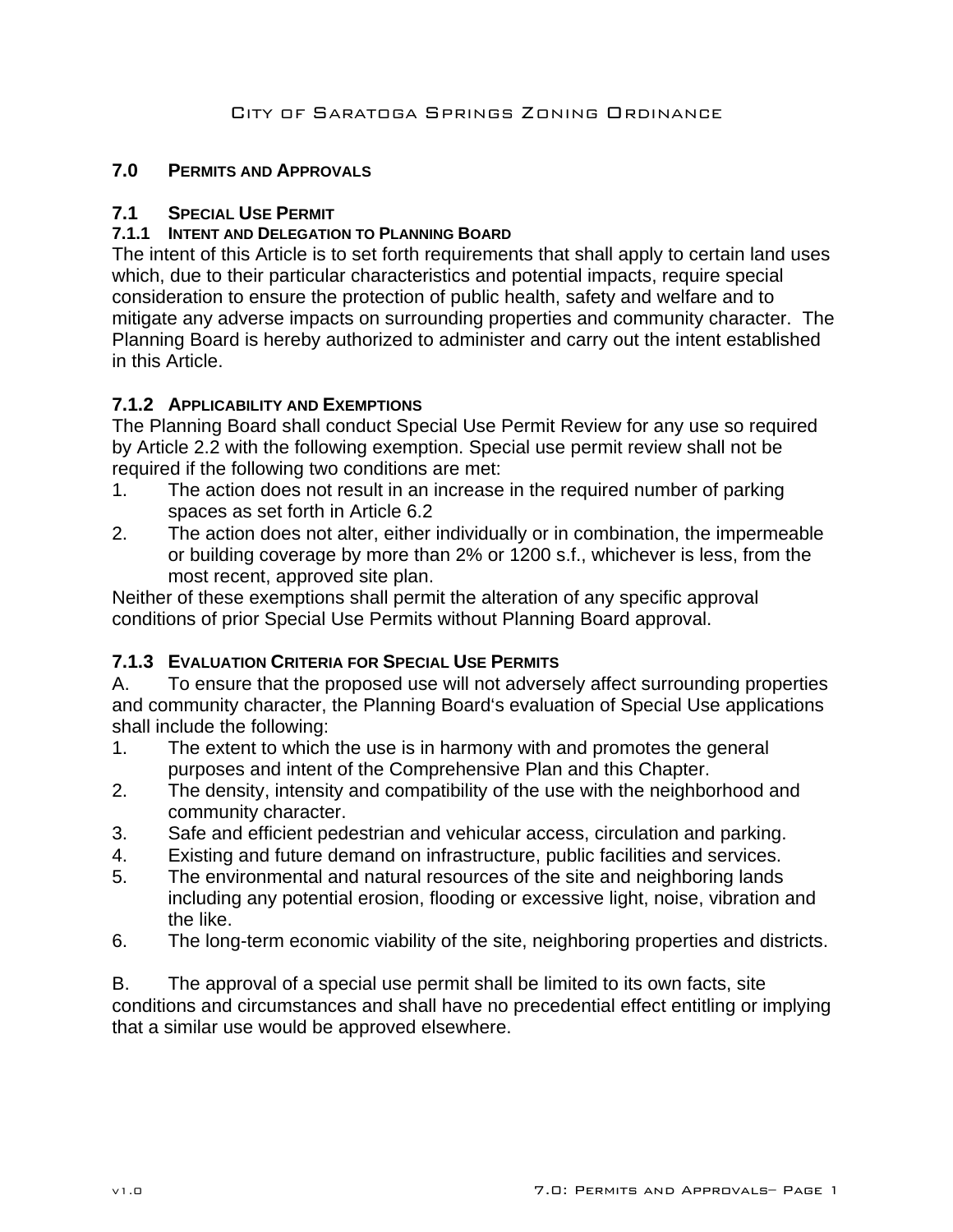## **7.1.4 APPLICATION PROCEDURES**

A. For all uses that require a special use permit, as indicated in Article 2.2, application may be made directly to the Planning Board or as a referral by the Zoning Officer.

B. The Planning Board shall not accept any application for review that includes a parcel for which there is an outstanding, unresolved written violation from the Zoning Officer that is not the subject of the application.

C. An eligible applicant for a special use permit must be the owner, lessee or purchaser under contract for involved parcel. A lessee and purchaser under contract must have written permission of the current property owner(s) to submit an application.

D. Applications for Special Use Permit shall be on forms prescribed by the Planning Board and shall be accompanied by a fee as established by the City Council.

## **7.1.5 PUBLIC HEARING NOTICE**

A. Within 62 days of the submission of a complete application, the Planning Board shall conduct a public hearing on that application.

B. The Planning Board shall advertise the hearing in a Saratoga Springs newspaper of general circulation at least five days prior to the date thereof. The applicant shall be responsible for payment for this notice. Prior to the hearing, the applicant shall be responsible for filing with the Planning Board an affidavit from the newspaper confirming such publication and payment.

## **7.1.6 PROPERTY OWNER NOTIFICATION**

The applicant shall provide notice of a hearing to neighboring property owners as follows.

A. The applicant shall obtain from the City the names and addresses of property owners within a 250 foot geographic radius from the applicant's subject property boundary.

B. The applicant shall receive from the Planning Board a property owner notification notice and shall send only this notice to the identified property owners by first class mail. This notice shall be postmarked no less than 7 days but not more than 20 calendar days prior to the scheduled hearing.

C. Prior to the public hearing, the applicant shall submit to the Planning Board confirmation of the property owner notification by obtaining a "certificate of mailing" from the U.S. Postal Service.

D. Failure to provide notice in exact conformance with these provisions shall not invalidate a Planning Board determination provided the Planning Board finds that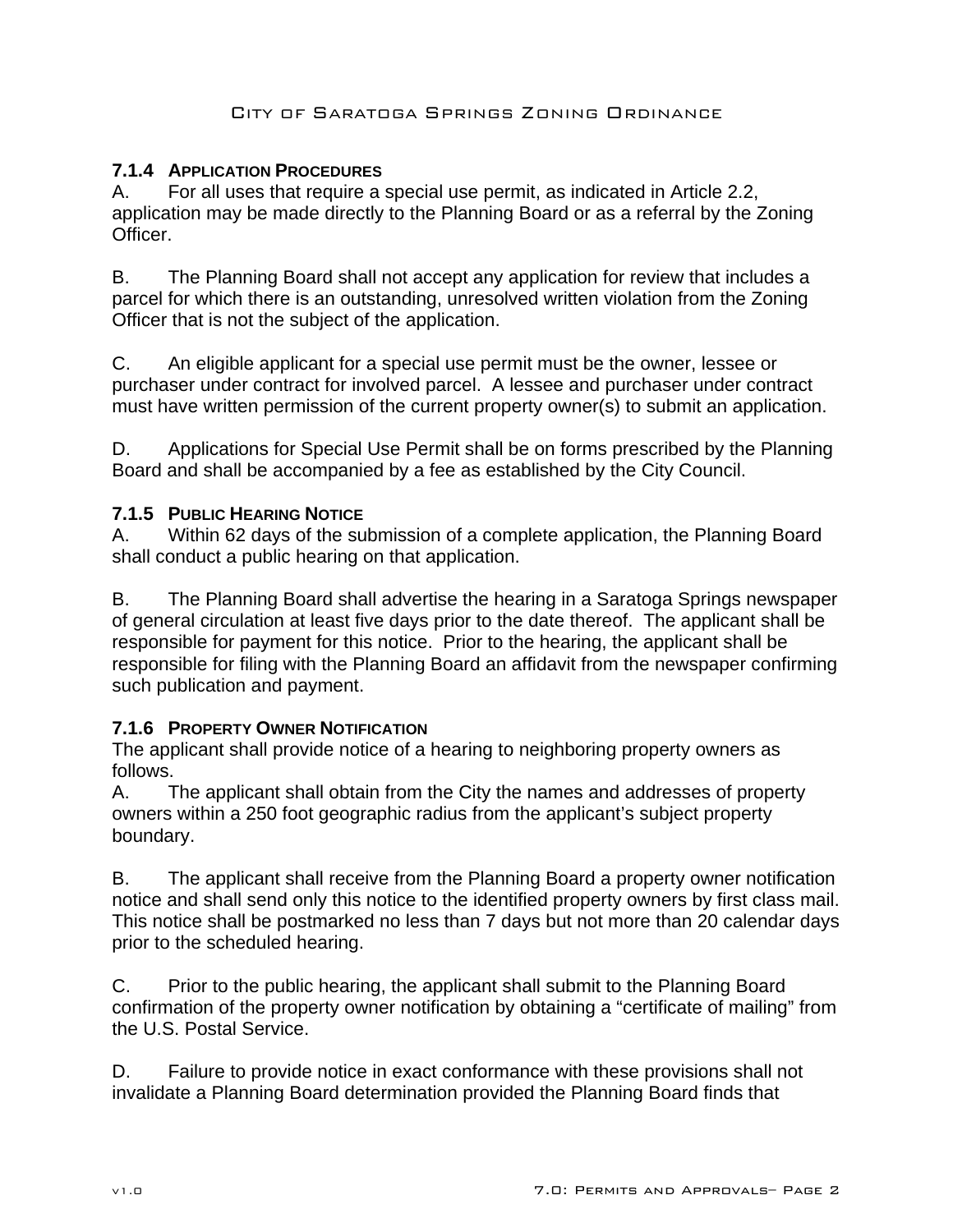substantial compliance has occurred and the public has been fairly apprised of the fundamental character of the proposed action.

## **7.1.7 SARATOGA COUNTY PLANNING BOARD REFERRAL**

A. Any application for a special use permit that meets the referral requirements of General Municipal Law Section 239-m shall be referred to the Saratoga County Planning Board for its review prior to the public hearing. No action shall be taken by the Planning Board on such application until an advisory recommendation has been received from the County Planning Board or 30 calendar days have passed from when the County Planning Board received the full statement.

B. If the Saratoga County Planning Board recommends modification or disapproval of a proposed action, the Planning Board shall not act contrary to such recommendation except by a vote of a majority plus one of all the members thereof.

## **7.1.8 INTERMUNICIPAL NOTIFICATION**

Pursuant to General Municipal Law Section 239-nn, if the land involved in an application for a special use permit lies within 500 feet of the boundary of another municipality, the Planning Board shall submit a copy of the official notice of the public hearing to the municipal clerk of the other municipality at least 10 days prior to the public hearing.

#### **7.1.9 ADVISORY OPINION**

The Planning Board may request an advisory opinion of the Design Review Commission or any administrative department or agency in its evaluation of a special use permit.

#### **7.1.10 DECISIONS**

A. In rendering its decision on any application, the Planning Board shall comply will all applicable provisions of the State Environmental Quality Review Act under Article 8 of the Environmental Conservation Law and its implementing regulations.

B. The Planning Board shall issue a written decision on an application within 62 days of the close of the public hearing. This time frame may be extended by mutual consent of the applicant and Planning Board.

C. Four affirmative votes are required to pass a motion regarding an application before the Planning Board.

- D. The Planning Board may grant one of three types of permits:
- 1. A PERMANENT SPECIAL USE PERMIT allows a specific use to continue indefinitely until the specific use ceases for any reason for a period of 12 consecutive months.
- 2. A TEMPORARY SPECIAL USE PERMIT allows a specific use to continue until a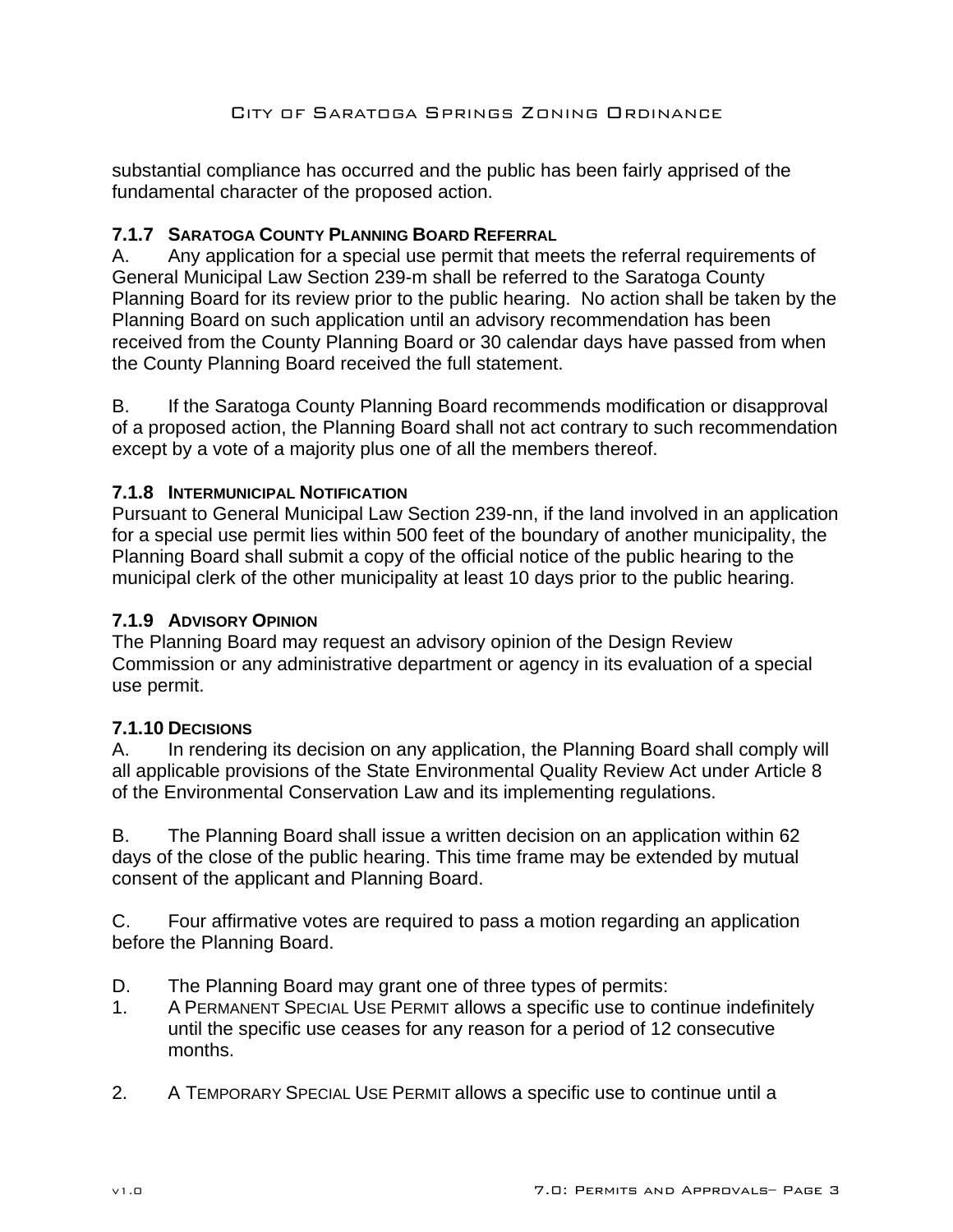specific date at which time the special use permit shall automatically terminate and the use shall be permanently discontinued. A temporary permit shall not be renewed nor extended.

3. A RENEWABLE SPECIAL USE PERMIT allows a specific use to continue until a specific date unless renewed by the Planning Board for an additional period of time. A request for renewal shall be submitted prior to the expiration of the renewable special use permit. If not renewed, the use shall be permanently discontinued.

E. The Planning Board shall have the authority to impose such reasonable conditions and restrictions as are directly related, and incidental, to the proposed special use permit. Upon its granting of said special use permit, any such condition must be met in connection with the issuance of permits by the City.

As a condition of approval of a special use permit, the Planning Board may require a letter of credit or equivalent security approved by the City to guarantee satisfactory performance of all required improvements or conditions.

#### F. Administrative Approval

The Chairperson shall have the authority to approve minor modifications to existing special use approvals if the Chairperson deems the changes are not material, substantial or substantive in nature and are not contrary to the intent of the original decision. The Chairperson shall issue all administrative approvals in writing and report them to the Planning Board in a timely manner.

G. Every special use permit decision shall be signed and dated by the Chairperson and shall document the circumstances of the application and the findings on which the decision is based.

H. Every special use decision shall be filed in the Office of the City Clerk within five business days thereof and a copy provided to the applicant and to the Building Department.

#### **7.1.11 SITE PLAN REVIEW**

A. An application subject to special use permit may also be subject to site plan review as indicated in Article 2.2.

B. The Planning Board may waive site plan review as a condition of a special use permit if the Planning Board determines that considerations customarily evaluated under site plan review have been appropriately considered as part of the special use permit process.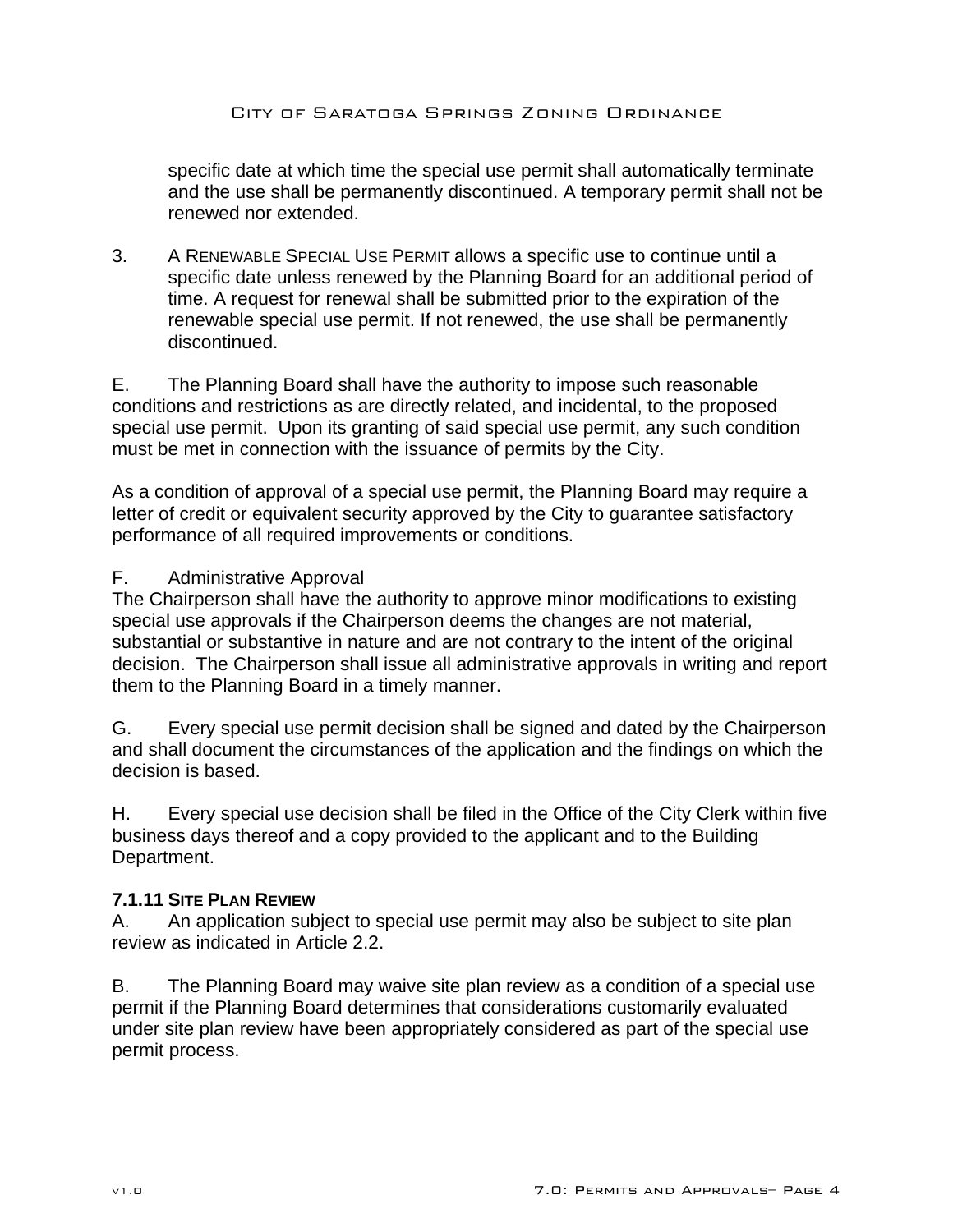## **7.1.12 EXPIRATION**

Unless otherwise specified or extended by the Planning Board, a decision on any request for a special use permit shall expire 18 months following the filing date of such decision if the applicant has not complied with any required conditions and started actual construction, or otherwise implemented this approval. Actual construction is defined as the fastening or placing of construction materials in a permanent manner, the excavation of a basement, or the demolition or removal of any existing structure if no new construction is approved.

## **7.1.13 EXTENSIONS**

The Planning Board may grant up to two 18-month extensions for an approved special use permit provided that the application was properly submitted prior to the expiration date of either the original special use permit or the first extension. When requesting an extension, it shall be the applicant's responsibility to prove that there have been no significant changes to the site or neighborhood and that the circumstances and findings of fact by which the original approval was granted have not significantly changed.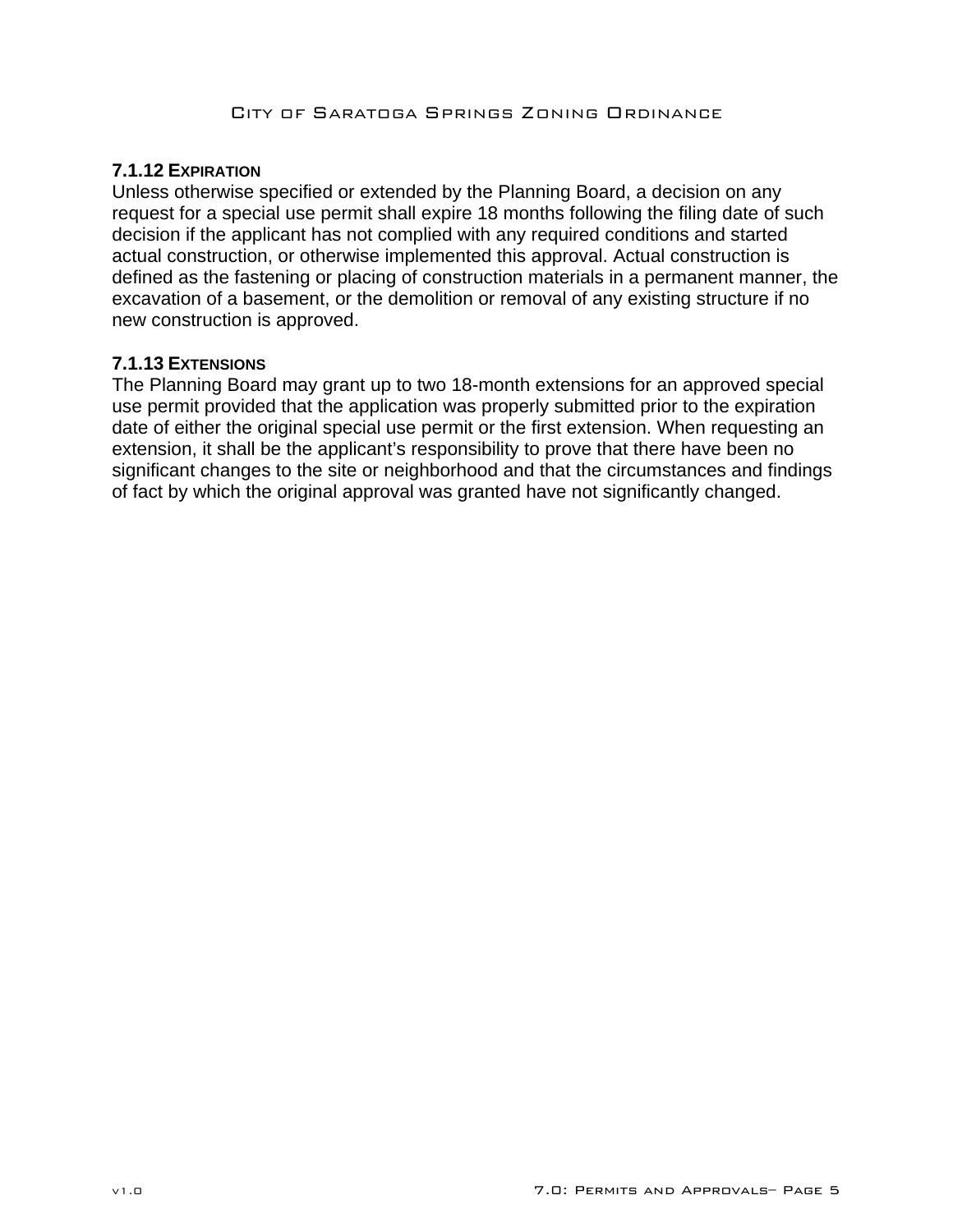## **7.2 SITE PLAN REVIEW**

## **7.2.1 INTENT AND DELEGATION TO PLANNING BOARD**

The City finds that a safe, well-planned and attractive natural and man-made environment is essential to the economic health of the community and to the general safety and welfare of its residents. Therefore, the intent of this Article is to set forth the process by which to review the site characteristics to ensure consistency with the goals and objectives of the City's Comprehensive Plan and to regulate the preservation, conservation and efficient use of City resources. The Planning Board is hereby authorized to administer and carry out the intent established in this Article.

## **7.2.2 APPLICABILITY AND EXEMPTIONS**

## A. Applicability

Site Plan Review shall be conducted for the following actions:

- 1. Any use so required by Article 2.2.
- 2. To construct, modify or demolish any structure other than a single-family or twofamily residence and associated residential accessory structures in any district.
- 3. To implement a use variance except for 1- or 2-family structures.
- 4. To amend a prior site plan approval.

## B. Exemptions

An action otherwise requiring site plan review may be exempt if the following two conditions are met:

- 1. The action does not result in an increase in the required number of parking spaces as set forth in Article 6.2; and
- 2. The action does not alter, either individually or in combination, the impermeable or building coverage by more than 2% or 1200 s.f., whichever is less, from the most recent, approved site plan.

Neither of these exemptions shall permit the alteration of any specific conditions of prior site plan approvals without Planning Board approval.

# **7.2.3 SPECIAL USE PERMIT AND SITE PLAN REVIEW**

## A. Review

The Planning Board shall conduct site plan review independently or in conjunction with special use permit as required by Article 2.2. Such review may occur concurrent with or subsequent to special use permit review. Separate applications and application fees are required for each review.

# B. Waiver

The Planning Board may waive site plan review as a condition of a special use permit if the Planning Board determines that considerations customarily evaluated under site plan review have been appropriately considered as part of the special use permit process.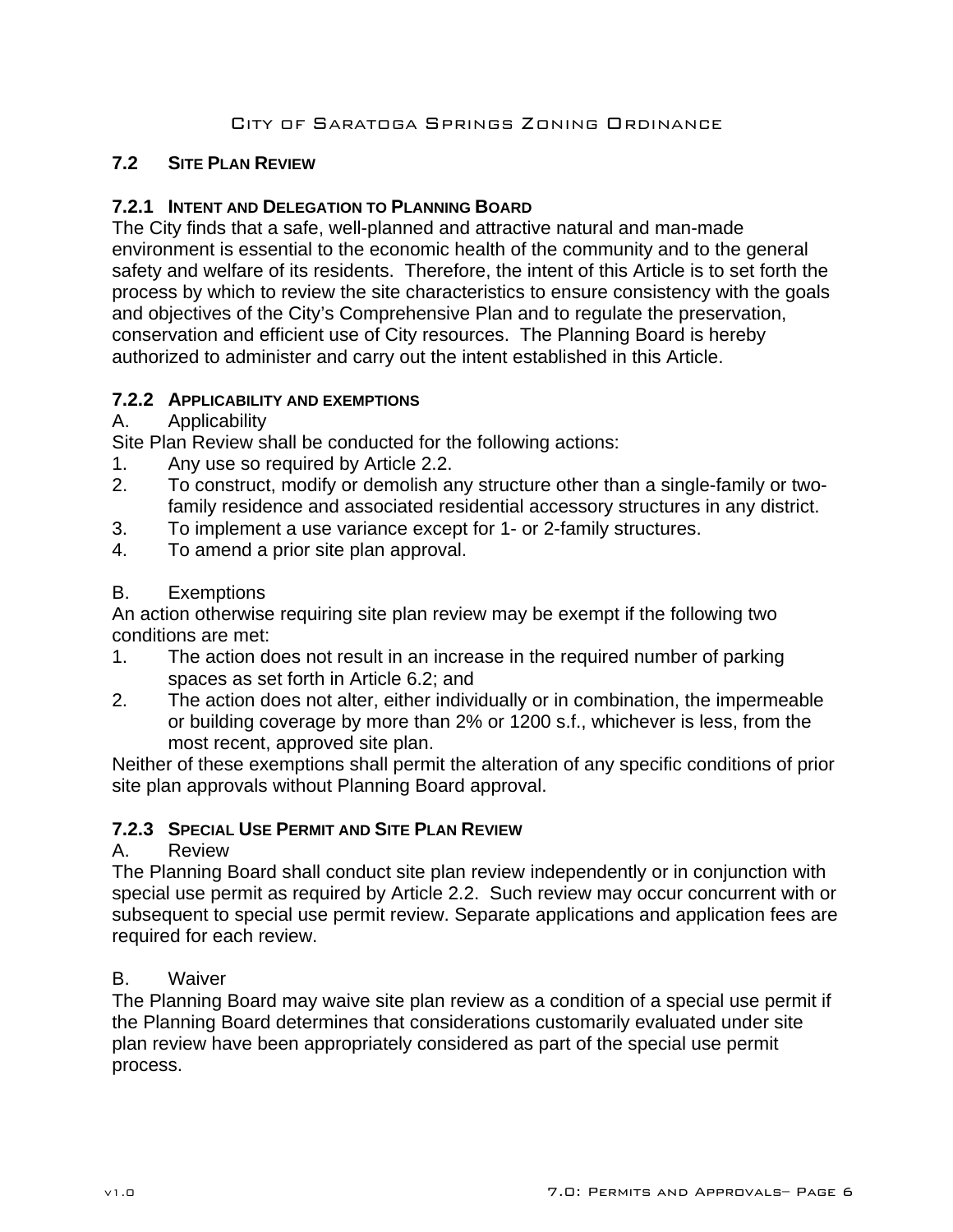# **7.2.4 EVALUATION CRITERIA FOR SITE PLAN REVIEW**

To ensure that the development of a proposed site will not adversely impact surrounding properties, community character or the general health, safety and welfare of the community, the Planning Board's evaluation of Site Plan Review applications shall include the following:

- 1. Location, arrangement, size, design and general site compatibility of buildings and sign structures.
- 2. Adequacy and arrangement of vehicular traffic access and circulation including intersections, road widths, pavement surfaces, dividers and traffic controls.
- 3. Location, arrangement, appearance and sufficiency of off-street parking and loading.
- 4. Adequacy and arrangement of pedestrian traffic access and circulation, walkway structures, control of intersections with vehicular traffic and overall pedestrian convenience.
- 5. Adequacy of storm water and drainage facilities with attention to impact of structures, roadways and landscaping in areas with susceptibility to ponding, flooding and/or erosion.
- 6. Adequacy of water supply including pressure and quantity.
- 7. Adequacy of sanitary sewer including size and inverts, or adequacy of sewerage disposal facilities including soil borings, percolation tests, soil characteristics and professional certification of system adequacy.
- 8. Adequacy and arrangement of on-site and off-site illumination.
- 9. Adequacy, type, size, and arrangement of trees, shrubs and other landscaping. Parking, service areas, and loading and maneuvering areas shall be reasonably landscaped and screened from neighboring areas.
- 10. Adequacy of fire lanes and other emergency zones; location and arrangement of fire hydrants, stand pipes, and other fire safety facilities.

B. Design and Construction Standards

The Planning Board shall adopt and maintain a set of design and construction standards which shall apply to all actions that require site plan review. They will be available in the Office of Planning and Economic Development and on the City's website.

# **7.2.5 APPLICATION PROCEDURES**

A. For all uses that require site plan review, as indicated in Article 2.2, application may be made directly to the Planning Board or as a referral by the Zoning Officer.

B. The Planning Board shall not accept any application for site plan review that includes a parcel for which there is an outstanding, unresolved written violation from the Zoning Officer that is not the subject of the application.

C. An eligible applicant for site plan review must be the owner, lessee or purchaser under contract for the involved parcel. A lessee and purchaser under contract must have written permission of the current property owner(s) to submit an application for site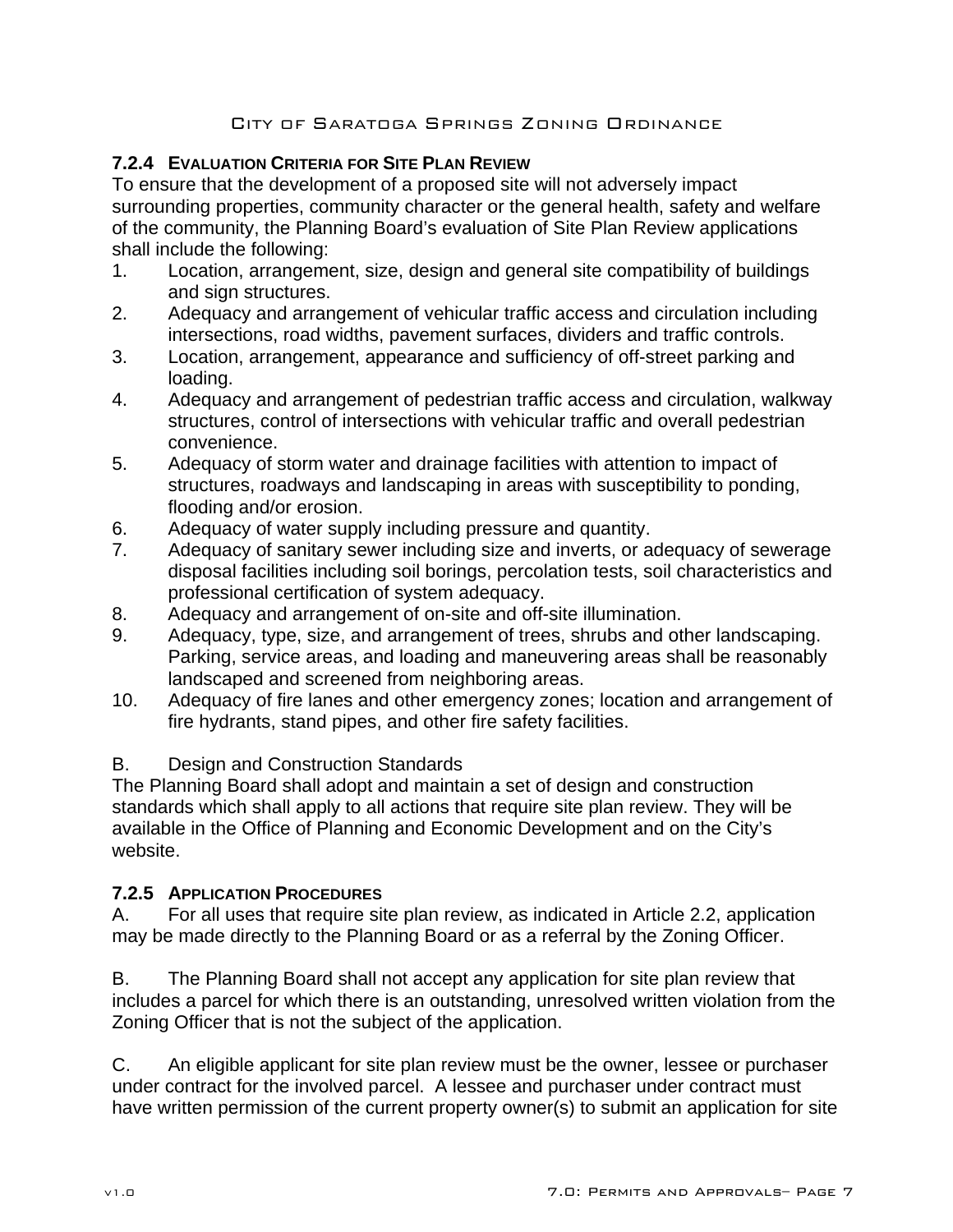plan review.

D. Applications for site plan and sketch plan review shall be on forms prescribed by the Planning Board and shall be accompanied by a fee as established by the City Council.

## **7.2.5.1 SKETCH PLAN REVIEW**

A. The submission of a sketch plan to the Planning Board is a non-binding option available to the applicant prior to formal site plan review with the intent to seek advice and direction. Sketch plan submission shall be in conformance with the requirements contained in Appendix B.

B. The applicant, or authorized representative, shall attend the Planning Board meeting to discuss the proposed project and satisfaction of the requirements of this Article.

C. Unless authorized by the Planning Board, the applicant will be limited to 2 sketch plan discussions.

#### **7.2.5.2 FORMAL SITE PLAN REVIEW**

A. Formal site plan submission shall be in conformance with the requirements contained in Appendix B.

B. The official submission date of the site plan shall be the first meeting at which the site plan is discussed by the Board.

C. The applicant, or authorized representative, shall attend the meeting of the Planning Board to discuss the site plan.

D. The Planning Board may recoup from an applicant costs incurred by the Planning Board for consultation fees, special studies or other expenses in connection with the review of a proposed site plan.

## **7.2.6 PUBLIC HEARING NOTICE**

A. The Planning Board may hold a public hearing on any site plan at the direction of the Chair or upon a majority vote of the Planning Board.

B. In the event a public hearing is scheduled, the Planning Board shall advertise the hearing in a Saratoga Springs newspaper of general circulation at least five days prior to the date thereof. The applicant shall be responsible for payment for this notice. Prior to the hearing, the applicant shall be responsible for filing with the Planning Board an affidavit from the newspaper confirming such publication and payment.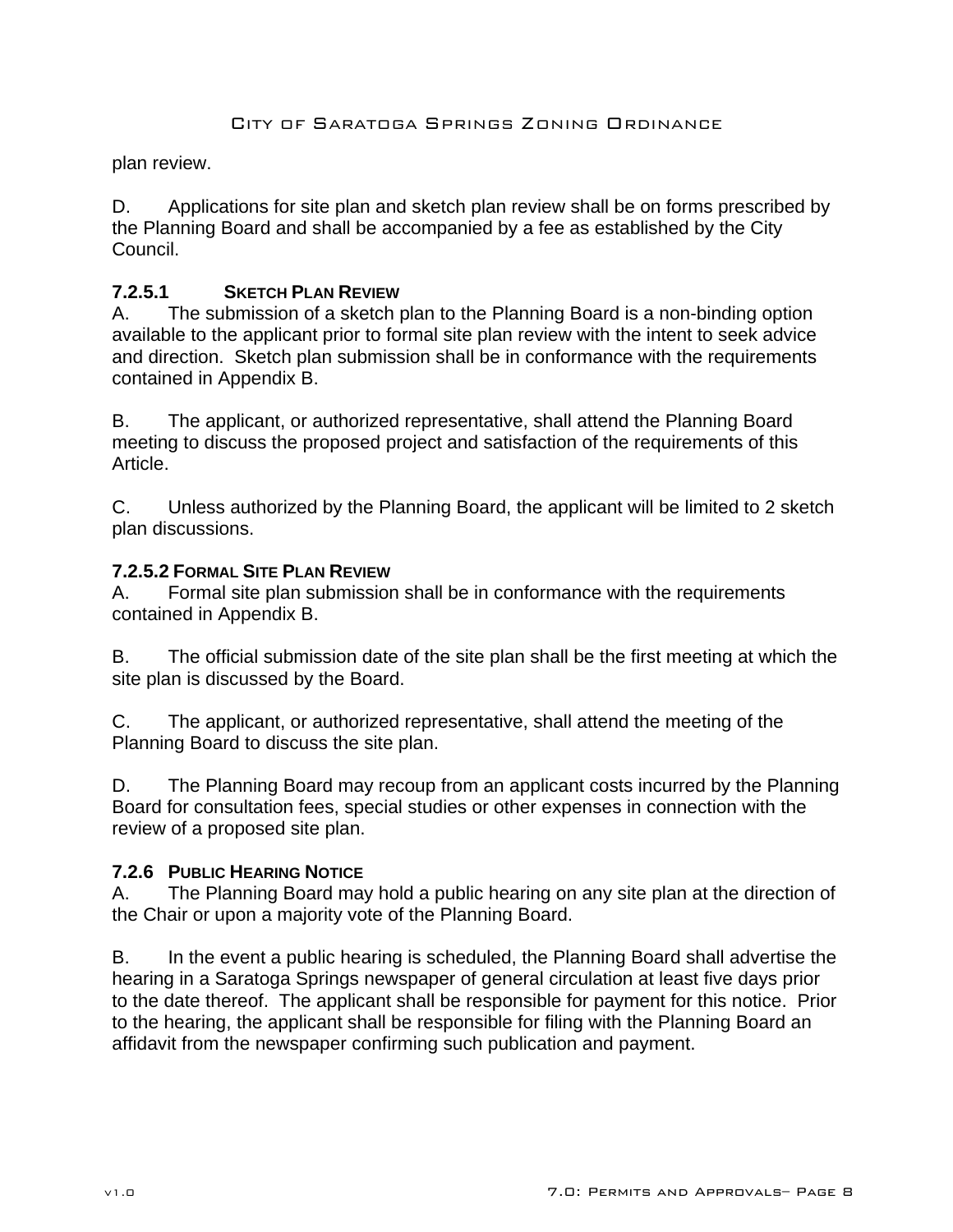#### **7.2.7 PROPERTY OWNER NOTIFICATION**

In the event a public hearing is scheduled, the applicant shall provide notice of a hearing to neighboring property owners as follows.

A. The applicant shall obtain from the City the names and addresses of property owners within a 250 foot geographic radius from the applicant's subject property boundary.

B. The applicant shall receive from the Planning Board a property owner notification notice and shall send only this notice to the identified property owners by first class mail. This notice shall be postmarked no less than 7 days, but not more than 20 calendar days prior to the scheduled hearing.

C. Prior to the public hearing, the applicant shall submit to the Planning Board confirmation of the property owner notification by obtaining a "certificate of mailing" from the U.S. Postal Service.

D. Failure to provide notice in exact conformance with these provisions shall not invalidate a Planning Board determination provided the Planning Board finds that substantial compliance has occurred and the public has been fairly apprised of the fundamental character of the proposed action.

## **7.2.8 SARATOGA COUNTY PLANNING BOARD REFERRAL**

A. Any application for site plan review that meets the referral requirements of General Municipal Law Section 239-m shall be referred to the Saratoga County Planning Board for its review prior to the public hearing, if required, or final action if no public hearing is required. No action shall be taken by the Planning Board on such application until an advisory recommendation has been received from the County Planning Board or 30 calendar days have passed from when the County Planning Board received the full statement.

B. If the Saratoga County Planning Board recommends modification or disapproval of a proposed action, the Planning Board shall not act contrary to such recommendation except by a vote of a majority plus one of all the members thereof.

## **7.2.9 INTERMUNICIPAL NOTIFICATION**

Pursuant to General Municipal Law Section 239-nn, if the land involved in an application for site plan review lies within 500 feet of the boundary of another municipality, the Planning Board shall submit a copy of the official notice of the public hearing to the municipal clerk of the other municipality at least 10 days prior to the public hearing.

## **7.2.10 ADVISORY OPINION**

The Planning Board may request an advisory opinion of the Design Review Commission or any administrative department or agency in its evaluation of a site plan application.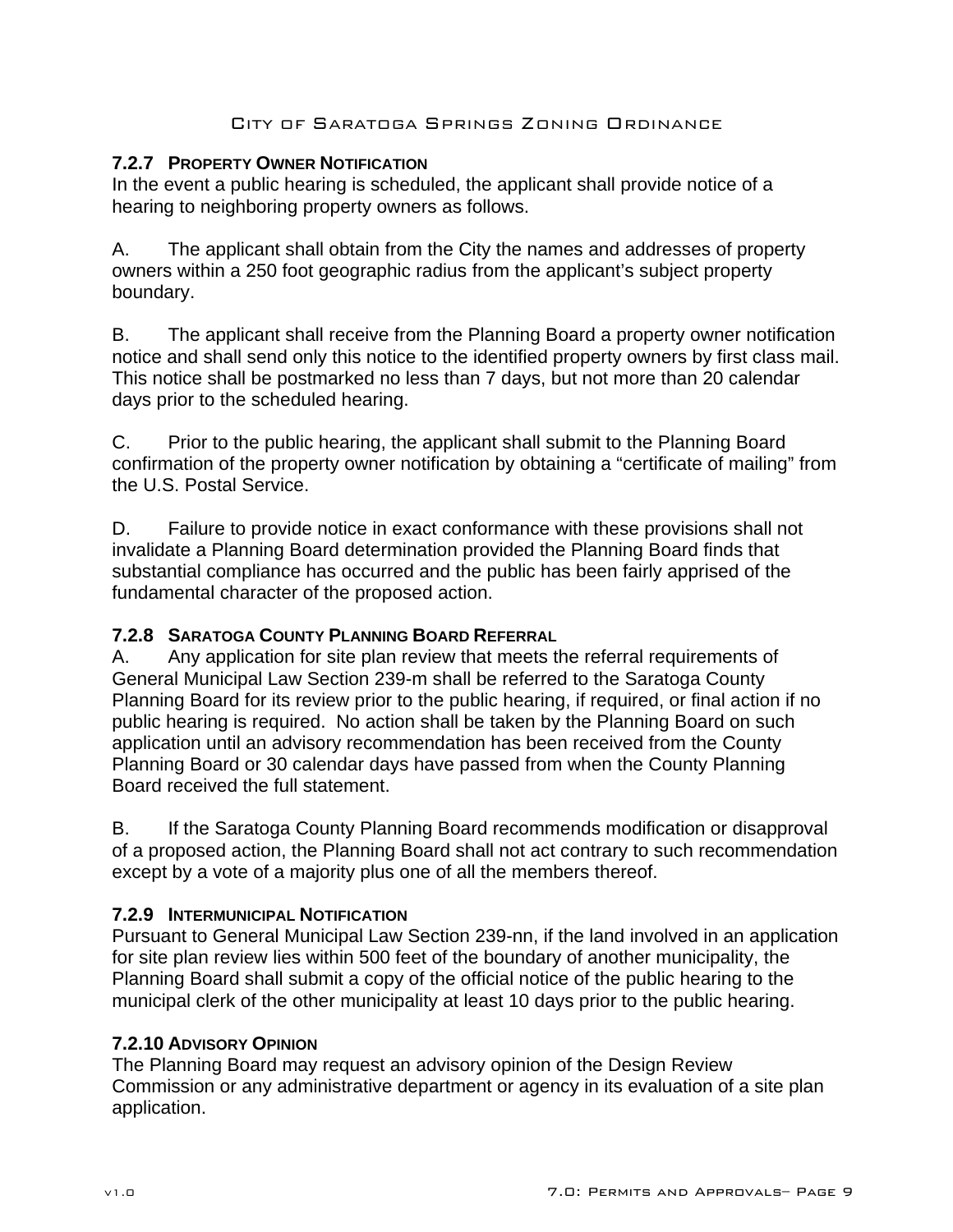## **7.2.11 DECISIONS**

A. In rendering its decision on any application for site plan review, the Planning Board shall comply will all applicable provisions of the State Environmental Quality Review Act under Article 8 of the Environmental Conservation Law and its implementing regulations.

B. The Planning Board shall issue a written decision on an application within 62 days of the close of the public hearing, if scheduled, or of the official submission date. This time frame may be extended by mutual consent of the applicant and Planning Board.

C. Four affirmative votes are required to pass a motion regarding an application before the Planning Board.

D. The Planning Board shall have the authority to approve, approve with modifications or disapprove site plans and may impose such reasonable conditions, easements, covenants and restrictions as are directly related, and incidental, to the proposed site plan.

E. Every site plan notice of decision shall be signed and dated by the Chairperson and shall document the circumstances of the application and the findings on which the decision is based.

F. Every site plan review decision shall be filed in the Office of the City Clerk within five business days thereof and a copy provided to the applicant and to the Building Department.

## G. Administrative Approval

The Chairperson shall have the authority to approve minor modifications to existing site plan approvals if the Chairperson deems the changes are not material, substantial or substantive in nature and are not contrary to the intent of the original decision. The Chairperson shall issue all administrative approvals in writing and report them to the Planning Board.

## **7.2.12 EXPIRATION AND EXTENSION OF PLANNING BOARD APPROVAL**

A. In order to maintain Planning Board approval, the official signature of the Planning Board Chairperson must be placed on the final site plan no later than 18 months from the date of the Board's decision. The signed site plan shall be filed in the office of Planning and Economic Development.

B. The Planning Board may grant up to two 18-month extensions in addition to the initial 18 month period in which the applicant must obtain signature of the final plans provided such request is properly submitted prior to expiration of the initial 18 month period or the first extension. When requesting an extension, it shall be the applicant's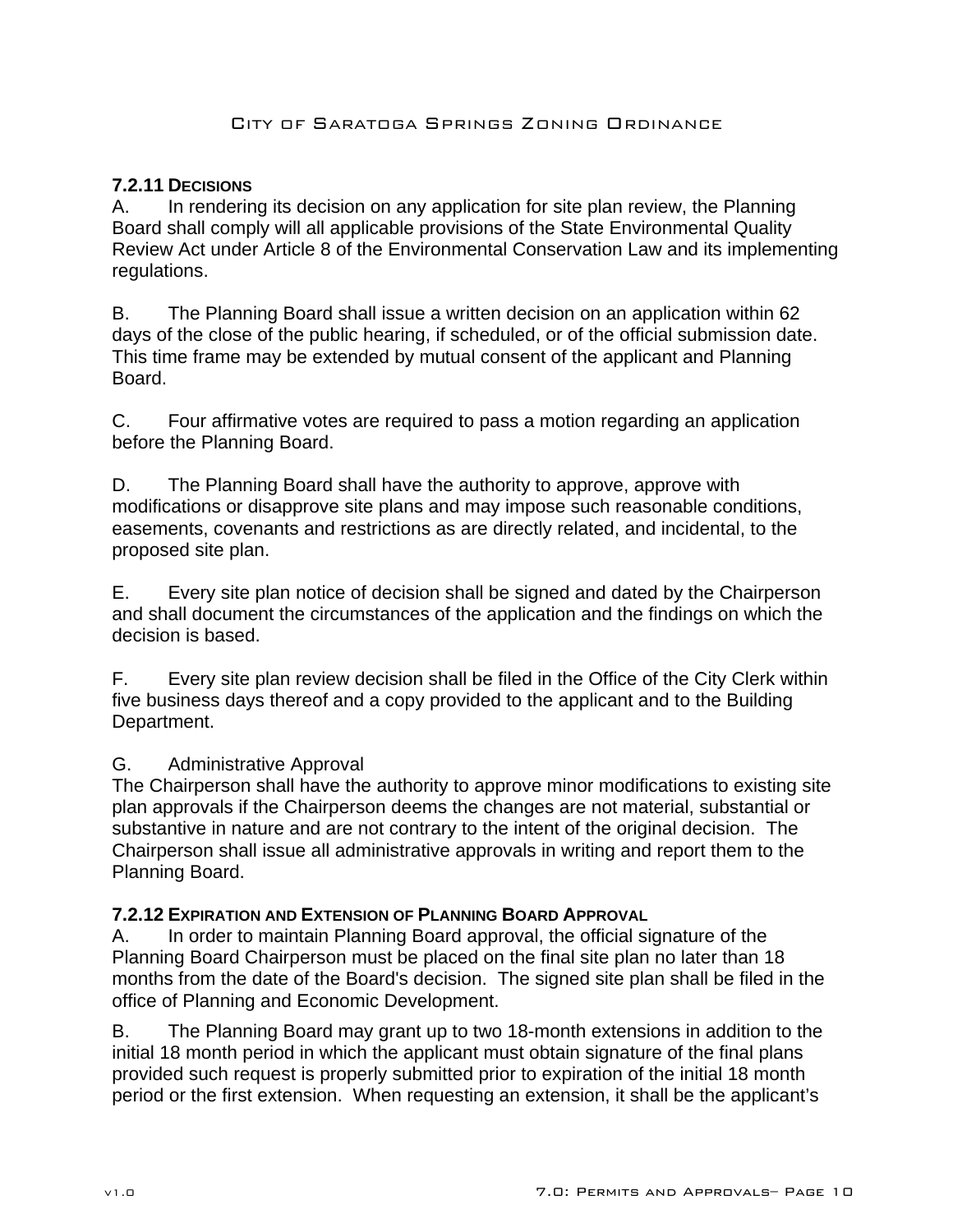responsibility to prove that there have been no significant changes to the site or neighborhood and that the circumstances and findings of fact by which the original approval was granted have not significantly changed.

#### **7.2.13 FINAL SITE PLAN SUBMISSION**

A. No site disturbance may occur prior to signature of the final plans by the Planning Board Chairperson.

B. The following requirements shall be satisfied prior to the review and approval of final site plans by the Planning Board Chairperson:

- 1. Review and approval of construction details and final site plans by the City Engineer. Final Plan submission shall be in accordance with the requirements identified in Appendix B.
- 2. Submission of a performance guarantee properly issued to the City as set forth in Section 7.2.15.
- 3. Documentation of conformance with all required approval conditions.
- 4. Proof of payment for any and all required fees.

#### **7.2.14 FINAL SITE PLAN EXPIRATION**

A. Regardless of the terms of any properly issued Building Permit, final site plan approval shall expire if actual construction has not commenced within 18 months of the signing of the final site plan. Actual construction is defined as the fastening or placing of construction materials in a permanent manner, the excavation of a basement or the demolition or removal of any existing structure if no new construction is approved.

#### **7.2.15 PERFORMANCE GUARANTEES**

A letter of credit or acceptable equivalent security shall be delivered to the City to guarantee that the applicant shall construct and complete the required improvements as indicated on the approved final site plan. The Planning Board may waive the requirement for a performance guarantee if the estimated cost of site improvements is less than \$10,000.

- A. Establishment of Performance Guarantee
- 1. The performance guarantee shall cover the full estimated cost of required off-site improvements within the public right-of-way and 25% of the full estimated cost of required on-site improvements. These improvements may include grading, curbs, sidewalks, utilities, street lighting, driveways, parking lots, plantings, signs, and the like.
- 2. Estimates of construction costs are to be submitted to the Planning Board by the applicant's New York State licensed professional engineer/architect or landscape architect. The City Engineer shall review and revise estimated costs in accordance with current construction standards and practices or as modified by the Planning Board.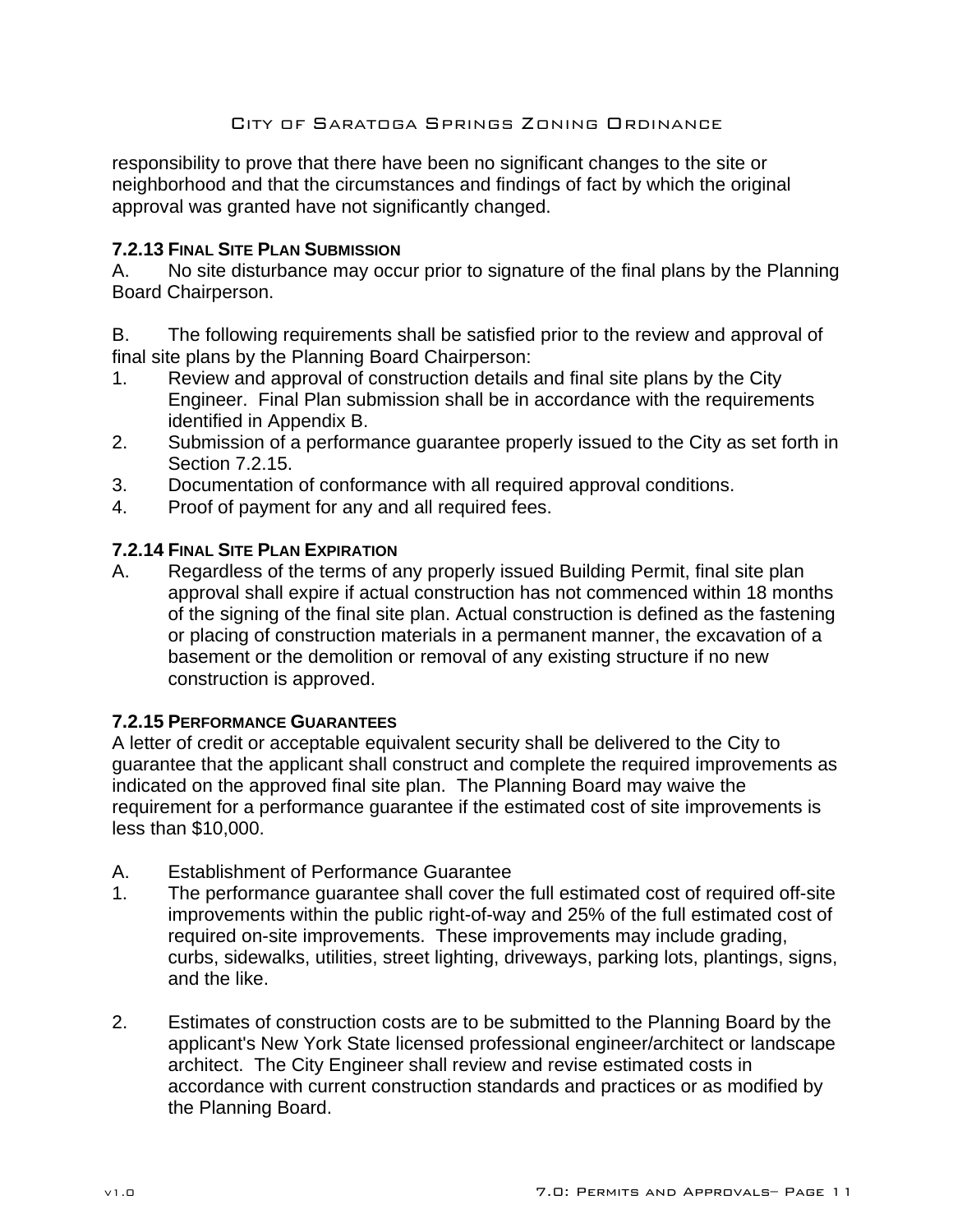- 3. The performance guarantee shall identify the City of Saratoga Springs as the beneficiary and will state that funds may be collected at an institution/location within 40 miles of the Saratoga Springs municipal boundaries upon receipt of a written demand from the City Attorney of the City of Saratoga Springs. Legal and administrative costs incurred by the City associated with the collection of a performance guarantee will be reimbursed to the City.
- 4. The performance guarantee shall be valid for no less than 12 months and shall expire at quarterly intervals. Upon completion of all required construction, the City shall cancel the performance guarantee by written notice to the applicant.

## B. Amendment and/or Extension to Performance Guarantee

An applicant may request to extend and/or amend the original performance guarantee. The Planning Board Chairperson, in consultation with staff, may act upon the request administratively and report such action to the Board in a timely manner, or may refer the request to the Planning Board for its review. All applications for amendment or extension shall be accompanied by a fee as established by the City Council.

## **7.2.16 CONSTRUCTION AND INSPECTIONS**

## A. Pre-construction Conference

Following final site plan approval, a pre-construction conference shall be held with the City Engineer and relevant Departmental staff to discuss construction schedules, process and inspections.

## B. Construction Notifications

The owner or designated representative shall notify the City Engineer 48 hours prior to commencing any work and prior to resuming work if the contractor is absent from the site for more than 7 days. In addition, the City Engineer shall be notified prior to any of the following construction activities:

- 1. Site clearing
- 2. Sanitary sewer installation
- 3. Storm sewer installation
- 4. Waterline installation
- 5. Sub-grade preparation
- 6. Gravel installation
- 7. Asphalt binder and wearing courses and curbing
- 8. Blasting
- 9. Any special construction

Failure to notify the City Engineer of these activities prior to completion shall make the work subject to rejection, excavation and inspection at the applicant's expense.

C. The City Engineer, or designee, shall inspect the required construction activity. The applicant shall be responsible for all inspection fees as established by the City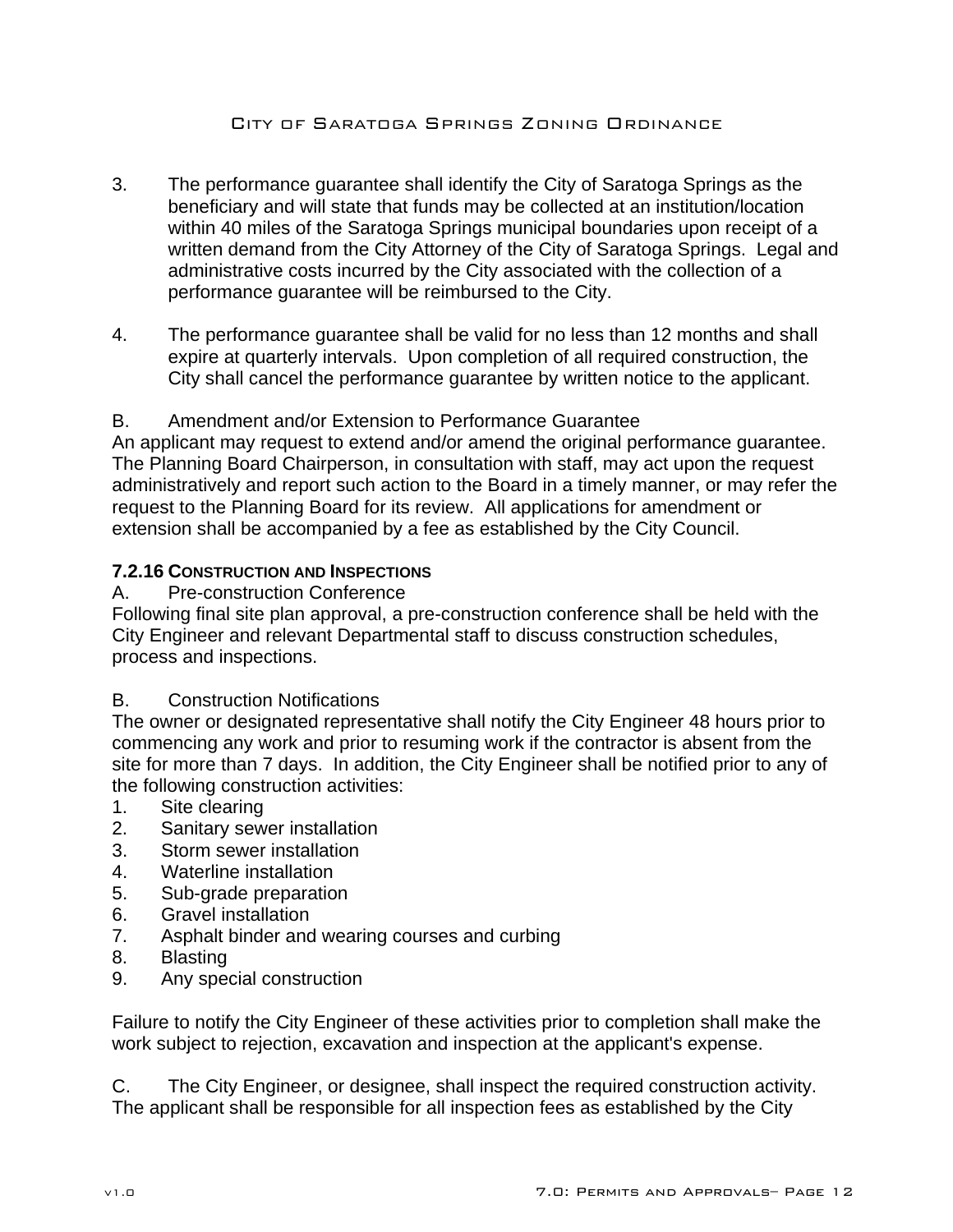Council. The inspection fees for the site plan shall not exceed 2% of the cost of the installation of the required improvements. If the City Engineer finds that the required improvements have not been constructed in accordance with approved plans and specifications, The City Engineer shall so report to the City Attorney, the Building Inspector and the Planning Board. The City Attorney shall then notify the applicant and, if necessary, the financial guarantor, and take all necessary steps to preserve the City's rights under the performance guarantee.

D. The City Engineer shall have the authority to suspend work on any site if it is found to be in violation of the approved site plan or conducted in an unsafe or dangerous manner. All unauthorized activity shall be suspended until the stop work order has been rescinded.

- 1. The stop work order shall be in writing and shall state the conditions under which the activity may resume.
- 2. The stop work order shall be presented to the person performing the work and, if different, the property owner in person or by certified or registered mail, and may be placed upon a conspicuous portion of the building or premises in use.

E. The City Engineer shall have the authority to direct or take immediate action to abate or remedy any hazard or imminent danger to the health, safety or general welfare of the public. Any documented costs incurred by such action shall be paid for by the owner of such property or person responsible. The City shall be authorized to institute a suit, if necessary, against the person liable for such expenses or to place a lien against the property in order to recover the said costs.

## **7.2.17 POST-CONSTRUTION COMPLETION**

Upon completion of all required improvements, the applicant shall submit proposed "asbuilt" drawings to the City Engineer for review and approval.

Such "as-built" drawings shall meet the requirements established by the City Engineer and as indicated in Appendix B.

## **7.2.18 RECREATION LAND REQUIREMENTS FOR SITE PLANS CONTAINING RESIDENTIAL UNITS**

Upon finding that a proper case exists for requiring a park or other recreational facility within the City, the Planning Board shall require an offering of usable land, or fee in lieu of land, for this purpose. Such a finding shall include an evaluation of the present and anticipated future need for park and recreational facilities based on projected population growth to which the particular site plan will contribute.

- A. Class A Type Usable Land
- 1. Class A Type usable land refers to developable land generally devoid of wetlands, drainage courses, steep slopes, and the like. The owner shall offer to the City Class A Type Usable Land equal in size to at least 10% of the subject parcel(s) for use as parkland. The Planning Board may specify which lands within the site plan shall be dedicated for parkland and may seek recommendations from the City Recreation Commission on such offers. The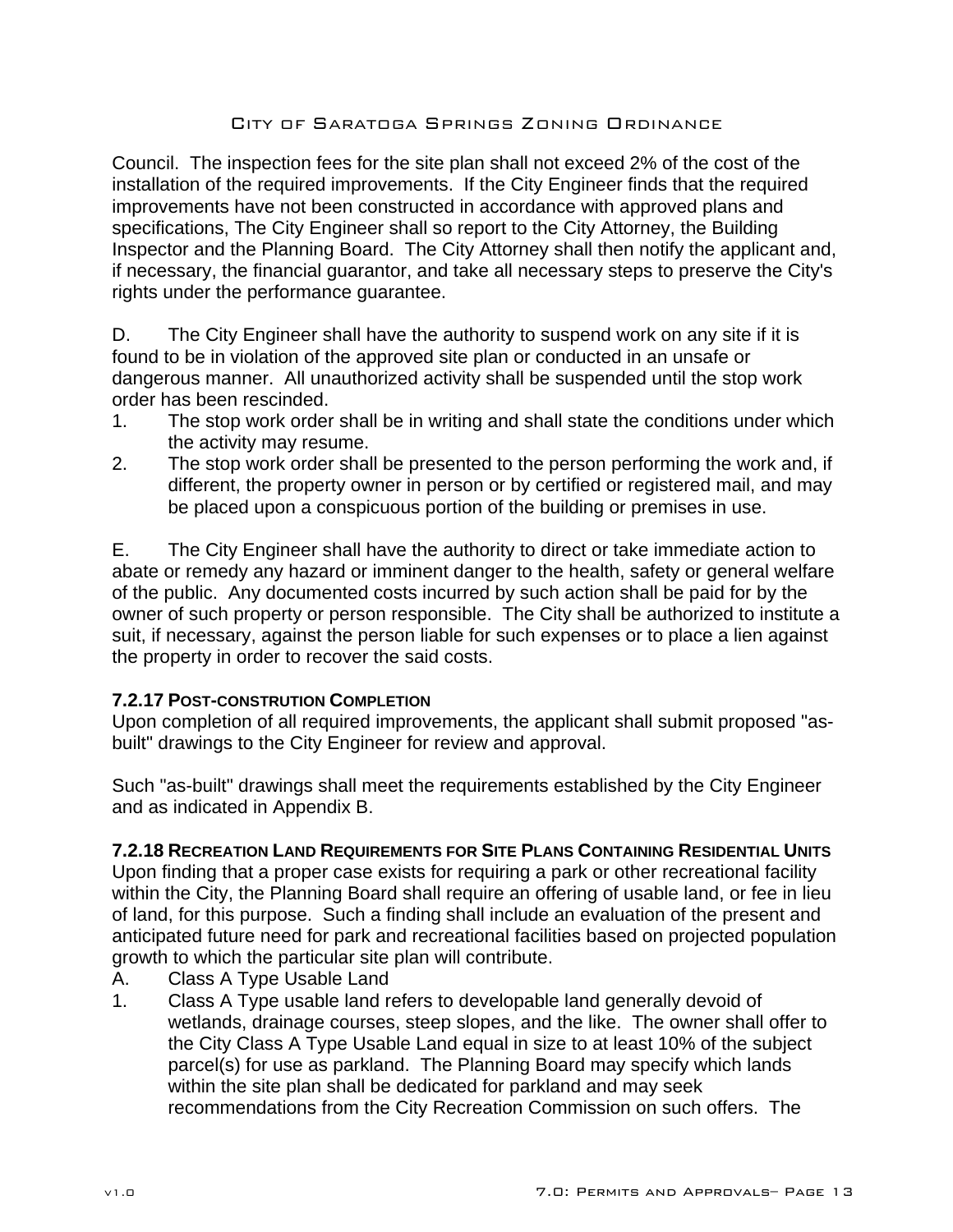Board may require that the owner suitably grade the offered land.

#### 2. Class B Type Usable Land

Class B Type usable land refers to land not suitable generally for development except for passive open space. Unique and scenic areas and those areas bordering streams, lakes or other watercourses may be given special consideration by the Planning Board and, should they be deemed essential or desirable for public open spaces, the Board may instead request that the owner offer Class B Type Usable Land to the City to be defined and preserved as passive open space.

## B. Payment of fee in lieu of Usable Land

In the event the authorized board makes a finding that the proposed site plan presents a proper case for requiring a park or parks suitably located for playgrounds or other recreational purposes, but that a suitable park or parks of adequate size to meet the requirement cannot be properly located on such site plan, the authorized board may require a sum of money in lieu thereof to be established by the legislative body. The fee shall be required for each new residential unit created by the site plan and shall be used by the City exclusively for neighborhood park, playground or recreation purposes including the acquisition and improvement of property.

## C. Combination of land and in lieu of fee

If the Planning Board determines that only a portion of the 10% area offered by the owner is acceptable for public use, then the owner shall dedicate the acceptable land and pay a fee equal to the difference in the percentage of land offered and the 10% required.

## D. Prior land set aside for subdivision

If the land included in a site plan is a portion of a previously approved subdivision, the Planning Board shall credit the applicant for any land set aside or money donated in lieu thereof under such subdivision plat approval. In the event of re-subdivision of such plat, nothing shall preclude the additional reservation of parkland or money donated in lieu thereof.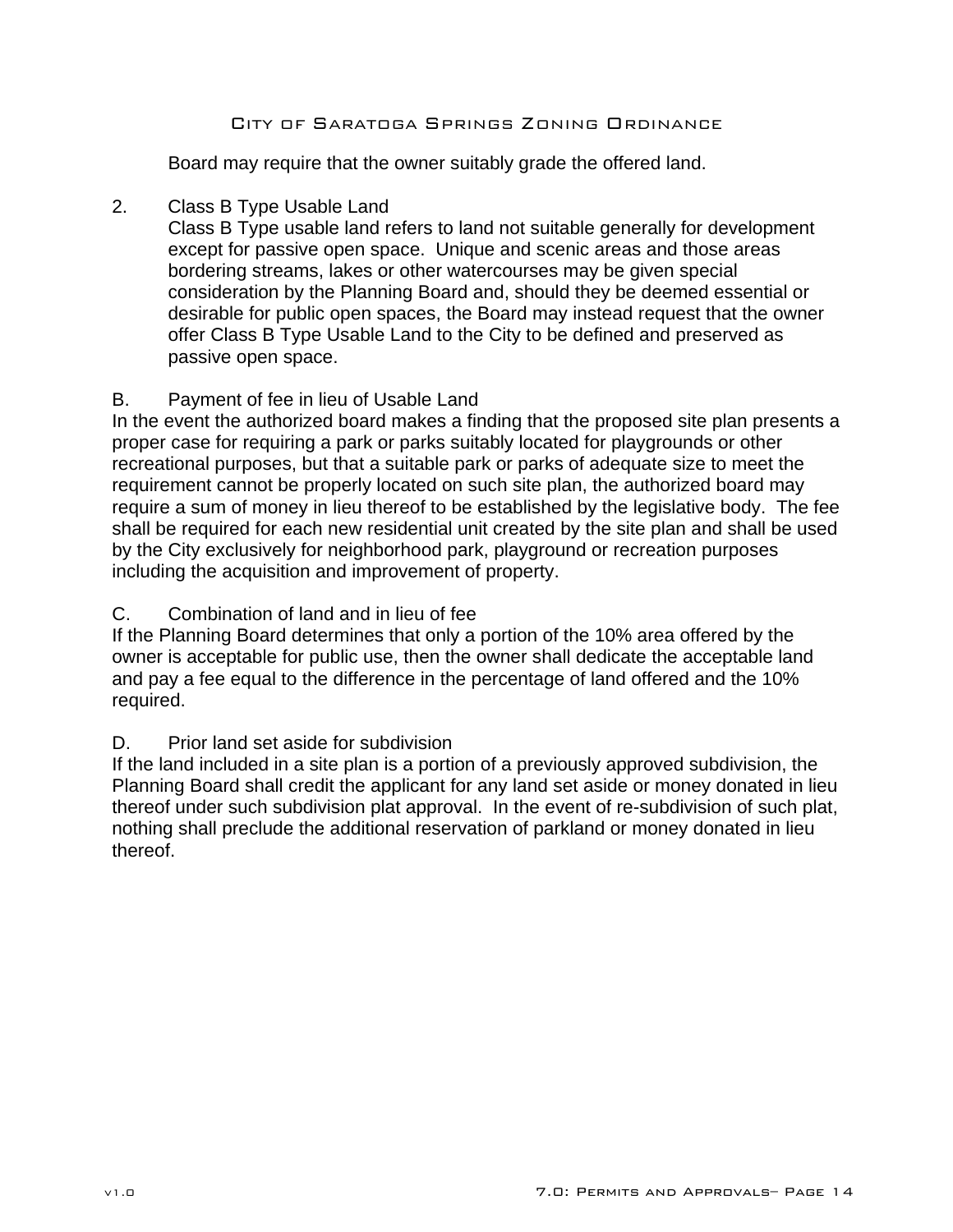# **7.3 LAND DISTURBANCE**

# **7.3.1 LAND DISTURBANCE ACTIVITIES**

# **7.3.1.1 INTENT**

This section is intended to protect the City's natural environment by minimizing the adverse effects which site preparation and associated construction activities may have on soil, water, and vegetative resources.

## **7.3.1.2 ACTIVITIES REQUIRING PERMIT AND EXEMPTIONS**

A. Activities subject to permit

A Land Disturbance Activity Permit shall be required before undertaking the following activities:

- 1. Within the Rural Residential-1 district: any activity affecting 1.5 or more acres that changes the natural topography, removes or disturbs the topsoil, or removes more than 15% of trees over 4 inches in diameter at breast height (dbh).
- 2. Any other district: any activity affecting 0.5 or more acres that changes the natural topography, removes or disturbs the topsoil or removes more than 15% of trees over 4 inches in diameter.
- B. Exempt Activities

The following activities shall be exempt from permit:

- 1. Agricultural activities directly related to the production of crops or livestock, excluding timber harvesting
- 2. Forest management practices or noncommercial tree cutting for firewood that does not remove more than 15% of trees over 4 inches in diameter
- 3. Authorized governmental activities
- 4. Bona fide emergencies

# **7.3.1.3 PERMIT APPLICATION PROCESS**

A. For all activities that require a land disturbance activity permit, application may be made directly to the Planning Board or as a referral by the Zoning Enforcement Officer. To the extent practicable, the Planning Board shall coordinate review of the land disturbance activity permit with associated subdivision or site plan review applications.

B. Applications for land disturbance activity permits shall be on forms prescribed by the Planning Board, shall include a soil erosion and sediment control plan (basic SWPPP), and shall be accompanied by a fee as established by the City Council. The Planning Board may waive the fee if review is conducted in association with subdivision or site plan review.

C. In its review, the Planning Board may approve the application if it finds that the soil erosion and sediment control plan will adequately minimize the impact of the proposed land disturbance activity upon the City's land and water resources.

D. A Soil Erosion and Sediment Control Plan shall include a sketch plan that fully identifies the proposed activity, extent of soil and vegetative alterations or tree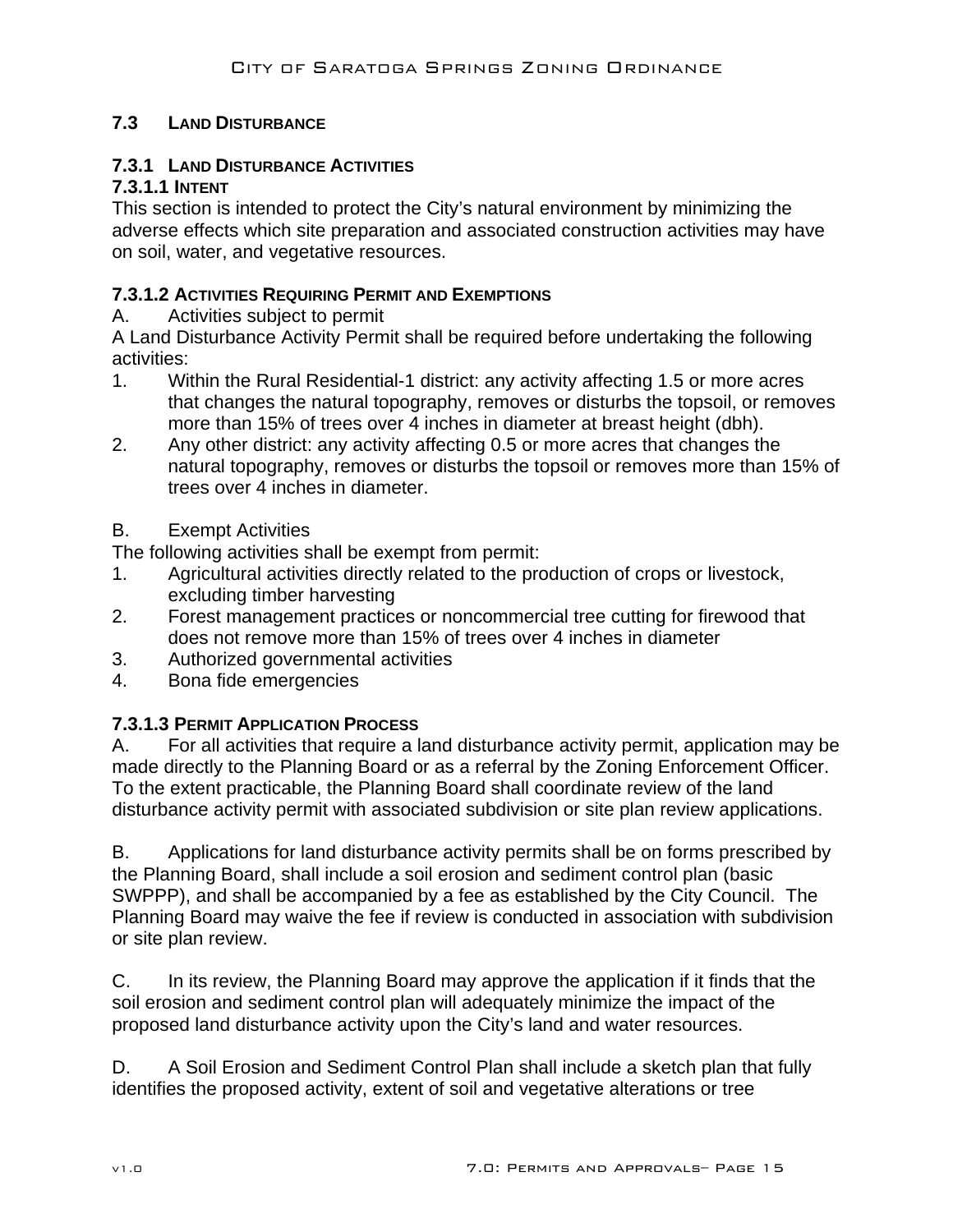harvesting, and the land protection and structural soil conservation measures to minimize soil erosion and sediment loss. Such plan should be at a scale of 1" = 100' and include the following:

- 1. General topographic data, soil conditions, and vegetative cover type.
- 2. All watercourse, wetlands, rock outcrops and other important land features (including all 100 year federally designated flood hazard and New York State regulated wetlands).
- 3. The location of all proposed public utilities including water supply, sewerage, and storm water drainage facilities to be constructed.
- 4. Any other information that the Planning Board may deem necessary for review of the project.

E. The Planning Board may require a performance guarantee to ensure that all necessary erosion and sediment control measures are completed and maintained adequately. The amount of the letter of credit, or other financial security, will not exceed \$1,000 per acre.

F. Unless otherwise specified or extended by the Planning Board, a land disturbance activity permit shall expire 18 months following the filing date of such decision if the applicant has not complied with any required conditions and started the activity, or otherwise implemented this approval.

G. The Planning Board may grant up to two 18-month extensions for an approved land disturbance activity permit provided that the application was properly submitted prior to the expiration date of either the original land disturbance activity permit or the first extension. When requesting an extension, It shall be the applicant's responsibility to prove that there have been no significant changes to the site or neighborhood and that the circumstances and findings of fact by which the original approval was granted have not significantly changed.

H. Unless waived by the Planning Board, construction inspections by the Storm Water Management Officer, or designee, shall be required for all land disturbance activity permits. The construction inspections requirements shall be identical to those set forth in Article 7.2.16.

I. Unless waived by the Planning Board, upon completion of the approved activity an as-built drawing shall be filed with the Planning Board. The requirements for an as built drawing shall be identical to those set forth in Appendix B.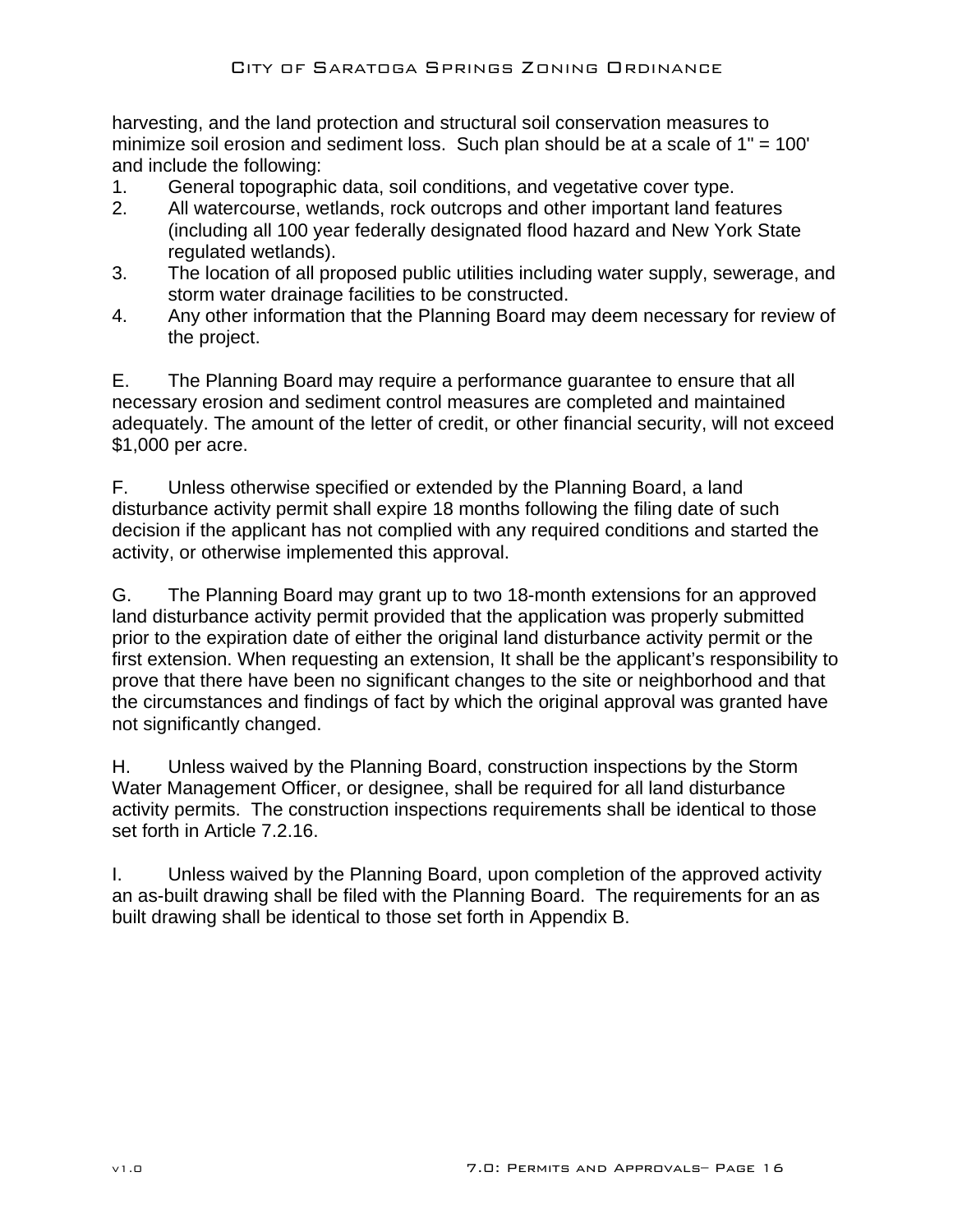# **7.3.2 STORM WATER POLLUTION PREVENTION**

## **7.3.2.1 INTENT**

This Section is intended to protect and safeguard the general health, safety, and welfare of the public by regulating certain activities to prevent pollution and manage storm water runoff during land development.

#### **7.3.2.2 ACTIVITIES REQUIRING A STORM WATER POLLUTION PREVENTION PLAN (SWPPP)**

The following land disturbance activities shall be subject to the storm water management requirements and controls as established in Chapter 242 of the Code of the City of Saratoga Springs.

- A. Residential Development (consisting of Single and Two-Family Development)
- 1. Residential development activities that involve land disturbance of 1.0 acre to 5.0 acres shall require the submission of a basic SWPPP.
- 2. Residential development activities that involve land disturbance exceeding 5.0 acres shall require the submission of a "full" SWPPP.
- B. Non-residential and Mixed-use Development
- 1. Non-residential and mixed-use development activities that involve land disturbance exceeding 0.1 acre or more shall require the submission of a full SWPPP.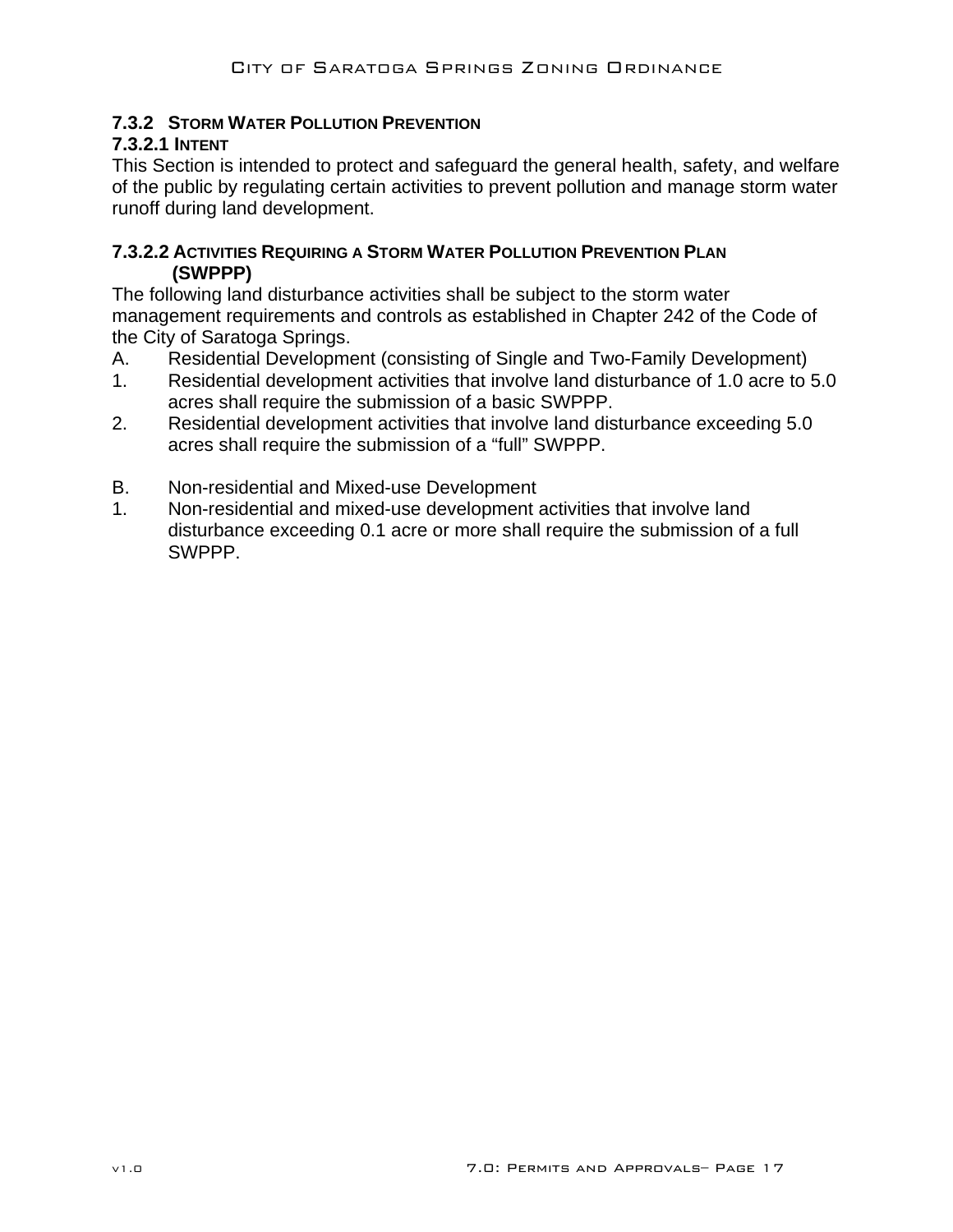# **7.4 HISTORIC REVIEW**

# **7.4.1 INTENT**

It is hereby declared that the protection, enhancement and perpetuation of landmarks and historic districts are necessary to promote the economic, cultural, educational and general welfare of the public. Inasmuch as the City of Saratoga Springs has many significant historic, landscape, architectural and cultural resources that constitute its heritage, this Article is intended to:

- protect and enhance the landmarks and historic districts which represent distinctive elements of the City's historic, architectural and cultural heritage;
- foster civic pride in the accomplishments of the past;
- **Part Exercise 1 Figure 1** Protect and enhance the City's attractiveness to visitors thereby providing support and stimulus to the economy; and
- **EXECT** ensure the harmonious, orderly and efficient growth and development of the City.

In keeping with this intent, the City hereby establishes a coordinated and comprehensive approach to preserve City Landmarks and Historic Districts, and the procedure for maintaining architectural standards in the construction, alteration and removal of buildings and landscapes within these areas.

# **7.4.2 DELEGATION TO DESIGN REVIEW COMMISSION**

The Design Review Commission ("Commission") is hereby charged with the responsibilities of administering and carrying out the intent, process and actions established in this Article and Article 7.5 "Architectural Review".

# **7.4.3 COMPOSITION OF DESIGN REVIEW COMMISSION**

## A. Appointments

The Commission shall consist of seven members, to be appointed by the Mayor, to represent to the extent possible a broad cross-section of the community with demonstrated experience in historic preservation, architectural development and local history in addition to the following:

- at least one shall have demonstrated commitment to the field of historic preservation evidenced either by involvement in a local historic preservation group, employment or volunteer activity in the field of historic preservation, or other serious interest in the field
- at least one shall be an architect or related design professional
- **Example 2** at least one shall be a local realtor or other real estate professional
- at least one shall have construction experience working with historic buildings

All members shall be residents of the City of Saratoga Springs including at least one resident of a Historic District and one resident of an Architectural Review District.

# B. Term of Office

The term of each Commission member shall be five years beginning on July 1 and members shall serve on a rotating schedule. Initial terms may be for lesser years so as to effectuate a staggered sequencing of member terms. On an alternating basis, two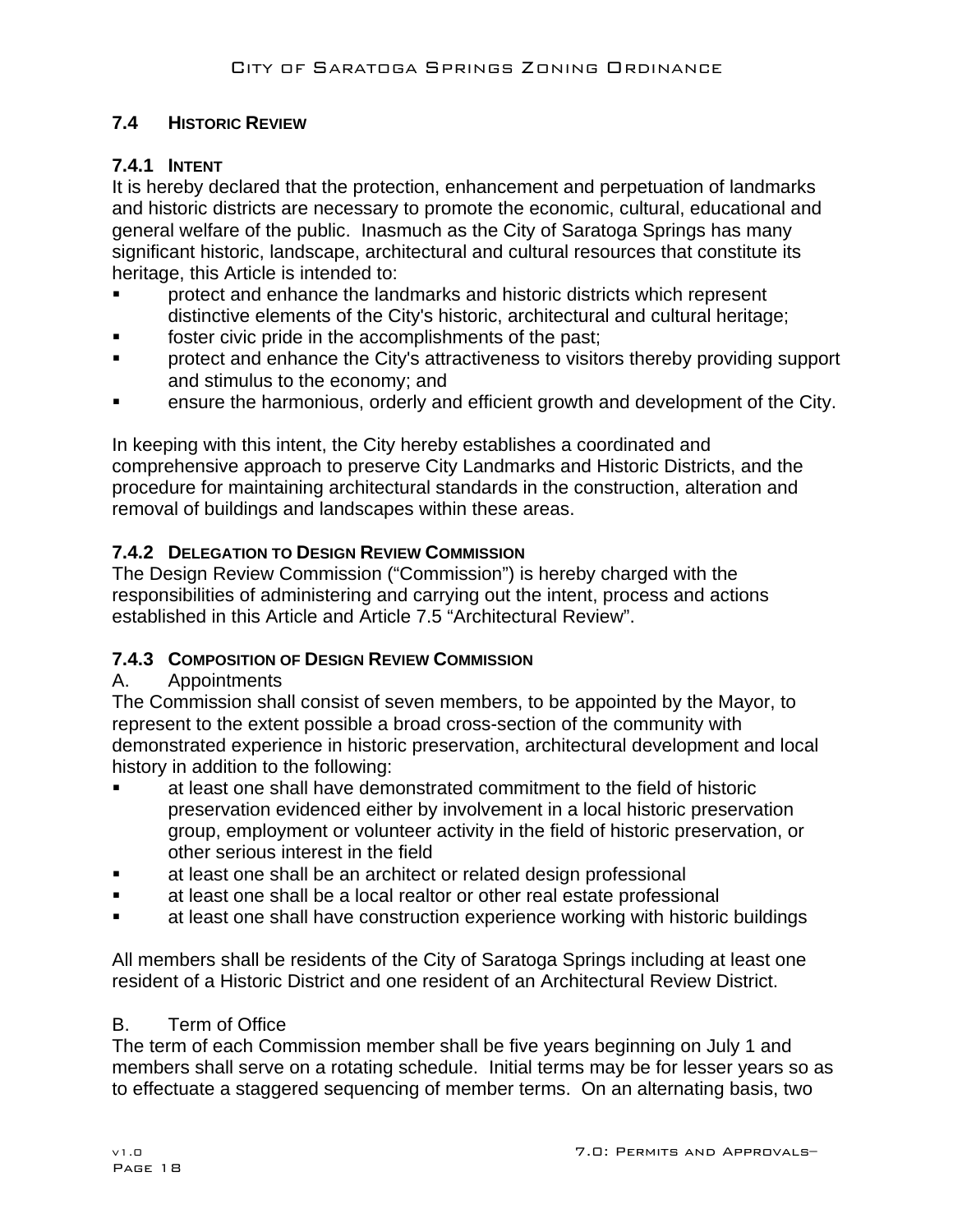member terms will expire one year with one member term expiring the next year. A member whose term has expired may serve until replaced.

## C. Vacancy

If a vacancy occurs other than by expiration of a term, it shall be filled by appointment by the Mayor for the unexpired term.

## D. Removal

Any member, or alternate member, may be removed by the Mayor for cause and after public hearing.

## E. Alternate Members

The Mayor may appoint up to two alternate members to serve in the place of Commission members who are unavailable to attend a meeting due to recusal or other absence.

- 1. In the selection of alternate members, preference may be given to former Commission members or other residents that demonstrate the experience and knowledge considered for original appointments and as identified in 7.4.3 above.
- 2. Full Commission attendance is encouraged at all meetings. When fewer than six members are able to attend a meeting, alternate members shall be called upon to serve in the place of an absent member.
- 3. When serving in the place of a member, the alternate member shall have the full rights and obligations of a member. Alternate members not serving in place of a member may not participate as a Commission member in the discussion of agenda items at Commission meetings or workshops or any subcommittee thereof. In the event a Commission member is available to once again serve with regard to a matter because he/she is no longer absent or recused, the alternate member will no longer serve with regard to said matter.
- 4. All provisions of law relating to Commission member eligibility, terms, vacancy in office, removal, compatibility of office and service on other boards, training, continuing education, compensation, and attendance shall apply to alternate members, except that there shall be no requirement that an alternate member be a property owner in an historic or architectural review district.

# **7.4.4 COMMISSION POWERS AND DUTIES**

The Design Review Commission shall have and exercise the powers and duties as follows:

- 1. Review and issue decisions on applications for historic review as required by this Article.
- 2. Review and issue decisions on applications for architectural review as required by this Chapter.
- 3. Promulgate rules and regulations for the transaction of Commission business.
- 4. Submit an annual report of Commission activities to the Mayor and City Council.
- 5. Submit an annual budget request to the Mayor for approval by the City Council.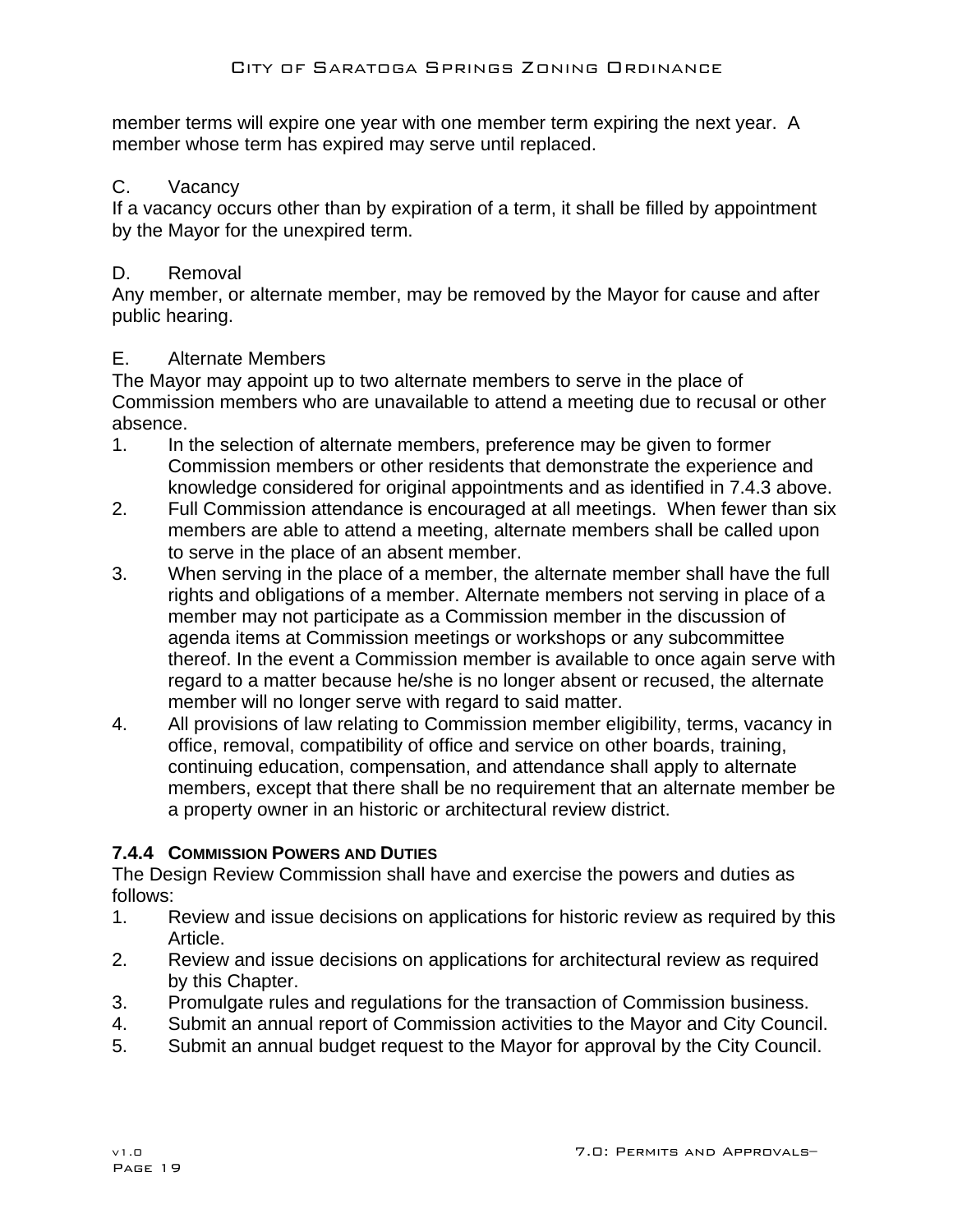- 6. Employ experts, staff and legal counsel, or appoint such citizen advisory committees as may be required to carry out Commission duties within the Council-approved budget.
- 7. Administer on behalf, and at the request, of the City Council any full or partial interest in real property that the City may have received.
- 8. Accept and administer on behalf of the City such grants and funding as may be appropriate for the purposes of this Article.
- 9. Recommend to the City Council the adoption of ordinances designating properties or structures having special historic, community, cultural or architectural value as landmarks or Historic Districts.
- 10. Keep a register of all properties and structures that have been designated as landmarks or historic districts including all information required for each designation.
- 11. Propose or sponsor the nomination of landmarks and historic districts to the National Register of Historic Places and review and comment on any National Register proposed nominations submitted to the City Council or State Historic Preservation Office.
- 12. Maintain a directory of architectural styles.
- 13. Develop specific design guidelines for the alteration, construction or removal of landmarks or property and structures within historic districts.
- 14. Conduct surveys to identify historically and architecturally significant properties, structures, landmarks and areas that exemplify the cultural, social, economic, political or architectural history of the Nation, State or City.
- 15. Inform and educate the citizens of Saratoga Springs concerning the historic and architectural heritage of the City.
- 16. Advise and guide property owners on physical and financial aspects of preservation, renovation, rehabilitation and reuse, on procedures for inclusion on the National Register of Historic Places, and on participation in State and Federal historic preservation programs.
- 17. Confer recognition upon the owners of landmarks or property or structures within historic districts by means of certificates, plaques or markers.
- 18. Request advisory opinions from the City Council, the Planning Board and any other body, agency or department of the City on any matter before the Commission.
- 19. Review and make advisory recommendations on any matter referred to the Commission by the City Council, the Zoning Board of Appeals, the Planning Board and any other body, agency or department of the City.
- 20. Recommend to the City Council zoning amendments, policy initiatives and programs to protect historic properties and implement the intent and objectives of this Article.
- 21. Develop a preservation component in the Comprehensive Plan of the City of Saratoga Springs and recommend it to the Planning Board and the City Council.
- 22. Exercise all other powers conferred upon it by the City Council.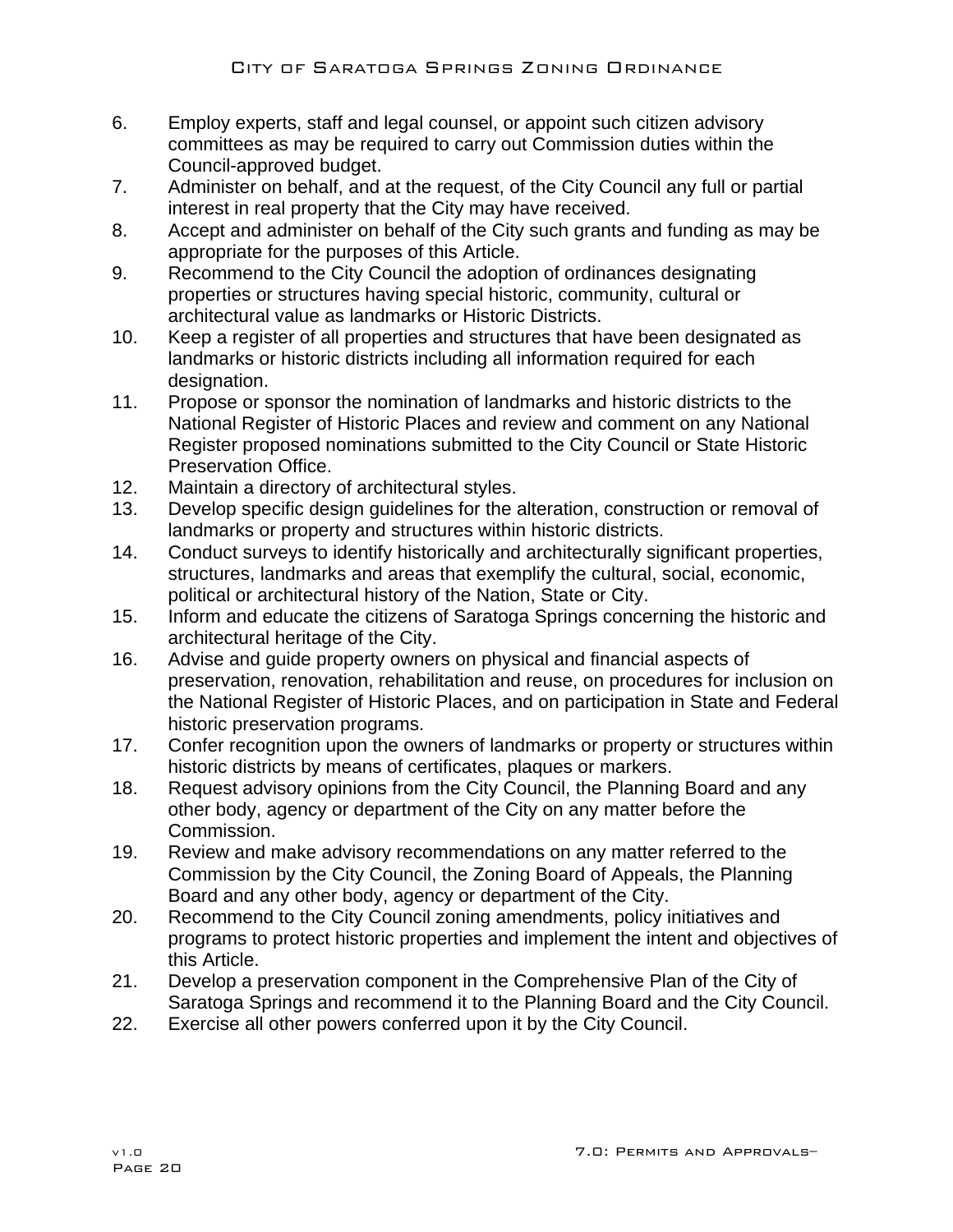# **7.4.5 HISTORIC REVIEW OBJECTIVES**

The Design Review Commission shall promote the following objectives:

- To prevent the demolition or destruction of significant structures, terrain, landscape or scenic views.
- To eliminate existing incongruous structures or other blighting factors and prevent the creation of any new such conditions.
- To preserve and enhance the historic context and setting within the Historic District.
- To assure architectural compatibility such as aesthetic, historical and architectural values, architectural style, design, arrangement, texture, material and color.
- To encourage and maintain appropriate protective restrictions such as easements, covenants or similar agreements.
- To improve the integrity of the Historic Districts through economic and other incentives.

# **7.4.6 HISTORIC REVIEW STANDARDS**

In pursuit of this Article's objectives, the Design Review Commission shall employ the following standards:

# A. Preserve rather than remove

Distinguishing original features of a structure or site are essential to the historic quality and character of that site. Distinguishing original qualities or character of a structure, site and/or its environment shall be preserved and protected to the maximum extent possible. Destruction or alteration of any historic material or distinctive architectural feature should be avoided.

## B. Repair rather than replace

Distinctive architectural features that characterize a structure or site shall be repaired rather than replaced whenever possible. If replacement is necessary, the replacement materials should match the original in composition, design, color, texture and other visual qualities.

## C. Promote historical accuracy

Repair or replacement of architectural features should be based on historical evidence rather than on conjectural designs or the incorporation of elements from other structures.

D. Recognize the significance of historical time periods

Structures and sites should be recognized and preserved as products of specific historical period(s). Changes that occurred over time are evidence of the history and development of a structure or site and may have acquired historical significance in their own right.

E. Compatible contemporary design may be encouraged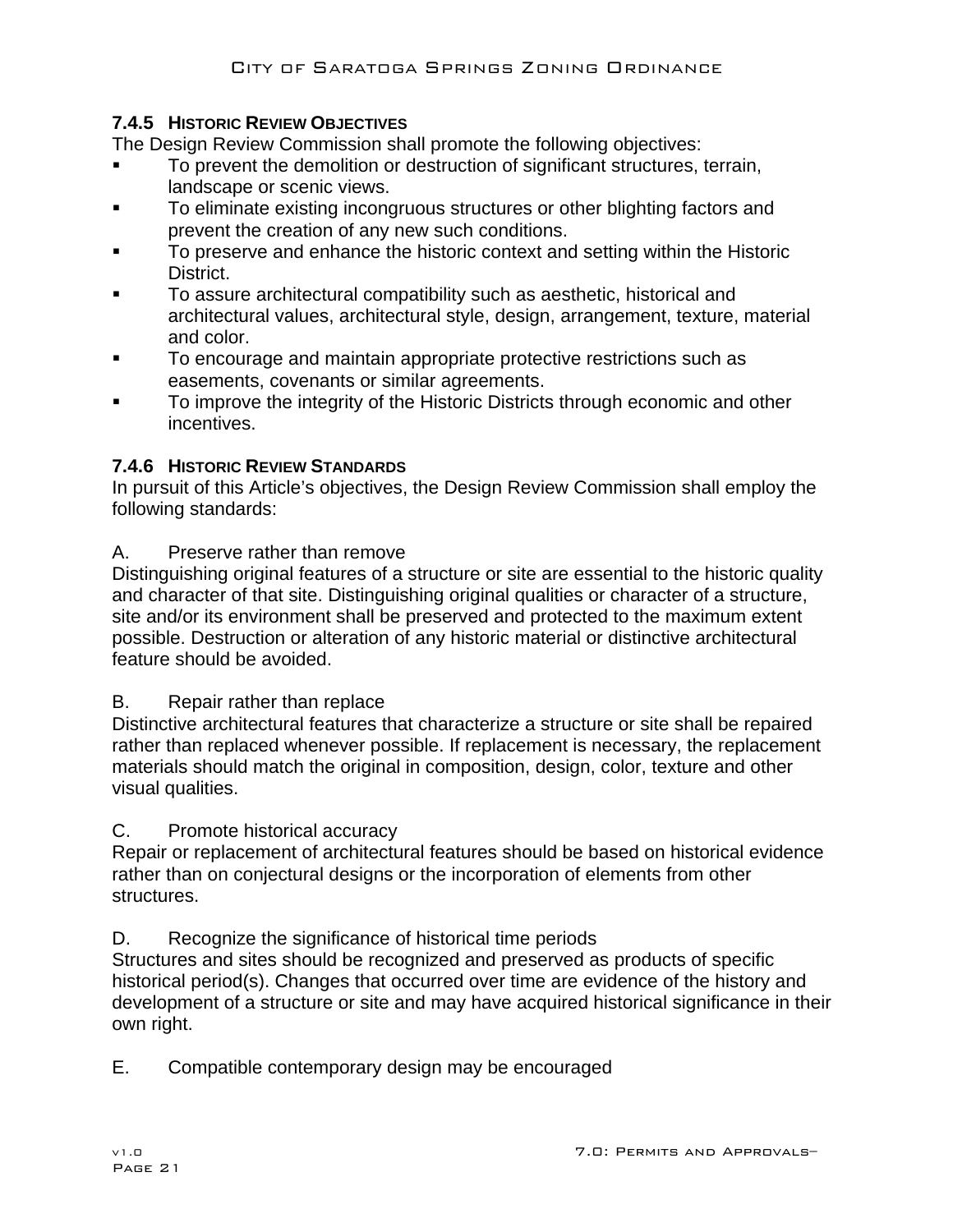Contemporary design for alterations and additions to existing properties may be encouraged provided it does not destroy significant historical, architectural, or cultural material and is compatible with the size, scale, color, material, and character of the site or surrounding neighborhood. Incompatible alterations shall be discouraged.

F. Structures and sites are to be treated with sensitivity

Archaeological resources affected by any project shall be protected and preserved to the maximum extent possible. Activities that will damage historic building materials or site features shall be discouraged. Historic structures are to be cleaned with the gentlest means possible.

# **7.4.7 ACTIONS SUBJECT TO REVIEW**

The following actions shall be subject to historic review when occurring on City Landmarks or within Historic Districts as identified in this Article:

A. Construction, rehabilitation, alteration or exterior change to a structure that requires the issuance of a building or demolition permit.

B. Installation of an awning, sign or sign structure that requires a building or sign permit, or such modification with respect to size, materials, illumination, method of attachment and color.

C. Installation of telecommunications facilities per Article 6.3.2.

D. Regardless of the requirement for a building or demolition permit, any material change to the exterior appearance of a structure that affects the historical characteristics and context of the District including:

- 1. Addition or removal of exterior architectural features.
- 2. Installation, removal or change of materials on exterior building elements including but not limited to roof, siding, windows, doors, porches, and the like.
- 3. Enclosure or screening of building openings including but not limited to windows, doors, porches, and the like.
- 4. Installation of accessory utility, mechanical or miscellaneous structures to the exterior of a building including but not limited to HVAC equipment, solar panels, wind turbines, radio or satellite transmission/reception devices, and the like.
- E. Within a front yard setback:
- 1. Installation, removal or change in material of drive- or walkways
- 2. Installation or removal of architectural, sculptural or vegetative screening that exceeds 3 feet in height.
- 3. Installation of accessory utility structures or radio/satellite transmission/reception devices exceeding 2' in diameter.

F. Change of the exterior color of any structure within a non-residential Zoning District.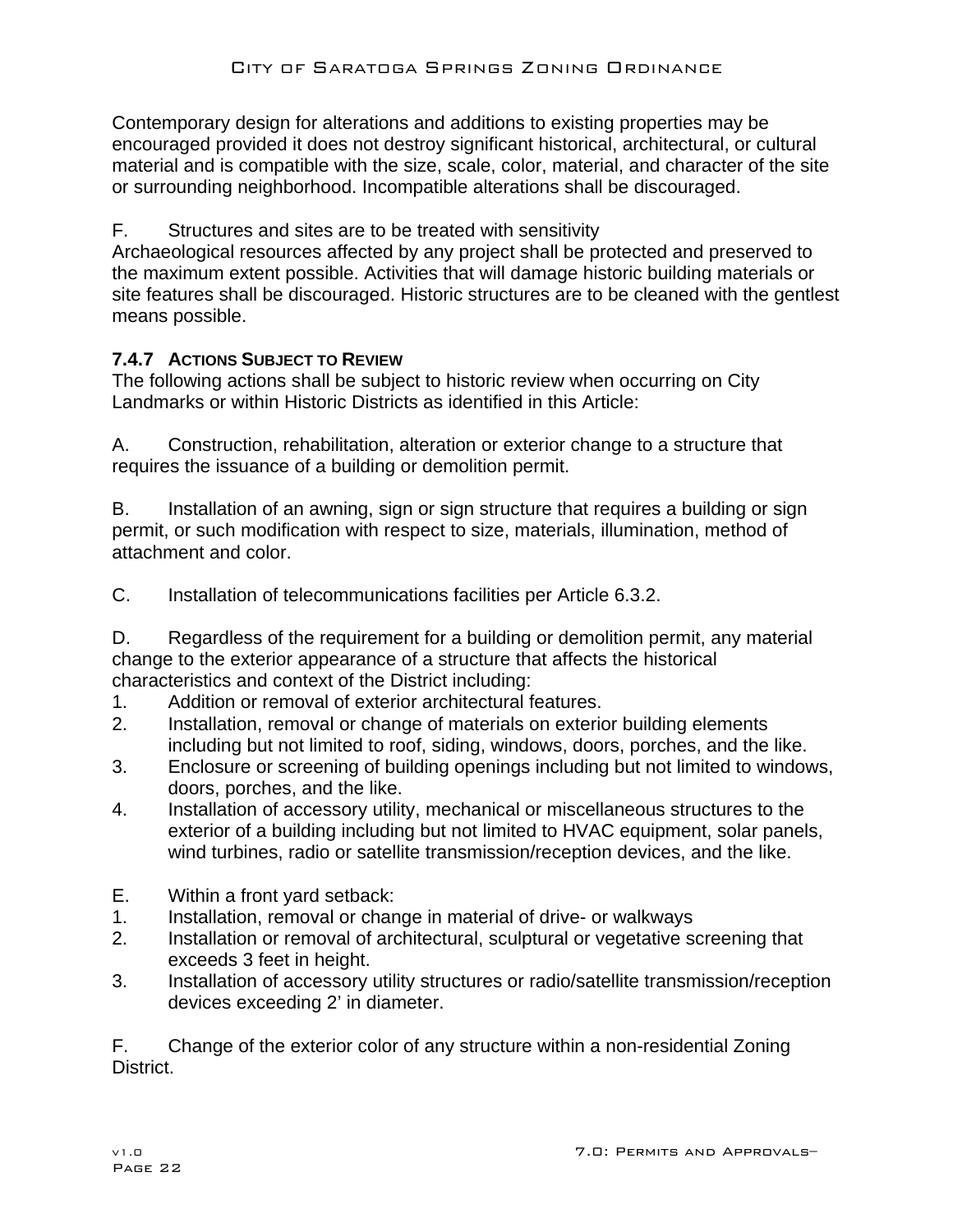G. Additional actions as set forth in Section 7.4.18 occurring on or to a City Landmark.

## **7.4.8 ACTIONS EXEMPT FROM REVIEW**

The following actions are exempt from historic review:

- 1. Ordinary maintenance or repair of any exterior feature that does not involve a change in design, material, color or outer appearance.
- 2. Installation of accessory freestanding objects including but not limited to sculpture, tree houses, play equipment, clocks, fountains, flagpoles, basketball hoops, and the like.
- 3. Installation of Individual air conditioning units, and radio or satellite antennas/receivers less than 2 feet in diameter.

# **7.4.9 DESIGN CONSIDERATIONS**

For actions subject to review, the Commission shall evaluate whether the proposed alteration or construction is compatible with the subject structure, site and neighboring properties in the Historic District with regard to:

## A. Height

The Commission shall consider whether the height of the proposed structure is compatible with the historic form and context of the site and neighboring properties and with any specific zoning district intent.

## B. Scale

The Commission shall consider whether the scale of the proposed structure is compatible with the relationship of the building and its architectural elements to neighboring structures, and character of historic setting.

## C. Mass and Open Space

The Commission shall consider whether the relationship of the dimension and mass of a building to the open space between it and adjoining buildings is compatible with the character of the neighboring area and with any specific zoning district intent.

## D. Proportion

The Commission shall consider whether the proposed structure and its architectural elements, including front façades, windows, doors and bays, are consistent with the dominant proportion of neighboring structures and site.

## E. Directional Expression

The Commission shall consider whether the directional expression of a building and its architectural elements are compatible with the dominant horizontal or vertical expression of the neighboring buildings.

## F. Architectural Rhythm

The Commission shall consider whether the architectural, rhythmic pattern resulting from repeated elements such as window and door openings, columns, arches, and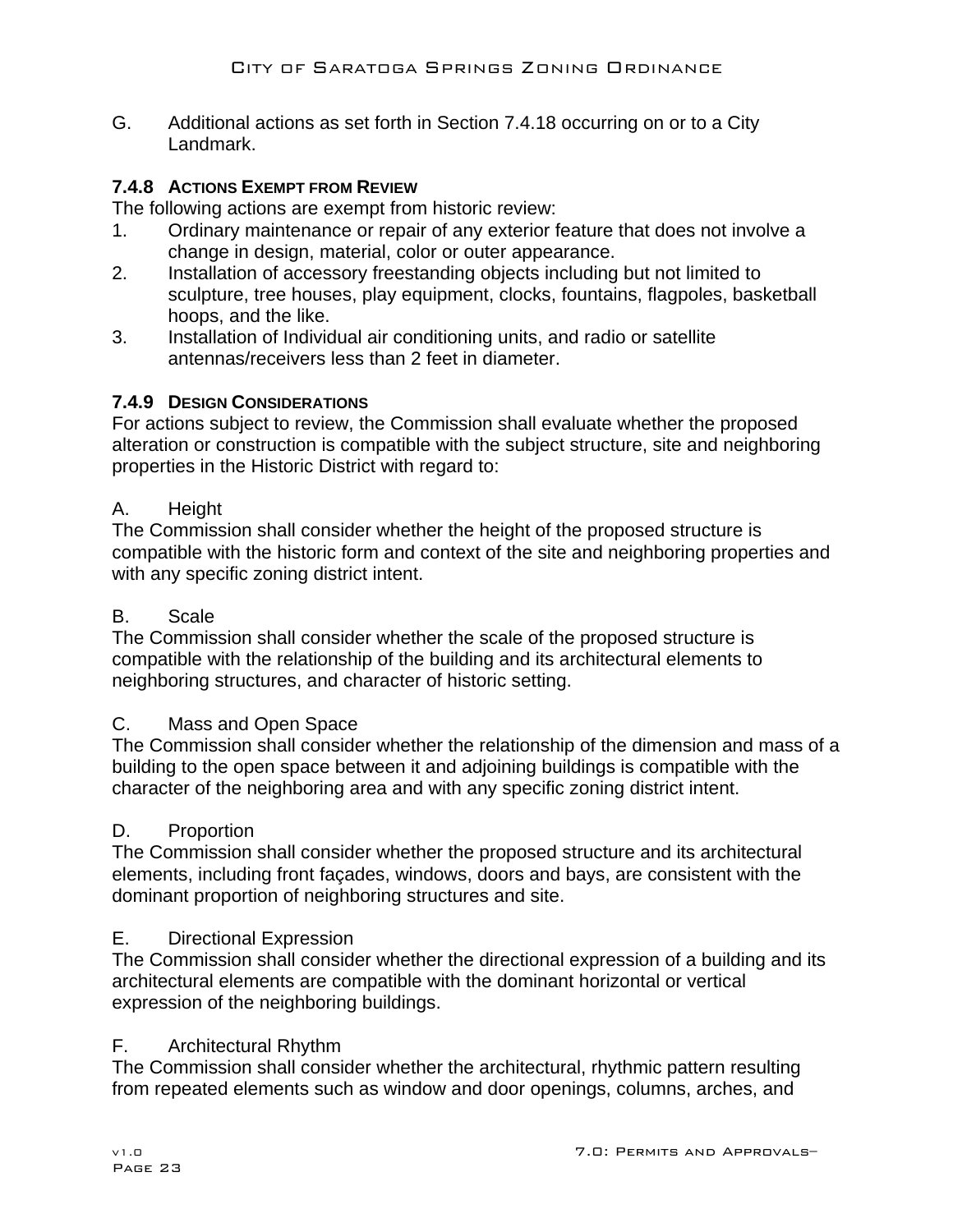other facade elements is consistent within the subject structure and consistent with neighboring structures.

## G. Front Setback

The front yard setback for the building line of all new construction shall be compatible with neighboring buildings and any specific zoning district intent.

## H. New Construction and Additions

New construction and additions should be undertaken such that their removal will not impair the original historic form and integrity of the structure and site.

## I. Treatment of Major Building Elements

- 1. Doors. Existing historic doors and door openings shall be retained and rehabilitated whenever possible. Restoration of historic openings is encouraged where previously altered. Where doorways must be altered to meet current building code and safety requirements, doors and entrance ways shall be designed to respect the exterior architectural character of the building.
- 2. Windows. Existing historic windows and window openings shall be retained and rehabilitated whenever possible. Restoration of historic openings is encouraged where previously altered.
- 3. Roofs. Features that give a roof its essential historic and architectural character shall be retained and rehabilitated whenever possible. Roof designs for new structures shall be compatible with neighboring buildings. Exterior mechanical equipment shall be minimized and screened from view.

## J. Materials

Materials used in new construction shall be compatible with those traditionally used in the neighboring area. Contemporary materials are acceptable provided that the overall texture, color and details of the building are compatible with neighboring buildings.

# K. Colors

Architectural features of historic buildings shall be restored with colors and finishes appropriate to the nature of the materials and to the historic character of the building. Where historically documented colors are not used, colors shall be appropriate to the building's predominant architectural style(s). Colors used in new construction shall be compatible with neighboring buildings.

## **7.4.10 MAINTENANCE AND REPAIR**

No owner or person with an interest in real property designated as a City Landmark or included within a Historic District shall permit the property to fall into a serious state of disrepair so as to result in the deterioration of any exterior architectural feature which would, in the judgment of the Commission, produce a detrimental effect upon the character of the Historic District as a whole or the life and character of the property itself. Examples of such deterioration include:

- 1. Deterioration of exterior walls or other vertical supports
- 2. Deterioration of roofs or other horizontal members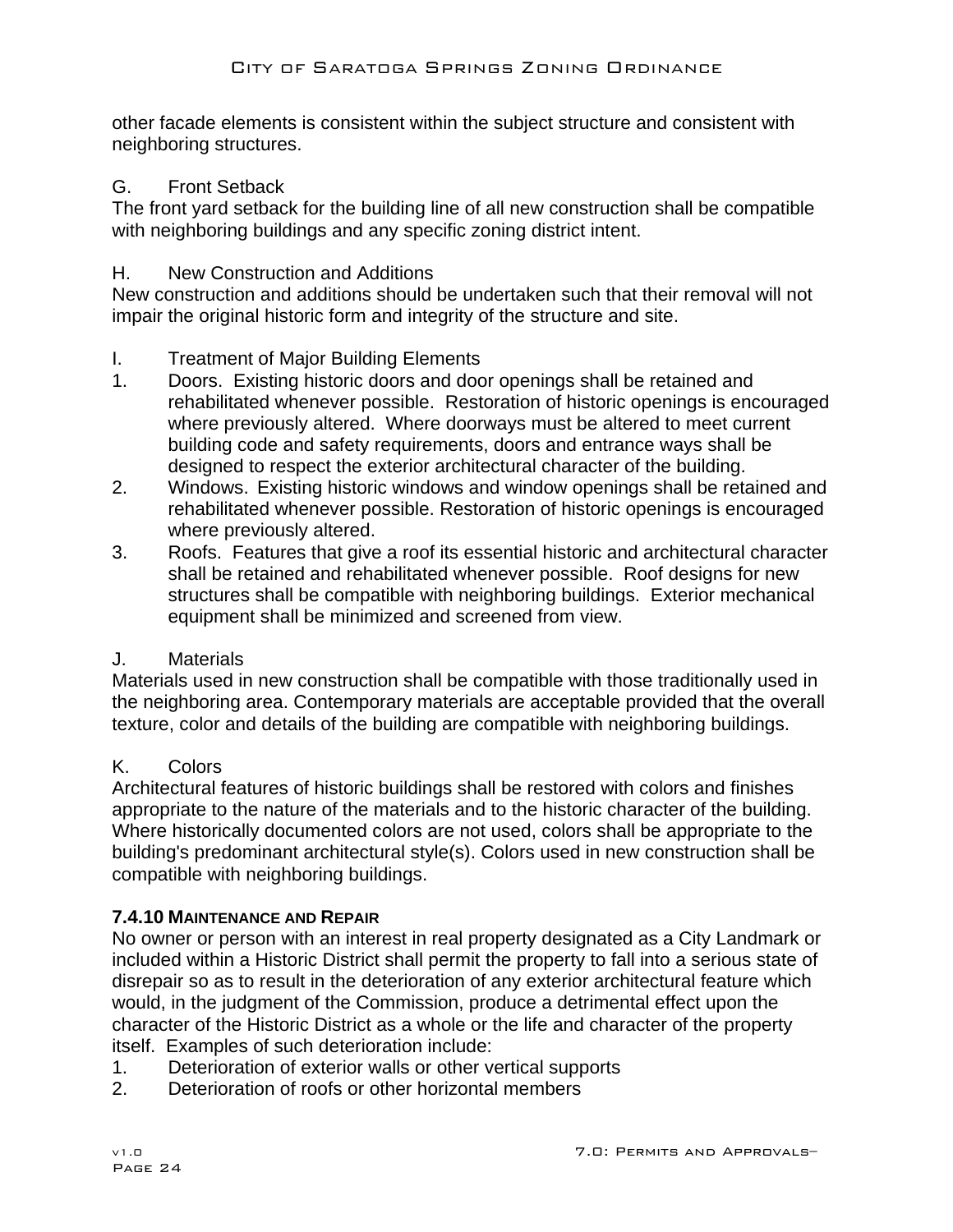- 3. Deterioration of exterior chimneys
- 4. Deterioration or crumbling of exterior stucco or mortar
- 5. Ineffective waterproofing of exterior walls, roofs or foundations including broken windows or doors
- 6. Deterioration of any feature so as to create a hazardous condition that could lead to the claim that demolition is necessary for the public safety

## **7.4.11 DEMOLITION**

The Commission shall determine whether the proposed structure has architectural or historic significance. "Significance" includes having particular important associations within the context of the architecture, history or culture of Saratoga Springs or region and may include listing as "contributing" on the State and National Registers of Historic Places.

A. Structures with no architectural or historic significance

The Commission may approve an application for demolition if it finds that the demolition is consistent with the intent and objectives of this Article and that the structure proposed to be demolished has no historic or architectural significance.

B. Structures with architectural or historic significance

For the proposed demolition of a structure with architectural or historical significance, the applicant must demonstrate "good cause" as to why such structure cannot be preserved.

- 1. The applicant shall document "good faith" efforts in seeking an alternative that will result in the preservation of the structure including consultation with the Commission and the Saratoga Springs Preservation Foundation. The relocation of structures may be permitted as an alternative to demolition;
- 2. The applicant shall document efforts to find a purchaser interested in acquiring and preserving the structure;
- 3. The applicant shall demonstrate that the structure cannot be adapted for any other permitted use, whether by the current owner or by a purchaser, which would result in a reasonable return; and
- 4. The applicant shall submit evidence that the property is not capable of earning a reasonable return regardless of whether that return represents the most profitable return possible. "Dollars and cents proof" shall be required to demonstrate such hardship.
- 5. Application for demolition of a structure with historic or architectural significance shall include acceptable post-demolition plans for the site. Such plans shall include an acceptable timetable and guarantees which may include performance bonds/letters of credit for demolition and completion of the project. The Commission may condition the issuance of a demolition approval on the applicant's receipt of all other necessary approvals and permits for the postdemolition plan.
- 6. The Commission shall schedule a public hearing on an application for demolition of a structure with historic or architectural significance and shall provide notice as follows.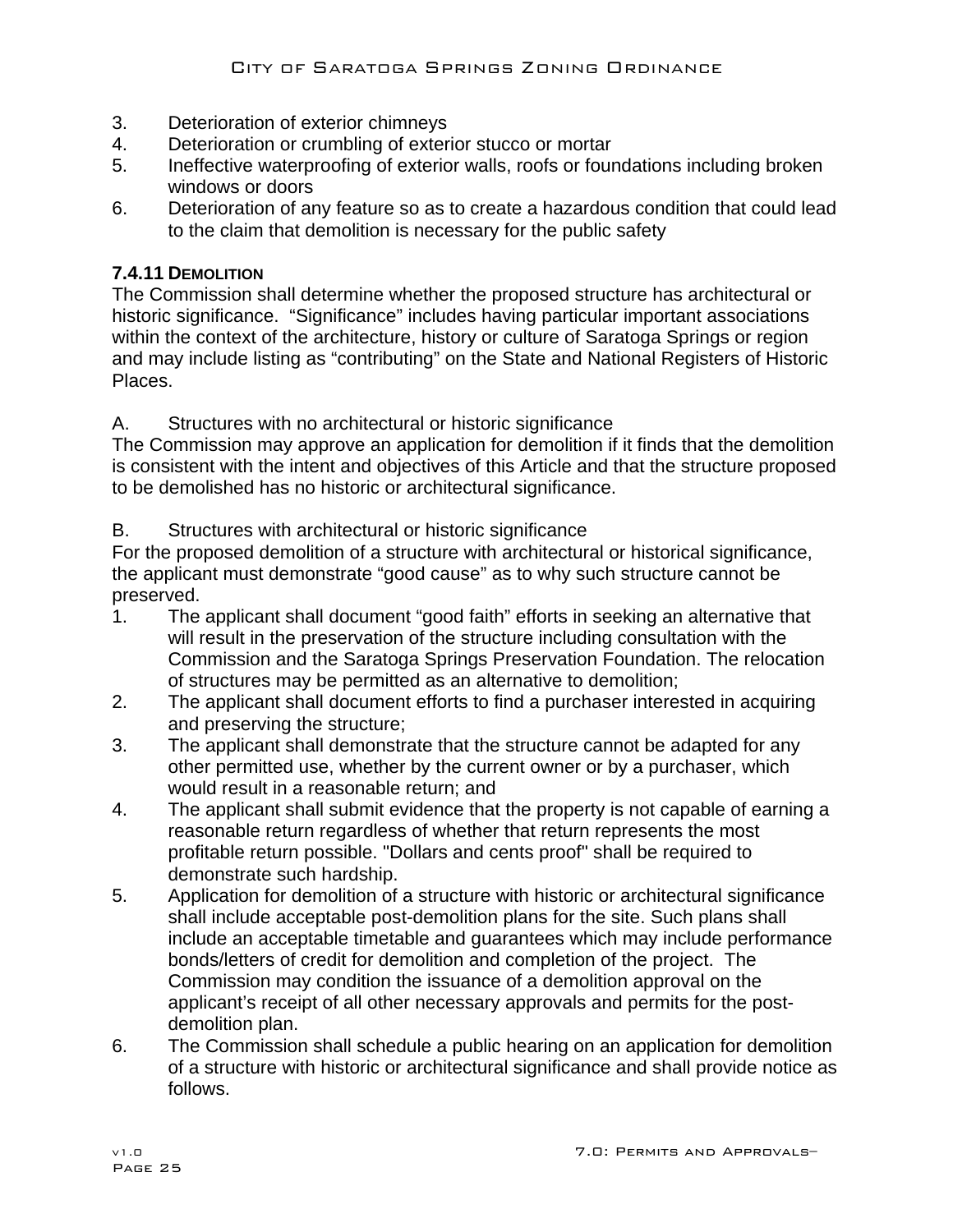a. Public Hearing Notice

The Commission shall advertise the hearing in a Saratoga Springs newspaper of general circulation at least five days prior to the date thereof. The applicant shall be responsible for payment for this notice. Prior to the hearing, the applicant shall be responsible for filing with the Commission an affidavit from the newspaper confirming such publication and payment.

- b. Property owner notification
	- i. The applicant shall obtain from the City the names and addresses of property owners within a 250 feet geographic radius from the applicant's subject property.
	- ii. The applicant shall receive from the Commission a property owner notification notice and shall send only this notice to the identified property owners by first class mail. This notice shall be postmarked no less than 7 but no more than 20 calendar days prior to the scheduled hearing.
	- iii. Prior to the public hearing, the applicant shall submit to the Commission confirmation of the property owner notification by obtaining a "certificate of mailing" provided by the U.S. Postal Service.
	- iv. Failure to provide notice in exact conformance with these provisions shall not invalidate a Commission determination provided the Commission finds that substantial compliance has occurred.

C. Determination of Jeopardy to Health, Safety and Welfare of Community In cases where an applicant has sought demolition approval on the basis that a structure represents an imminent danger to the health, safety and welfare of the community, the Commission shall refer the application to the Building Inspector for review and report pursuant to City Code Section 118 Unsafe Structures. The Building Inspector's report shall be advisory to the Commission. The Commission shall review the Building Inspector's report and make a determination that the structure can or cannot reasonably be repaired in such a way as to remove the imminent danger.

# D. Demolition of Historic Structures by City

The City, through its Code Enforcement Officers or other appropriate municipal officials, may seek demolition of a structure listed individually or as a contributing structure in an historic district on the National Register of Historic Places in New York Supreme Court under N.Y. Executive Law 382. Prior to filing such an application, the matter shall be referred to the Commission for an advisory opinion as to whether the structure can or cannot be reasonably repaired in such a way as to remove the cause for demolition. The Commission shall have 30 days to render a written advisory opinion unless extended by mutual consent. The City may also seek advisory recommendations from local preservation organizations.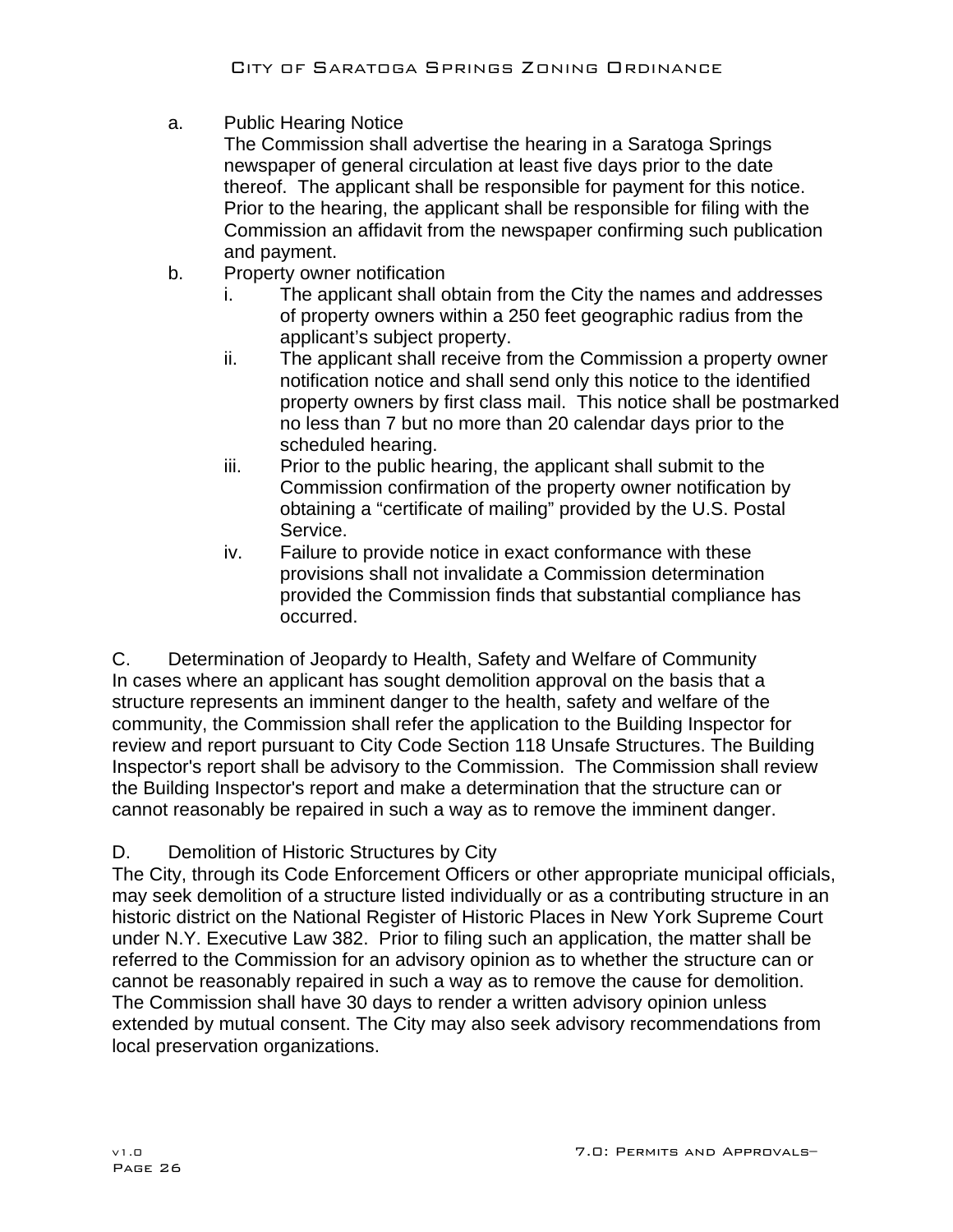# E. Court action

The Commission shall have no authority to act otherwise in cases where an appropriate legal action or procedure has resulted in a judgment or order by a Court of competent jurisdiction that a structure endangers the health, safety and welfare of the public and shall be demolished.

# **7.4.12 HISTORIC REVIEW APPLICATION**

A. It shall be the duty of the Zoning Officer to refer to the Commission all actions identified in this Article that require historic review approval.

B. The Commission shall not accept any application for review that includes a parcel for which there is an outstanding, unresolved written violation from the Zoning Officer that is not the subject of the application.

C. An eligible applicant for historic review approval must be the owner, lessee or purchaser under contract for the involved parcel. A lessee and purchaser under contract must have the permission of the current property owners to submit an application for historic review approval.

D. The City shall collect a fee for all applications to the Commission as established by the City Council.

# **7.4.13 ADVISORY OPINION**

The Commission may request an advisory opinion of the Planning Board or any administrative department or agency in its evaluation of an application for historic review.

# **7.4.14 HISTORIC REVIEW DECISIONS**

A. In rendering its decision on any application, the Commission shall comply with all applicable provisions of the State Environmental Quality Review Act (SEQRA) under Article 8 of the Environmental Conservation Law and its implementing regulations.

B. Within 62 days of the determination by the Commission that the application is complete, or the close of the public hearing, a written decision shall be issued. This time frame may be extended by mutual consent of the applicant and the Commission.

C. Four affirmative votes are required to pass a motion regarding an application before the Commission. If four affirmative votes cannot be attained on a motion within this 62-day period, unless extended by mutual consent of the applicant and the Commission, the application shall be denied by default.

D. The Commission may issue any of the following decisions:

- 1. Approve as submitted
- 2. Approve with conditions The Commission may impose appropriate conditions in connection with its approval including those related to: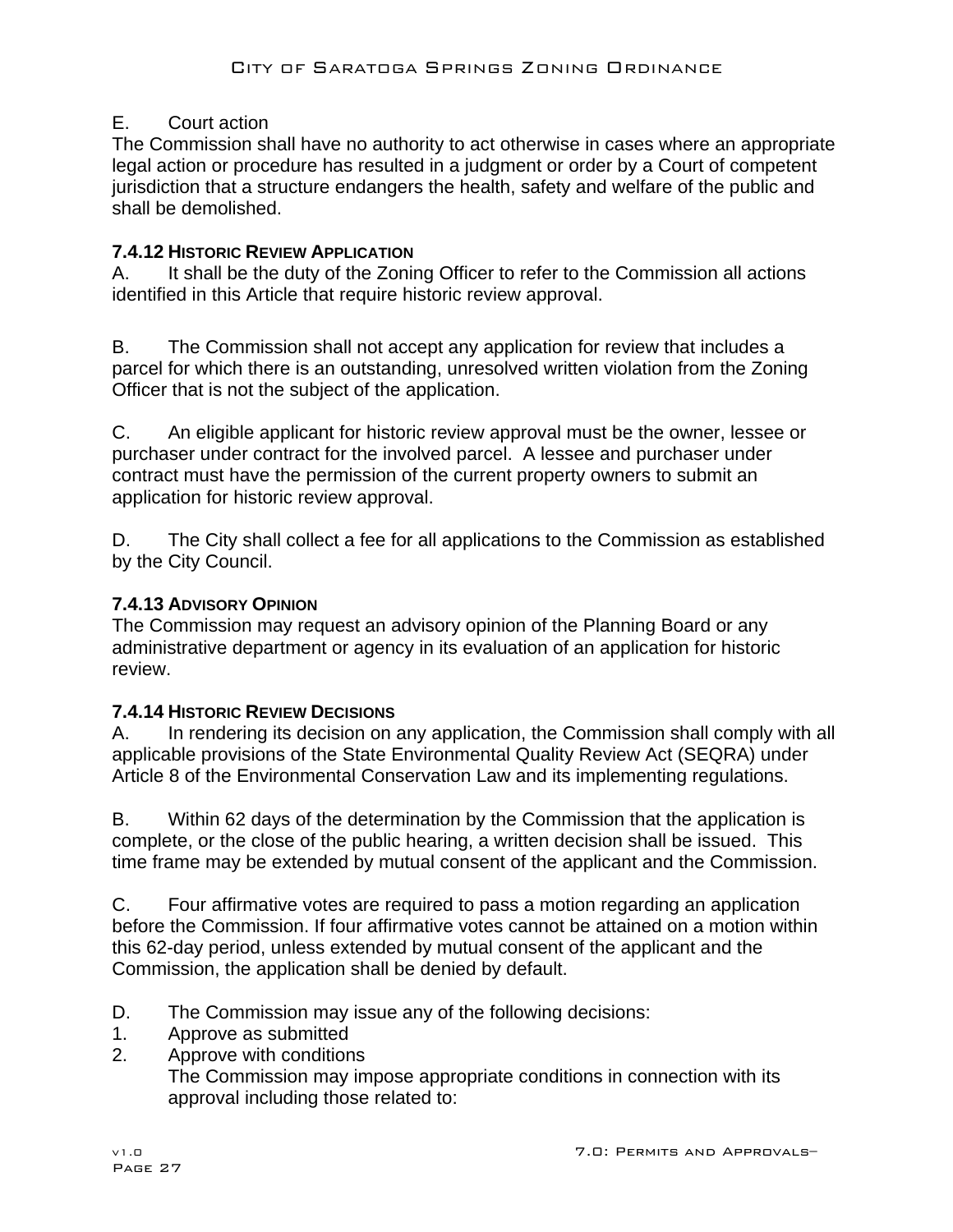- Nature and quality of building materials
- Manner of construction
- Design and other building elements
- 3. Preliminary approval

Prior to the granting of final approval by the Commission, an applicant may seek "preliminary approval" for the general "mass and scale" of a proposed structure. This preliminary approval is subject to a SEQRA determination and constitutes approval of the footprint and proportions of the proposed structure, including any proposed rooftop structures, and its compatibility with the surrounding neighborhood. Such preliminary approval does not constitute approval of elevations and other façade and roofline details. Unless so noted within the preliminary approval, an applicant must obtain final approval by the Commission prior to issuance of a building permit.

4. Disapprove

The Commission may disapprove an application provided the Commission finds that such construction, alteration or demolition would be in opposition to the intent and objectives of this Article, and that this finding is not based on personal preference as to taste or choice of architectural style.

E. Every Commission decision shall be signed and dated by the Commission Chairperson and shall document the circumstances of the case and the findings on which the decision is based.

F. Every Commission decision shall be filed in the Office of the City Clerk within five business days thereof and a copy provided to the applicant and to the Building Department.

## G. Administrative Approval

The Chairperson shall have the authority to approve minor modifications to existing Commission approvals if the Chairperson deems the changes are not material, substantial or substantive in nature and are not contrary to the intent of the original decision. The Chairperson shall issue all administrative approvals in writing and report them to the Commission.

- H. Building Permits, Inspections and Certificates of Occupancy
- 1. Upon receipt of Historic Review approval and confirmation of compliance with any required conditions, the Building Department may issue building, sign or demolition permits associated with the Historic Review application. No building, sign or demolition permit shall be issued in the event of Historic Review disapproval.
- 2 For actions subject to Historic Review but not requiring a building, sign or demolition permit, the Building Department shall perform inspections as may be necessary to confirm compliance with Commission approval and any required conditions.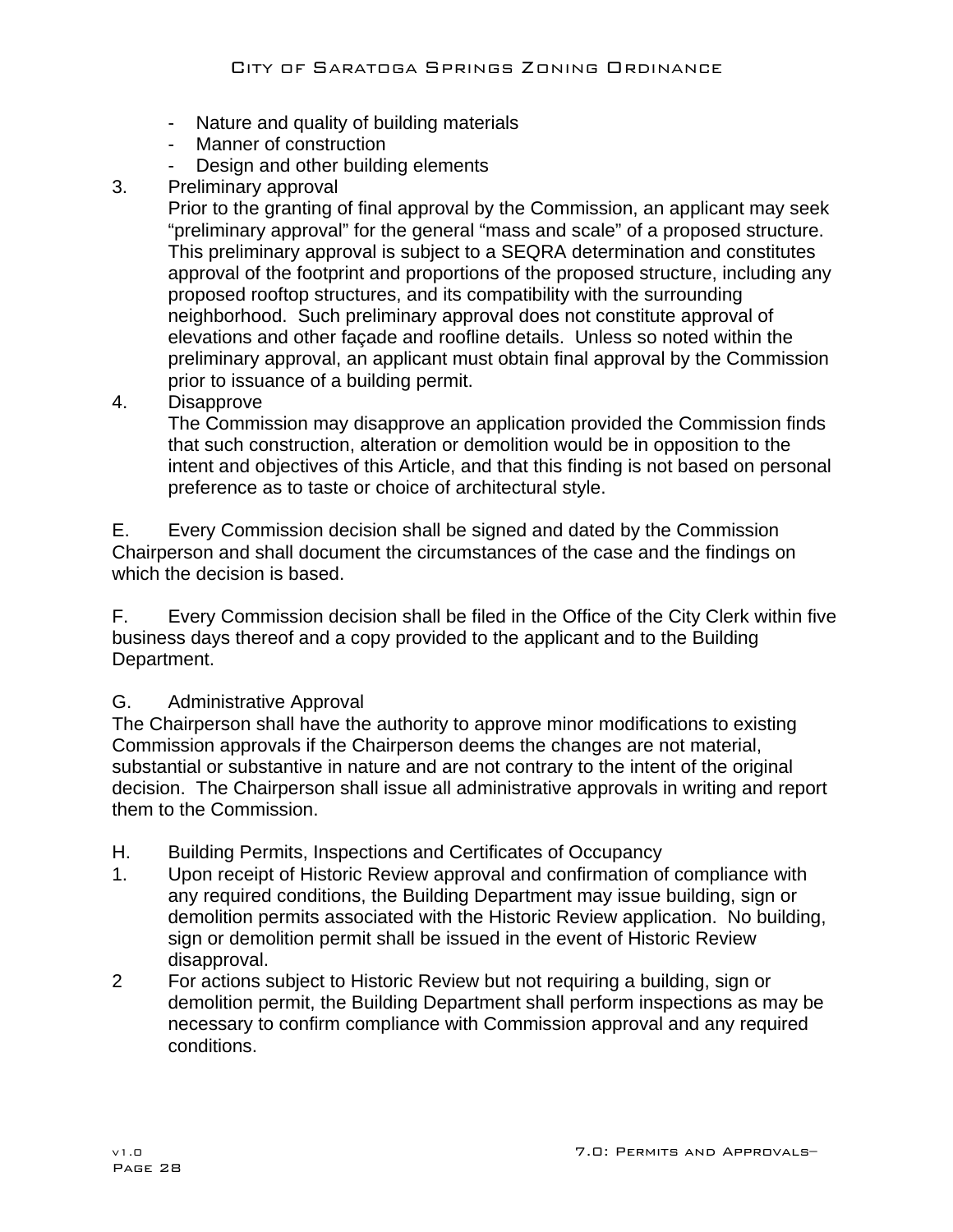3. Upon confirmation of the completion of an approved action requiring Historic Review, and any required conditions, the Building Department may issue a certificate of occupancy.

# **7.4.15 EXPIRATION**

Unless otherwise specified or extended by the Commission, Commission approvals shall expire 18 months following the filing date of such decision if the applicant has not complied with any required conditions and started actual construction, or otherwise implemented this approval. Actual construction is defined as the fastening or placing of construction materials in a permanent manner, the excavation of a basement, or the demolition or removal of any existing structure if no new construction is approved.

## **7.4.16 EXTENSIONS**

The Commission may grant up to two 18 month extensions for historic review approval provided that the application for extension was properly submitted prior to the expiration date of either the original historic review approval or the first extension. When requesting an extension, it shall be the applicant's responsibility to demonstrate that there have been no significant changes to the site or neighborhood, and that the circumstances and findings of fact by which the original historic review approval was granted have not significantly changed.

## **7.4.17 DESIGNATION OF LANDMARKS AND HISTORIC DISTRICTS**

A. The City Council of the City of Saratoga Springs may designate an individual property as a landmark if it:

- 1. Possesses special character or archeological, historic or aesthetic interest or value as part of the cultural, political, economic or social history of the locality, region, state or nation;
- 2. Is identified with historically significant individuals;
- 3. Embodies the distinguishing characteristics of an architectural style;
- 4. Is the work of a designer whose work has significantly influenced a particular architectural period or era; or
- 5. Because of a unique location or singular physical characteristic, represents an established and familiar visual feature of the neighborhood.
- B. The City Council may designate a group of properties as a Historic District if it:
- 1. Contains properties that meet one or more of the criteria for designation of a landmark; or
- 2. By reason of possessing such qualities, constitutes a distinct section of the City.

C. Any proposed designation of landmarks or historic districts shall constitute an amendment to this Chapter and shall be subject to all public hearing, property owner notification and other applicable provisions of this Chapter.

1. Once the City Council has accepted for review a proposed designation, no building or demolition permits shall be issued until the City Council has made its designation determination.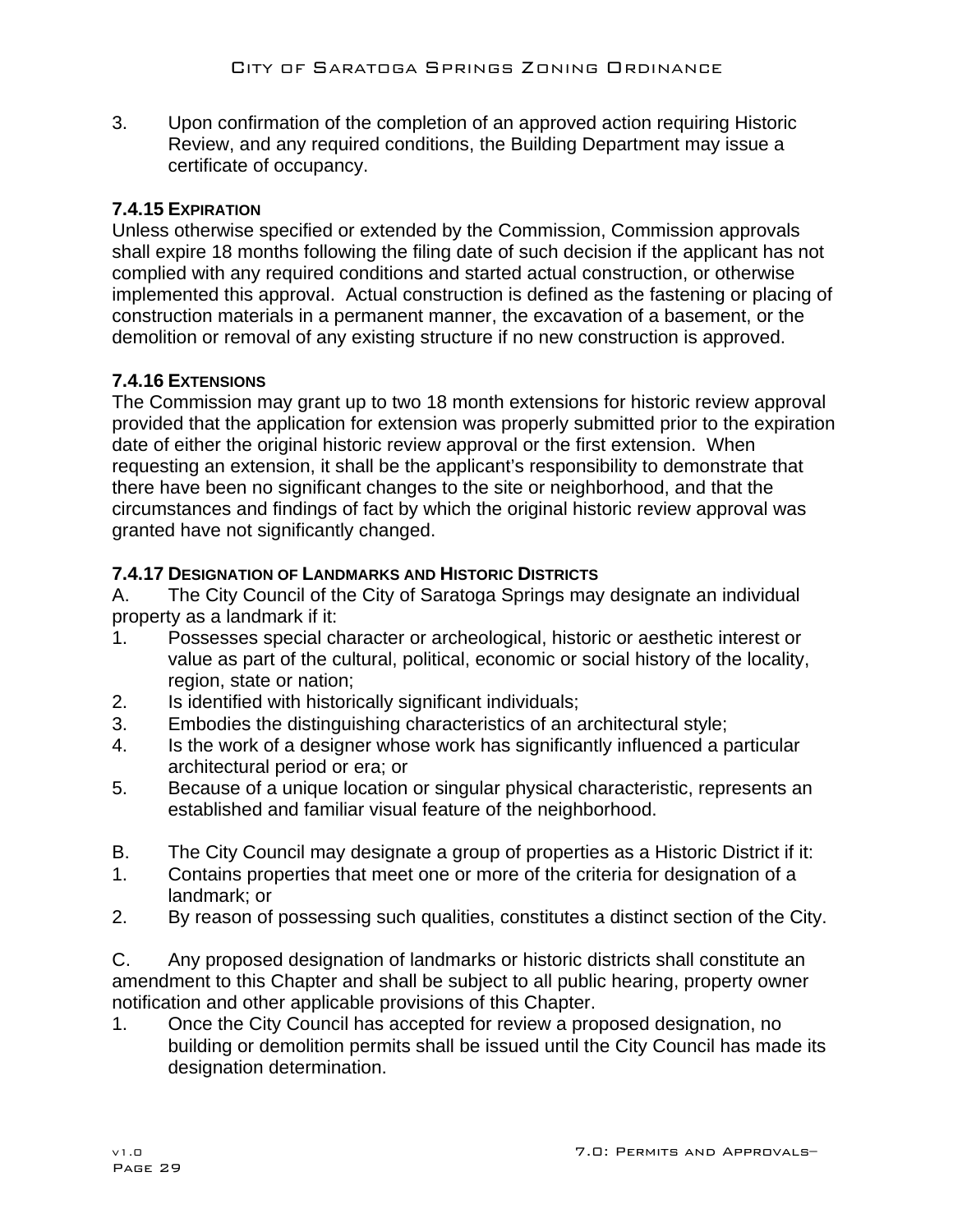2. Prior to action on a proposed designation, the City Council shall request an advisory opinion from the Commission. The Commission shall have 30 days to render a written advisory opinion unless extended by mutual consent. The opinion shall contain a favorable recommendation only if the Commission finds that the proposed revision is not contrary to the intent and objectives of this Article.

## **7.4.18 CITY LANDMARKS AND HISTORIC DISTRICTS**

The City Council hereby establishes and designates the following City Landmarks and Historic Districts.

- A. CITY LANDMARKS.
- 1. "Bryan House", 123-125 Maple Avenue, Tax I.D. 165.44-l-31
- 2. "Drink Hall", 297 Broadway, Tax I.D. 165.67-l-24 Additional actions requiring review: removal or alteration of any interior feature. Only ordinary maintenance or repair of any interior feature is excluded from review.
- 3. "Canfield Casino", East Congress Street, Tax I.D. 165.00-4-1 Additional actions requiring review: removal or alteration of any interior feature. Only ordinary maintenance or repair of any interior feature is excluded from review.
- 4. "City Hall", 474 Broadway, Tax I.D. 165.52-4-37 Additional actions requiring review: removal or alteration of any interior feature. Only ordinary maintenance or repair of any interior feature is excluded from review.

## 5. "Congress Park", Broadway, Tax I.D. 165.00-4-1

 Additional actions requiring review: removal, addition or alteration of any park feature such as, but not limited to: Spit 'n' Spat, Italian Gardens, Thorsvalden vases, Spirit of Life and surrounding stonework and landscaping, Trask stairway, War Memorial and Pavilion, Civil War monument, Brackett gates, Congress Spring Pavilion, Columbian Pavilion, Deer Park Spring Pavilion, Morrissey Rose Garden Fountain, reservoir, iron fencing, wrought iron fence surrounding park, configuration of ponds, walks and roadways, topography, Colonial Revival information booth, 1920s era gateposts, street lights, the Grotto (including sundial, pillars and statuary), informational signage, urns by northern pond, trout pond, benches and other park furniture.

Only ordinary maintenance or repair is excluded from review.

6. "High Rock Park", High Rock Avenue, Tax I.D. 165.52-1-76, 165.44-2- lots 6, 22, 23, 24 and 25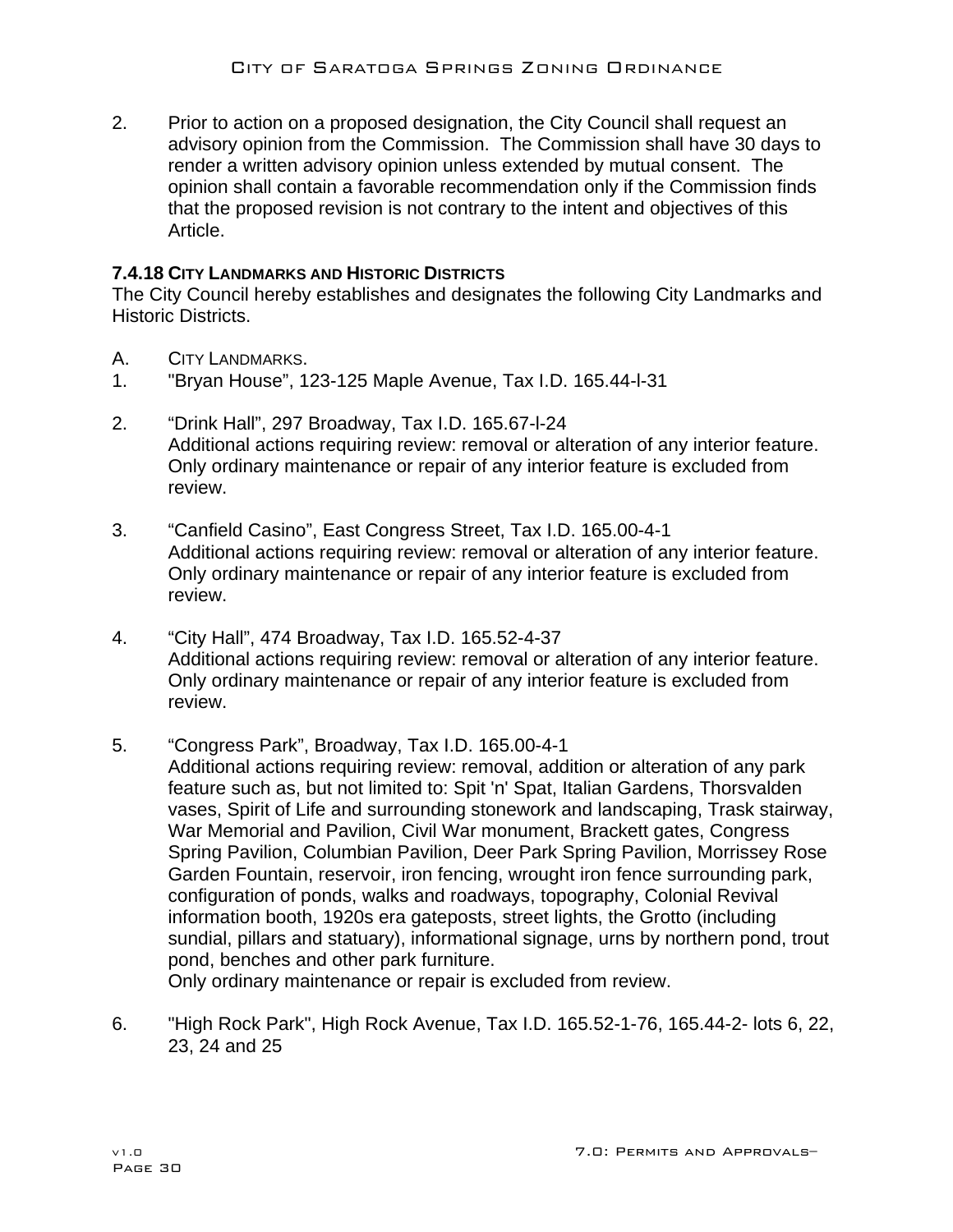Additional actions requiring review: removal, addition or alteration of any park feature such as structures, sculptures, monuments, pavilions, benches, topography, ponds, vegetation, fences, lights, walkways and roads. Only ordinary maintenance or repair is excluded from review.

- 7. "Central Fire Station", 60 Lake Avenue, Tax I.D. 165.60-2-3 Additional actions requiring review: removal or alteration of any interior feature. Only ordinary maintenance or repair of any interior feature is excluded from review.
- 8. "Gideon Putnam Cemetery", South Franklin Street, Tax I.D. 165.66-2-38 Additional actions requiring review: removal, addition alteration, or cleaning of any cemetery feature such as grave markers, structures, sculptures, monuments, pavilions, benches, topography, fences, lights, walkways and roads. Only ordinary maintenance or repair is excluded from review.

## B. HISTORIC DISTRICTS

1. Commencing at a point in the north line of Fourth Street, 100 feet westerly of the west line of Broadway; running thence in a southerly direction parallel with and 100 feet westerly of the west line of Broadway or extending to the rear lot line of the property facing Broadway, whichever is greater, to a point in the northerly line of Walton Street; thence running southerly along the westerly line of Long Alley to a point in the northerly line of Washington Street; thence southerly on the extension of the line of the east line of Hamilton Street to Congress Street; thence continuing on the east line of Hamilton Street to a point in the southerly line of West Circular Street; thence along the southerly line of West Circular Street and Circular Street to a point which is the westerly boundary of property known as the Batcheller property, now owned by one Turchi; thence southerly along the westerly bounds of Turchi property to an alley; thence easterly along the alley to Whitney Place; thence along Whitney Place to the southerly bounds of property of the Presbyterian Congregation of Saratoga Springs, New York; thence easterly along the southerly bounds of the Presbyterian Congregation of Saratoga Springs, New York, to a point in the westerly line of Regent Street; running thence northerly along the westerly bounds of Regent Street to a point in the northerly line of North Lane; thence easterly along the northerly line of North Lane to Nelson Avenue; thence along the southerly and westerly boundary of property of the New York Racing Association, Inc., to a point in the northerly line of Lincoln Avenue; thence easterly along the northerly line of Lincoln Avenue to the easterly line of Frank Sullivan Place to a point directly across from the northeastern corner of Tax Parcel 179.21-3-5, (Inside District), thence across Frank Sullivan Place to the northeastern corner of said Tax Parcel 179.21-3-5, thence westerly and southerly along the boundaries of said Parcel 179.21- 3-5 to the southwest corner of said parcel, thence directly across Wright Street to a point in the southerly line of Wright Street; thence westerly along the southerly line of Wright Street to the easterly line of Nelson Avenue; thence southerly along the easterly line of Nelson Avenue to a point directly across from the northeastern corner of Tax Parcel 179.00-5-5 (Inside District), thence westerly, southerly and easterly along the boundaries of said Tax Parcel 179.00-5-5 to its southeastern corner, thence directly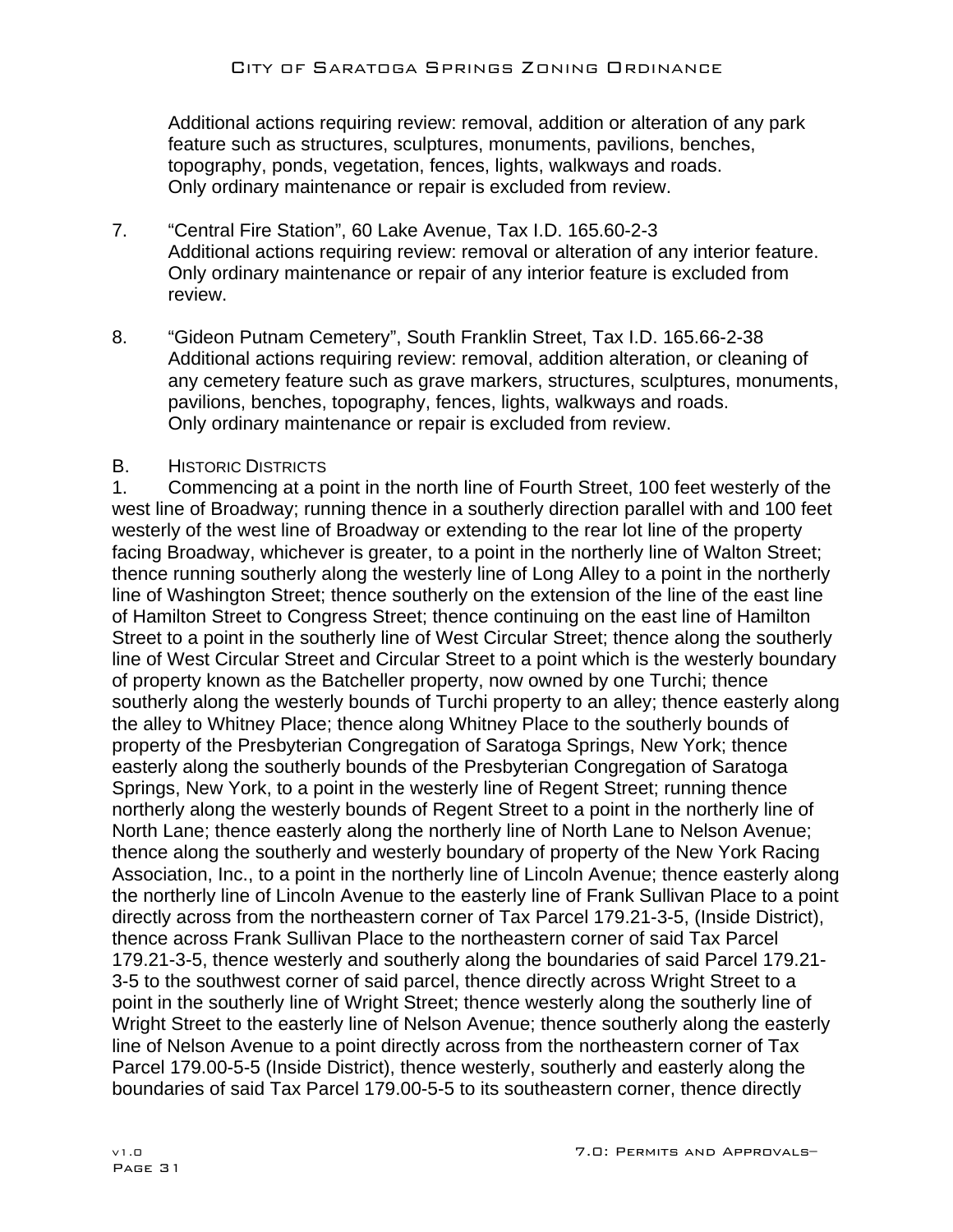across Nelson Avenue to a point, thence southerly along the easterly line of Nelson Avenue to the southerly boundary of property owned by the New York Racing Association, Inc.; thence easterly along the southerly line of property of the New York Racing Association, Inc., and Yaddo to a point in the westerly line of Interstate Highway No. 87; thence northerly along the westerly line of Interstate No. 87 to a point in Union Avenue; thence westerly along the center line of Union Avenue to a point, thence northerly, easterly, northerly, and westerly along the boundary of Tax Parcel 166.-3-25 (Outside District) to a point in the southeastern corner of tax parcel 166.14-4-25 (Inside District), thence northerly, westerly and southerly along the boundaries of said tax parcel 166.14-4-25 to a point in the northerly line of Tax Parcel 166.-3-25 (Outside District), thence westerly along the northerly line of said parcel 166.-3-25 to a point in the southeastern corner of Tax Parcel of Tax Parcel166.14-2-29 (Inside District), thence northerly along the easterly line of Tax Parcel 166.14-4-29 to a point in the southerly line of Fifth Avenue, thence northerly across Fifth Avenue to a point in the southerly line of Tax Parcel 166.14-4-14 (Inside District), thence easterly, northerly, westerly, southerly, westerly, southerly and easterly along the boundaries of said Parcel 166.14- 4-14 to a point in the northerly line of Fifth Avenue, thence southerly across Fifth Avenue and along the western boundary of Tax Parcel 166.14-4-29 (Inside District), to a point in the northerly line of Tax Parcel 166.-3-25 (Outside District), thence westerly along the northerly line of Tax Parcels 166.-3-25 (outside District) and 166.-5-1 (Inside District), to a point in the northwesterly corner of said Tax Parcel 166.-5-1, thence southerly along the easterly line of East Avenue to its intersection with Union Avenue, thence westerly along the center line of Union Avenue to the easterly line of Ludlow Street to the easterly line of Ludlow; thence northerly along the easterly line of Ludlow to an alley between Mitchell Street and Union Avenue; thence westerly along said alley and a continuation thereof to a point one hundred fifty (150) feet (plus or minus) east of the easterly line of Nelson Avenue; thence northerly to northern line of George Street; thence easterly to a point 135 feet (plus or minus) east of the eastern line of Ludlow Street; thence northerly to the northern line of the unnamed alley between George Street and Madison Avenue; thence westerly 10 feet (plus or minus); thence northerly 50 feet (plus or minus); thence westerly 25 feet (plus or minus); thence northerly to the northern line of Madison Avenue; thence easterly 200 feet (plus or minus) along the northern line of Madison Avenue; thence northerly to the northern line of the unnamed alley between Fifth Avenue and Madison Avenue; thence easterly to the western line of East Avenue; thence northerly to a point 160 feet (plus or minus) north of the northern boundary of Fifth Avenue; thence westerly to a point 212 feet (plus or minus) east of the eastern line of Ludlow Street; thence northerly to the northern line of Caroline Street; thence westerly to a point 158 feet (plus or minus) east of the eastern line of Ludlow Street; thence northerly 140 feet (plus or minus); thence westerly to a point 47 feet (plus or minus) east of the eastern line of Ludlow Street, thence southerly 63 feet (plus or minus); thence westerly to the western line of Ludlow Street; thence northerly to a point 90 feet (plus or minus) from the northern line of Caroline Street; thence westerly 100 feet (plus or minus); thence northerly 70 feet (plus or minus); thence westerly 200 feet (plus or minus); thence southerly 80 feet (plus or minus); thence westerly to western line of Nelson Avenue; thence northerly to the northern line of Mitchell Place; thence westerly 250 feet (plus or minus); thence northerly to the northern line of Diamond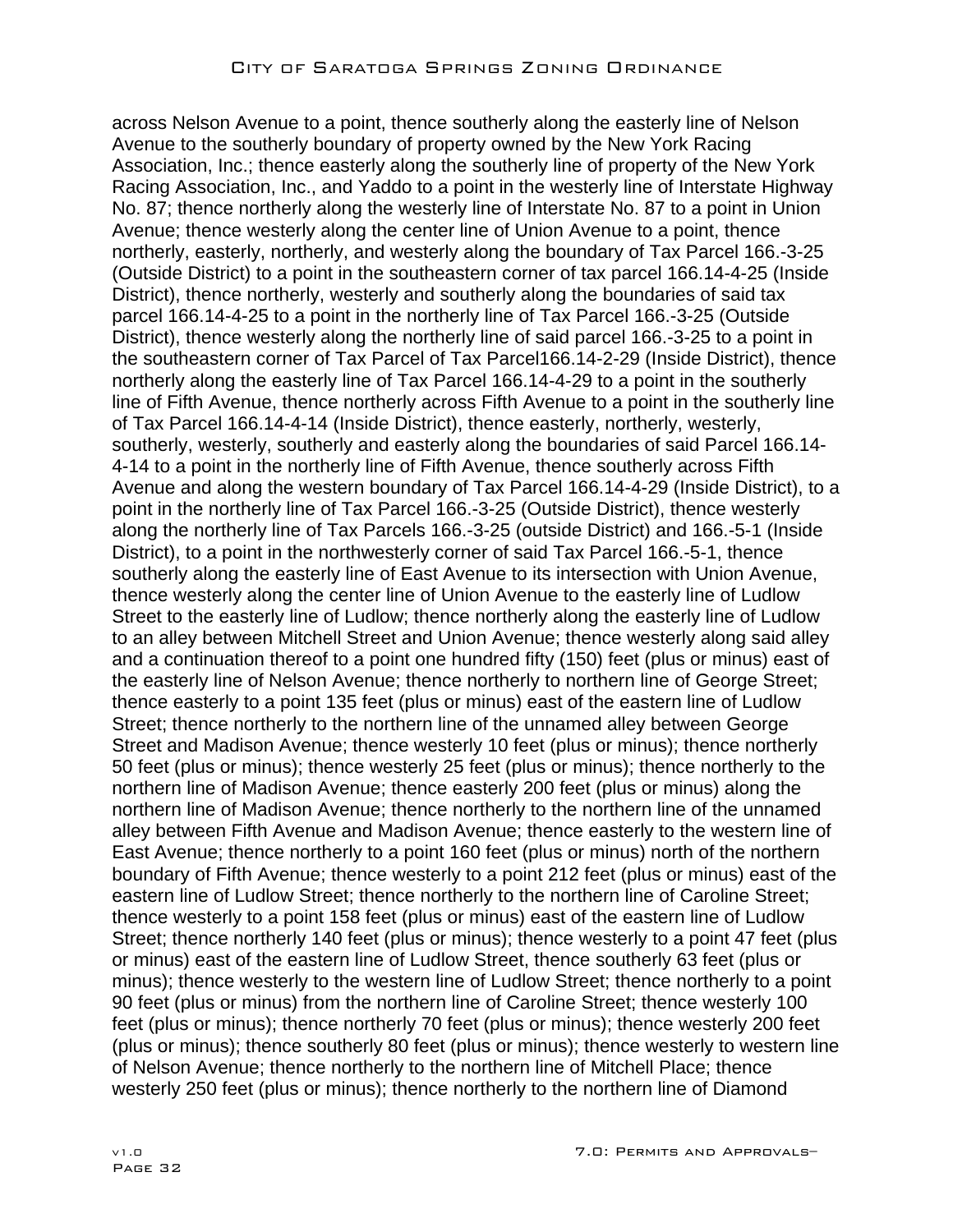Street; thence easterly to a point 72 feet (plus or minus) east of the eastern line of the unnamed alley between Marion Place and Nelson Avenue; thence northerly 80 feet (plus or minus); thence westerly to eastern line of unnamed alley between Marion Place and Nelson Avenue; thence northerly along eastern line of alley and continuing straight northerly to the northern line of Lake Avenue; thence westerly to a point 215 feet (plus or minus) from the eastern line of East Harrison Street; thence northerly 100 feet (plus or minus); thence westerly along a line 100 feet (plus or minus) from the northern line of Lake Avenue to the western line of East Harrison Street; thence northerly to the northern line of Spruce Alley; thence westerly 169 feet (plus or minus); thence northerly along the eastern side of the unnamed private drive and extending to a point 90 feet (plus or minus) from the southern line of York Avenue and 120 feet (plus or minus) from the westerly line of East Harrison Street; thence easterly to a point 42 feet (plus or minus) from the eastern line of East Harrison Street; thence northerly to the northern line of York Avenue; thence easterly to the western line of Nelson Avenue; thence northerly 138 feet (plus or minus); thence westerly to a point on the western line of East Harrison Street 152 feet (plus or minus) northerly from the northern line of York Avenue; thence northerly to the southern line of North Street; thence westerly to the westerly line of Circular Street; thence northerly to a point 100 feet (plus or minus) south of the southerly line of the unnamed alley between the head of Henry Street and Circular Street; thence westerly to the eastern line of Henry Street; thence southerly along a line 150 feet (plus or minus) west of the western line of Circular Street to a point 100 feet (plus or minus) north of the northern line of the unnamed alley; thence westerly to the eastern line of Henry Street; thence southerly along the eastern line of Henry Street to the southerly line of the unnamed alley; thence easterly to the western line of Bank Alley; thence southerly along the western line of Bank Alley to the southern line of Spruce Alley; thence westerly to the eastern line of Henry Street; thence southerly along the eastern line of Henry Street 50 feet (plus or minus); thence southeasterly 40 feet (plus or minus); thence southerly 153 feet (plus or minus) to the northern line of Lake Avenue; thence southerly across Lake Avenue to a point 100 feet (plus or minus) east of the eastern line of Henry Street on the southern line of Lake Avenue; thence southerly to a point 135 feet (plus or minus) east of the eastern line of Henry Street on the southern line of Short Alley; thence southerly to the southern line of Caroline Street; thence westerly to the eastern line of Henry Street; thence southerly along the eastern line of Henry Street to the southern line of the alley between Phila Street and Spring Street; thence easterly 98 feet (plus or minus); thence southerly to a point 100 feet north of the northern line of Spring Street; thence westerly along this line 100 feet north of the north line of Spring Street to a point in the easterly line of Putnam Street; thence northerly along the easterly line of Putnam Street and the easterly line of Maple Avenue to Grove Street; thence westerly along the northerly line of Grove Street to a point 100 feet easterly of the east line of Broadway; thence northerly parallel with and 100 feet easterly of the east line of Broadway or the rear lot line of the property facing Broadway, whichever is greater, to a point in the outside corporation line; thence westerly along the corporation line to the center of North Broadway; thence westerly along the northerly line of Fourth Street to the point or place of beginning.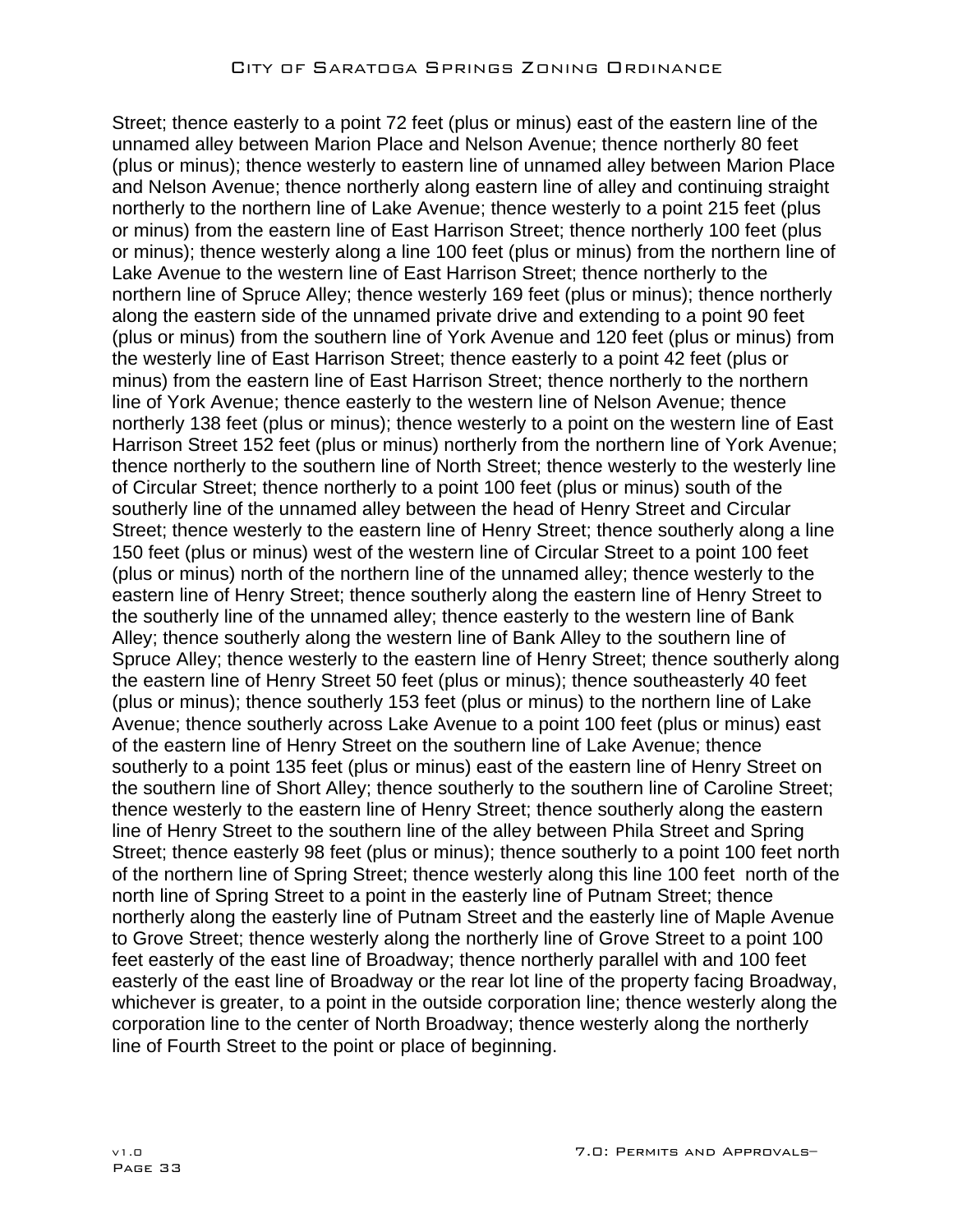2. Commencing at a point at the southwest corner of the intersection of Van Dam Street and Clinton Street, running westerly 286 feet (plus or minus) along the southern line of Van Dam Street; thence southerly 84 feet (plus or minus) to the northern line of Walton Street; thence across Walton Street to its southern line; thence easterly to a point 100 feet (plus or minus) westerly from the western line of Clinton Street; thence southerly 160 feet (plus or minus) to the southern line of Railroad Alley; thence 24 feet (plus or minus) easterly along the southern line of Railroad Alley; thence southerly 137 feet (plus or minus) to the northern line of Church Street; thence across Church Street to a point on the southern line of Church Street 106 feet (plus or minus) westerly from the western line of Clinton Street; thence 100 feet (plus or minus) southerly; thence 36 feet (plus or minus) westerly; thence 35 feet (plus or minus) southerly; thence 15 feet (plus or minus) westerly; thence 45 feet (plus or minus) southerly to the unnamed public alley between West Harrison Street and Clinton Street; thence southerly along the eastern line of the alley to the northern line of Thomas Street; thence across Thomas Street to a point on the southern line of Thomas Street 100 feet (plus or minus) westerly from the western line of Clinton Street; thence southerly 215 feet (plus or minus) to a point 115 feet (plus or minus) from the northern line of Division Street and 100 feet (plus or minus) from the western line of Clinton Street; thence westerly to a point on the eastern line of West Harrison Street 115 feet (plus or minus) northerly from the northern line of Division Street; thence southerly along the eastern line of West Harrison Street to the southern line of Division Street; thence easterly to the eastern line of Marvin Alley; thence southerly along the eastern line of Marvin Alley to a point 332 feet (plus or minus) south of the southern line of Cherry Street; thence easterly 150 feet (plus or minus) to the western line of Franklin Street; thence south to the southern line of Washington Street; thence westerly 145 feet (plus or minus) along the southern line of Washington Street; thence southerly 86 feet (plus or minus); thence westerly 37 feet (plus or minus); thence northerly 14 feet (plus or minus); thence westerly 49 feet (plus or minus); thence northerly 24 feet (plus or minus); thence westerly 99 feet (plus or minus); thence northerly 79 feet (plus or minus) to a point on the southern line of Washington Street 335 feet (plus or minus) from the western line of Franklin Street; thence westerly 102 feet (plus or minus) along the southern line of Washington Street; thence southerly 62 feet (plus or minus); thence westerly 50 feet (plus or minus); thence southerly 8 feet (plus or minus); thence westerly 56 feet (plus or minus) to a point on the eastern line of Beekman Street 150 feet (plus or minus); from the northern line of Grand Avenue; thence southerly to the northern line of Cobb Alley; thence easterly along the northern line of Cobb Alley to the eastern line of South Franklin Street; thence northerly along the eastern line of South Franklin Street and the eastern line of Franklin Street to a point 60 feet (plus or minus) northerly of the northern line of Congress Street; thence easterly 100 feet (plus or minus); thence northerly 161 feet (plus or minus) to a point on the south line of Washington Street 68 feet (plus or minus) from the eastern line of Franklin Street; thence across Washington Street to a point on the northern line of Washington Street 141 feet (plus or minus) from the eastern line of Franklin Street; thence northerly 46 feet (plus or minus); thence easterly 15 feet (plus or minus); thence northerly 142 feet (plus or minus); thence, easterly 45 feet (plus or minus); thence northerly 159 feet (plus or minus); thence westerly 20 feet (plus or minus); thence northerly 50 feet (plus or minus); thence easterly 100 feet (plus or minus); thence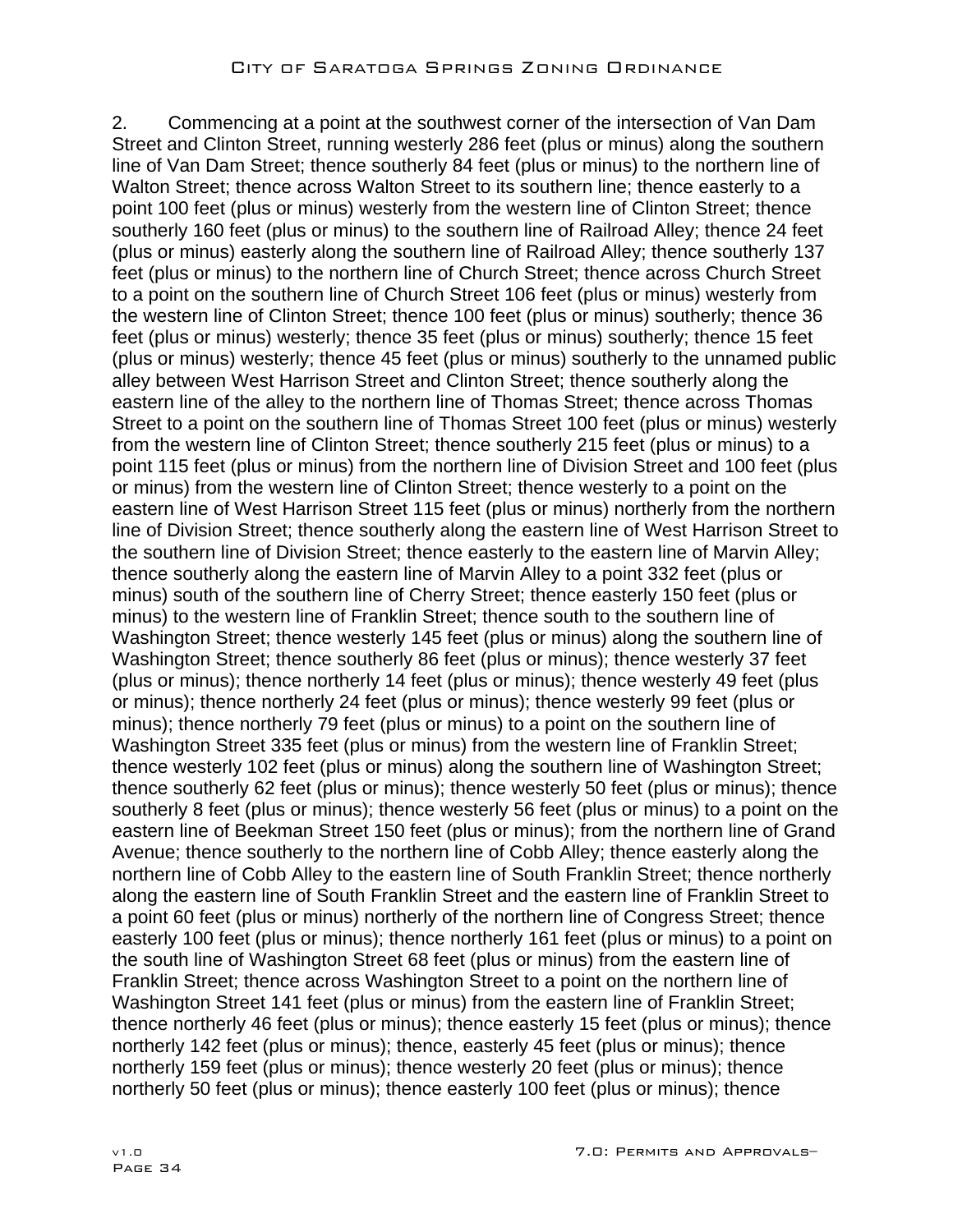northerly 205 feet (plus or minus) to a point on the southern line of Division Street 159 feet (plus or minus) easterly from the eastern line of Franklin Street; thence across Division Street to a point on the north line of Division Street 200 feet (plus or minus) easterly from the eastern line of Clinton Street; thence northerly 220 feet (plus or minus); thence westerly 67 feet (plus or minus); thence northerly 290 feet (plus or minus); thence westerly 150 feet (plus or minus) to a point on the eastern line of Clinton Street 120 feet (plus or minus) southerly from the southern line of Church Street; thence northerly along the easterly line of Clinton Street to the northerly line of Church Street; thence easterly along the northern line of Church Street 100 feet (plus or minus); thence northerly 490 feet (plus or minus) to a point on the southern line of Exchange Alley 100 feet (plus or minus) easterly of the eastern line of Clinton Street; thence westerly along the southern line of Exchange Alley to the western line of Clinton Street; thence northerly to the southern line of Van Dam Street or place of beginning.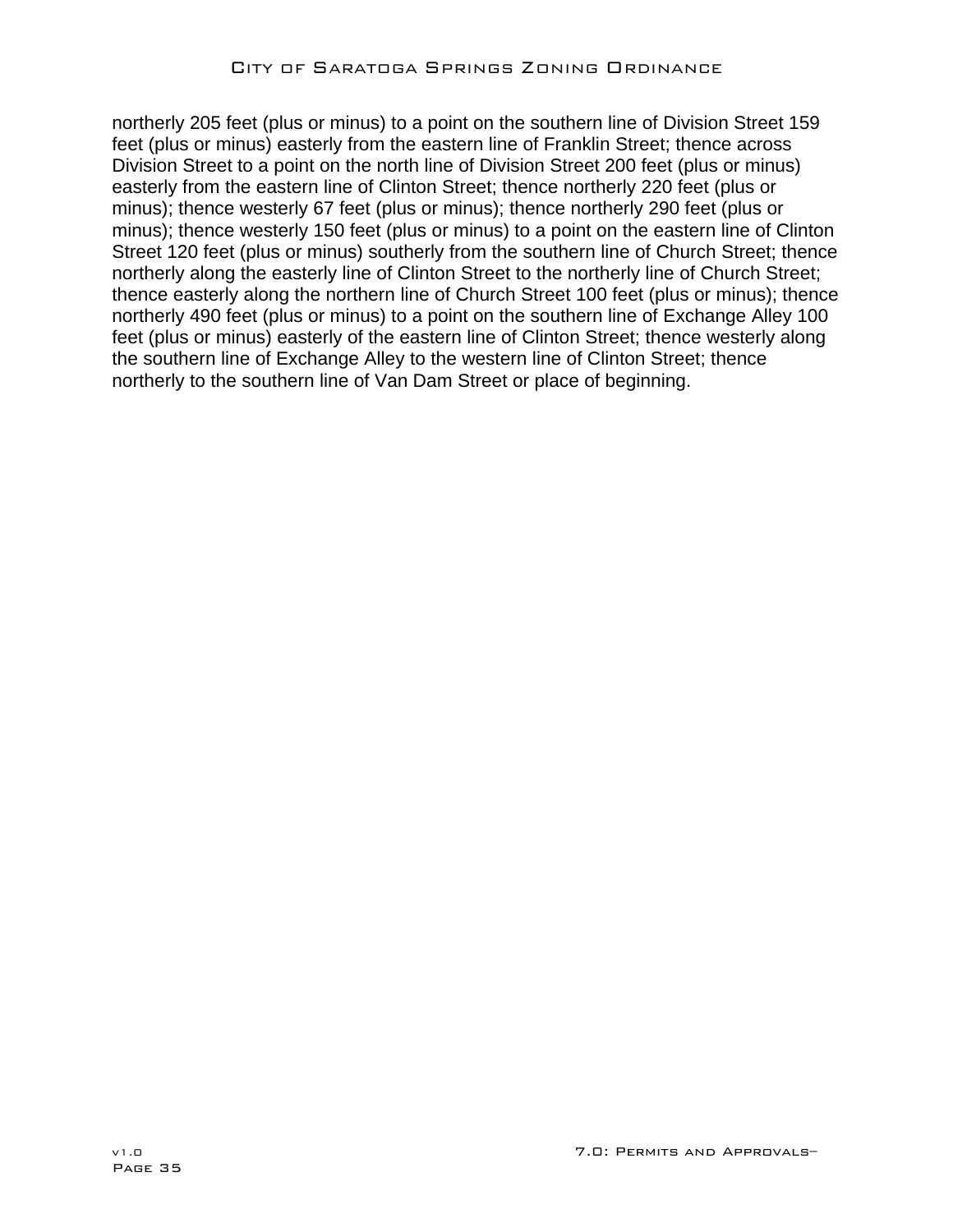# C. Map of Historic District Areas

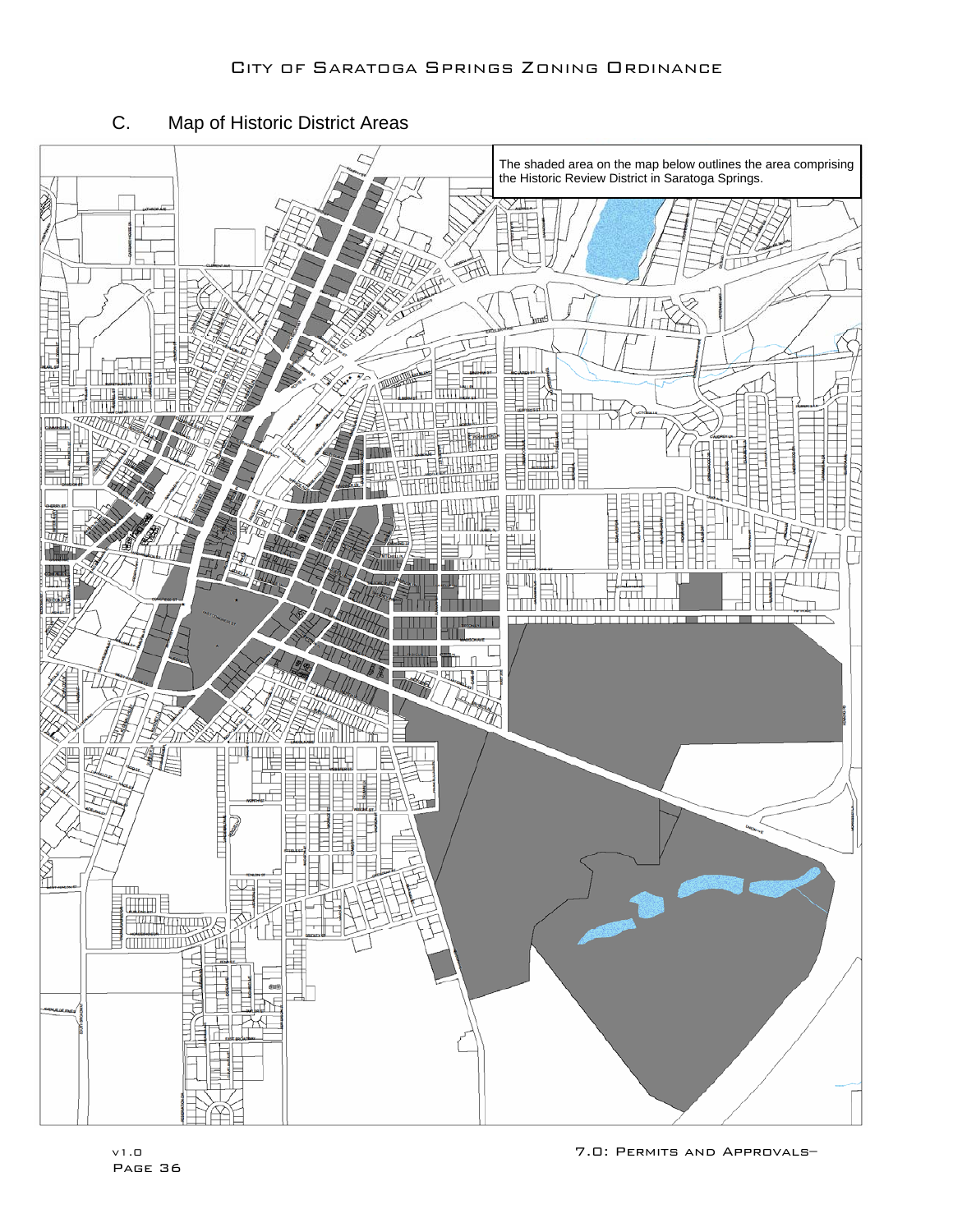## **7.5 ARCHITECTURAL REVIEW**

## **7.5.1 INTENT**

The City finds that appropriate architectural design and the consistent quality of building exteriors directly contribute to the positive value of real property, the enhancement of community character, and the health, safety and general welfare of the City's residents. Therefore, the intent of this Article is to provide architectural standards for the construction, maintenance and enhancement of structures within designated areas of the City as identified in Section 7.5.12.

## **7.5.2 DELEGATION TO DESIGN REVIEW COMMISSION**

The Design Review Commission is hereby charged with the responsibilities of administering and carrying out the intent, process and actions established in this Article and Article 7.4 "Historic Review".

## **7.5.3 ACTIONS SUBJECT TO REVIEW**

The following actions shall be subject to architectural review by the Commission when occurring within designated areas of the City as identified in this Article:

A. Construction, renovation, alteration or exterior change to a structure that requires the issuance of a building or demolition permit.

B. Installation of an awning, sign or sign structure that requires a building or sign permit, or such modification with respect to size, materials, illumination, method of attachment and color.

C. Change of the exterior color of any structure within a non-residential Zoning District.

D. Installation of telecommunications facilities per Article 6.3.2.

## **7.5.4 ACTIONS EXEMPT FROM REVIEW**

The following actions are exempt from architectural review:

- 1. Ordinary maintenance or repair of any exterior feature that does not involve a change in design, material, or outer appearance.
- 2. Any action having received historic review approval.

## **7.5.5 DESIGN CONSIDERATIONS**

For actions subject to review, the Commission shall evaluate whether the proposed alteration or construction is compatible with the subject structure, site and neighboring properties in the architectural review district with regard to:

## A. Height

The Commission shall consider whether the height of the proposed structure is compatible with the historic form and context of the site and neighboring properties and with any specific zoning district intent.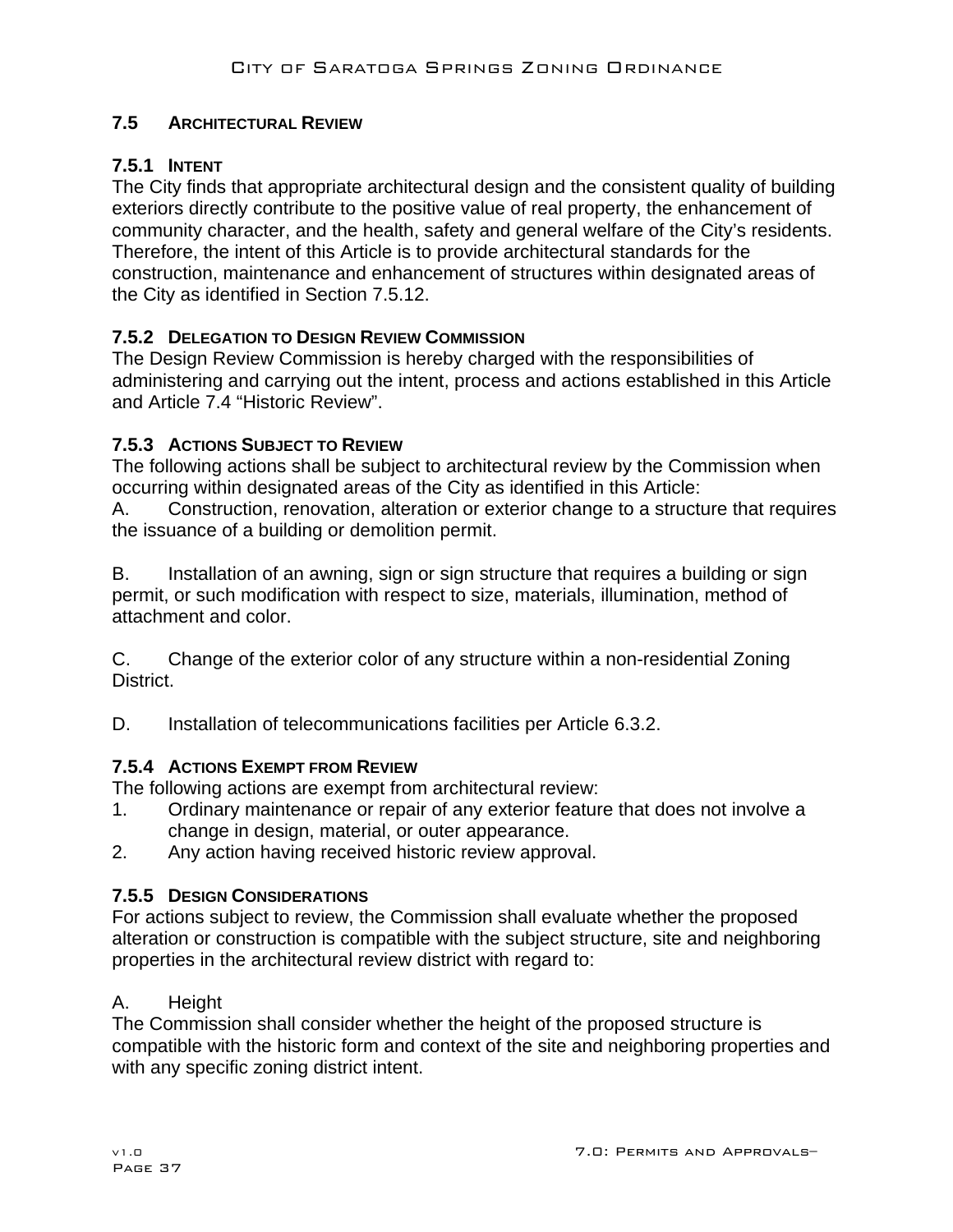# B. Scale

The Commission shall consider whether the scale of the proposed structure is compatible with the relationship of the building and its architectural elements to neighboring structures and community character.

# C. Mass and Open Space

The Commission shall consider whether the relationship of the dimension and mass of a building to the open space between it and adjoining buildings is compatible with the character of the neighboring area and with any specific zoning district intent.

# D. Proportion

The Commission shall consider whether the proposed structure and its architectural elements, including front façades, windows, doors and bays, are consistent with the dominant proportion of neighboring structures and site.

# E. Directional Expression

The Commission shall consider whether the directional expression of a building and its architectural elements are compatible with the dominant horizontal or vertical expression of the neighboring buildings.

# F. Architectural Rhythm

The Commission shall consider whether the architectural, rhythmic pattern resulting from repeated elements such as window and door openings, columns, arches, and other facade elements is consistent within the subject structure and consistent with neighboring structures.

# G. Front Setback

The front yard setback for the building line of all new construction shall be compatible with neighboring buildings and any specific zoning district intent.

# H. New Construction and Additions

New construction and additions should be undertaken such that their removal will not impair the original historic form and integrity of the structure and site.

# I. Treatment of Major Building Elements

- 1. Doors. Existing historic doors and door openings shall be retained and rehabilitated whenever possible. Restoration of historic openings is encouraged where previously altered. Where doorways must be altered to meet current building code and safety requirements, doors and entrance ways shall be designed to respect the exterior architectural character of the building.
- 2. Windows. Existing historic windows and window openings shall be retained and rehabilitated whenever possible. Restoration of historic openings is encouraged where previously altered.
- 3. Roofs. Features that give a roof its essential historic and architectural character shall be retained and rehabilitated whenever possible. Roof designs for new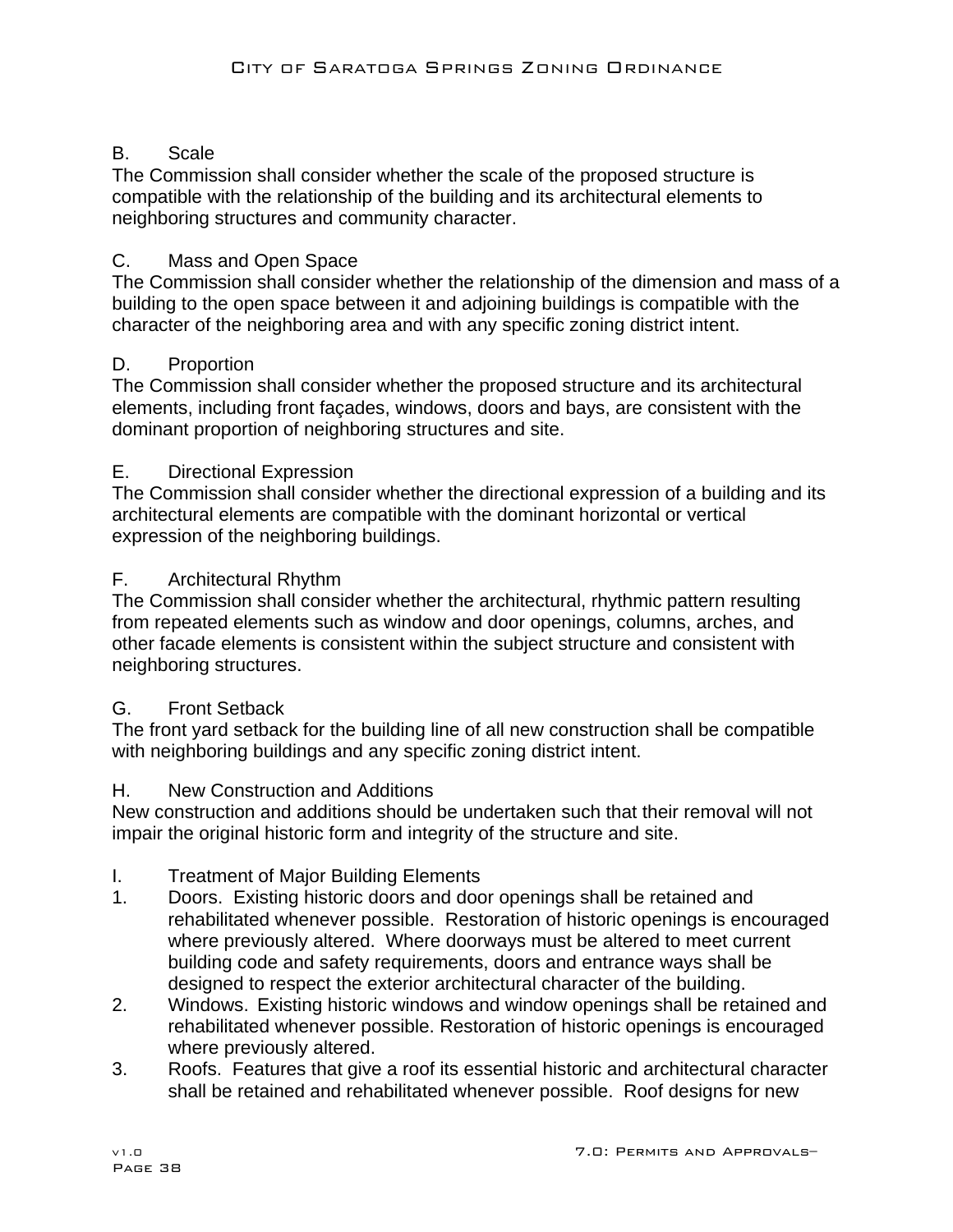structures shall be compatible with neighboring buildings. Exterior mechanical equipment shall be minimized and screened from view.

## J. Materials

Materials used in new construction shall be compatible with those traditionally used in the neighboring area. Contemporary materials are acceptable provided that the overall texture, color and details of the building are compatible with neighboring buildings.

## K. Colors

Colors used in new construction shall be compatible with neighboring buildings. Architectural features of historic buildings shall be restored with colors and finishes appropriate to the nature of the materials and to the historic character of the building. Where historically documented colors are not used, colors shall be appropriate to the building's predominant architectural style(s).

## **7.5.6 DEMOLITION**

The Commission shall determine whether the proposed structure has architectural or historic significance. "Significance" includes having particular important associations within the context of the architecture, history or culture of Saratoga Springs or region and may include listing as "contributing" on the State and National Registers of Historic Places.

## A. Structures with no architectural or historic significance

The Commission may approve an application for demolition if it finds that the demolition is consistent with the intent and objectives of this Article and that the structure proposed to be demolished has no historic or architectural significance.

## B. Structures with architectural or historic significance

For the proposed demolition of a structure with architectural or historical significance, the applicant must demonstrate "good cause" as to why such structure cannot be preserved.

- 1. The applicant shall document "good faith" efforts in seeking an alternative that will result in the preservation of the structure including consultation with the Commission and the Saratoga Springs Preservation Foundation. The relocation of structures may be permitted as an alternative to demolition;
- 2. The applicant shall document efforts to find a purchaser interested in acquiring and preserving the structure;
- 3. The applicant shall demonstrate that the structure cannot be adapted for any other permitted use, whether by the current owner or by a purchaser, which would result in a reasonable return; and
- 4. The applicant shall submit evidence that the property is not capable of earning a reasonable return regardless of whether that return represents the most profitable return possible. "Dollars and cents proof" shall be required to demonstrate such hardship.
- 5. Application for demolition of a structure with historic or architectural significance shall include acceptable post-demolition plans of the site. Such plans shall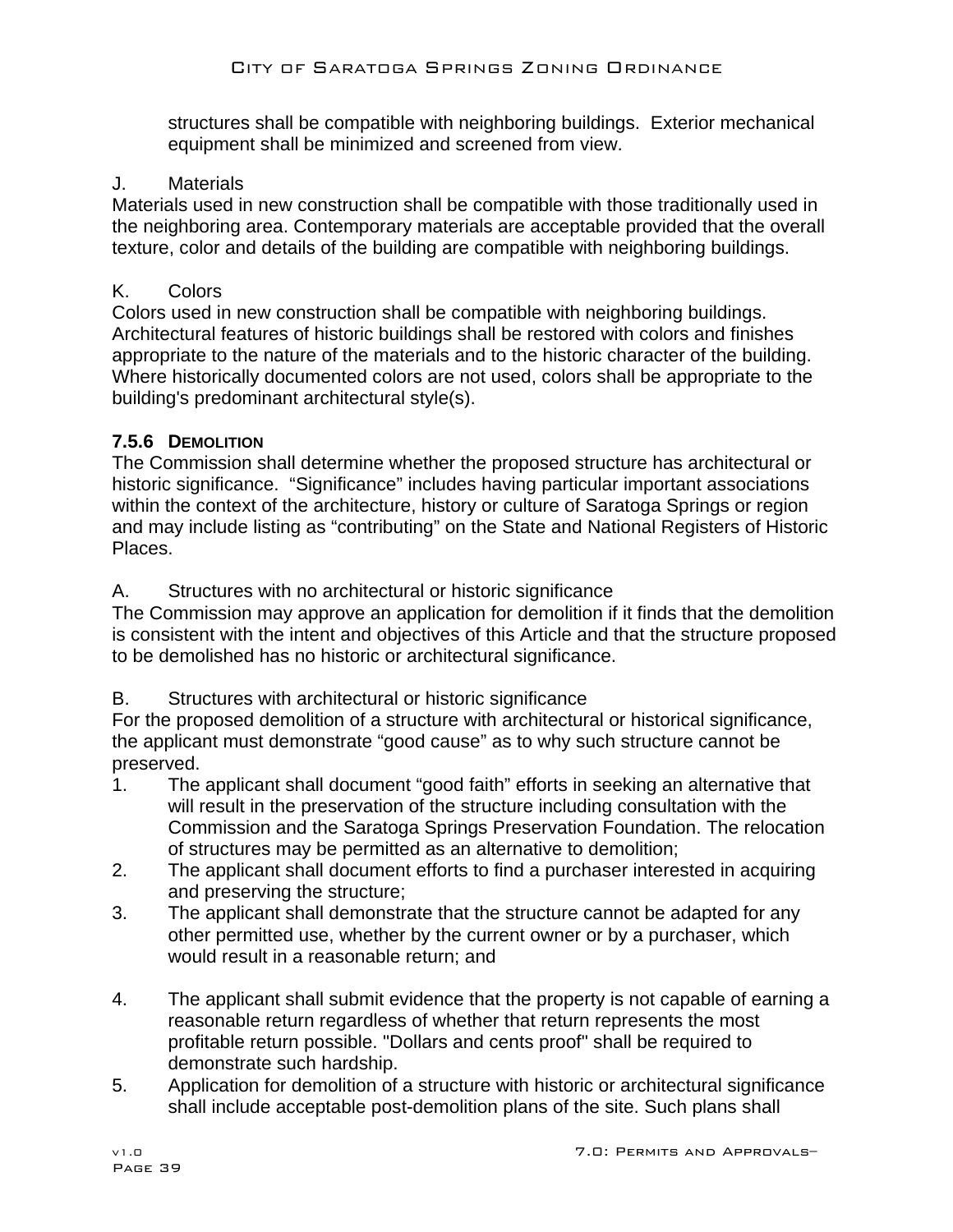include an acceptable timetable and guarantees which may include performance bonds/letters of credit for demolition and completion of the project. The Commission may condition the issuance of a demolition approval on the applicant's receipt of all other necessary approvals and permits for the postdemolition plan.

- 6. The Commission shall schedule a public hearing on an application for demolition of a structure with historic or architectural significance and shall provide notice as follows.
	- a. Public Hearing Notice

The Commission shall advertise the hearing in a Saratoga Springs newspaper of general circulation at least five days prior to the date thereof. The applicant shall be responsible for payment for this notice. Prior to the hearing, the applicant shall be responsible for filing with the Commission an affidavit from the newspaper confirming such publication and payment.

- b. Property owner notification
	- i. The applicant shall obtain from the City the names and addresses of property owners within a 250 feet geographic radius from the applicant's subject property.
	- ii. The applicant shall receive from the Commission a property owner notification notice and shall send only this notice to the identified property owners by first class mail. This notice shall be postmarked no less than 7 but no more than 20 calendar days prior to the scheduled hearing.
	- iii. Prior to the public hearing, the applicant shall submit to the Commission confirmation of the property owner notification by obtaining a "certificate of mailing" provided by the U.S. Postal Service.
	- iv. Failure to provide notice in exact conformance with these provisions shall not invalidate a Commission determination provided the Commission finds that substantial compliance has occurred.

C. Determination of Jeopardy to Health, Safety and Welfare of Community In cases where an applicant has sought demolition approval on the basis that a structure represents an imminent danger to the health, safety and welfare of the community, the Commission shall refer the application to the Building Inspector for review and report pursuant to City Code Section 118 Unsafe Structures. The Building Inspector's report shall be advisory to the Commission. The Commission shall review the Building Inspector's report and make a determination that the structure can or cannot reasonably be repaired in such a way as to remove the imminent danger.

# D. Court action

The Commission shall have no authority to act otherwise in cases where an appropriate legal action or procedure has resulted in a judgment or order by a Court of competent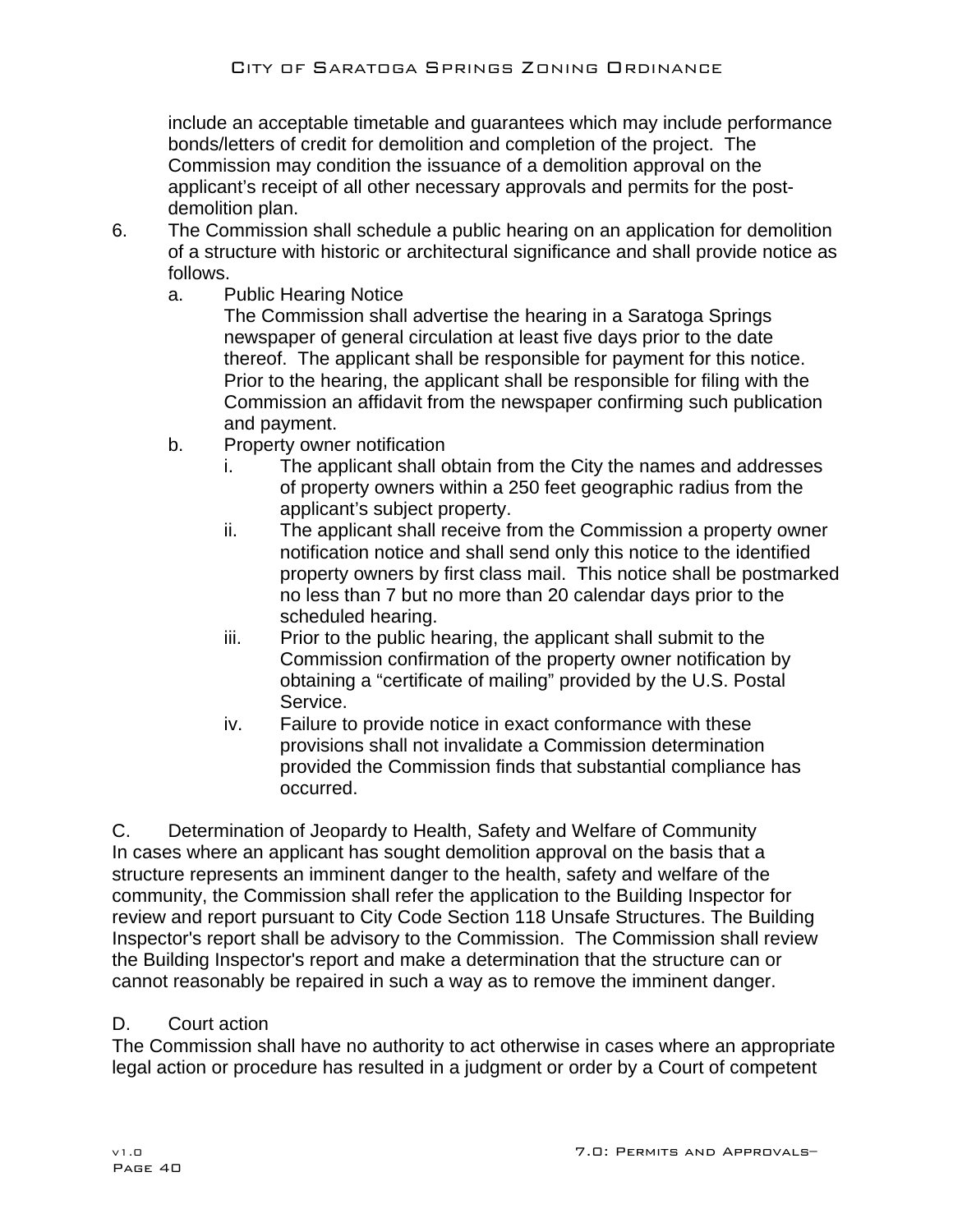jurisdiction that a structure endangers the health, safety and welfare of the public and shall be demolished.

## **7.5.7 ARCHITECTURAL REVIEW APPLICATION**

A. It shall be the duty of the Zoning Officer to refer to the Commission all actions identified in this Article that require architectural review approval.

B. The Commission shall not accept any application for review that includes a parcel for which there is an outstanding, unresolved written violation from the Zoning Officer that is not the subject of the application.

C. An eligible applicant for architectural review approval must be the owner, lessee or purchaser under contract for the involved parcel. A lessee and purchaser under contract must have the permission of the current property owners to submit an application for architectural review approval.

D. The City shall collect a fee for all applications to the Commission as established by the City Council.

# **7.5.8 ADVISORY OPINION**

The Commission may request an advisory opinion of the Planning Board or any administrative department or agency in its evaluation of an application for architectural review.

## **7.5.9 ARCHITECTURAL REVIEW DECISIONS**

A. In rendering its decision on any application, the Commission shall comply with all applicable provisions of the State Environmental Quality Review Act (SEQRA) under Article 8 of the Environmental Conservation Law and its implementing regulations.

B. Within 62 days of the determination by the Commission that the application is complete, or the close of the public hearing, a written decision will be issued. This time frame may be extended by mutual consent of the applicant and the Commission.

C. Four affirmative votes are required to pass a motion regarding an application before the Commission. If four affirmative votes cannot be attained on a motion within this 62-day period, unless extended by mutual consent of the applicant and the Commission, the application shall be denied by default.

- D. The Commission may issue any of the following decisions:
- 1. Approve as submitted
- 2. Approve with conditions The Commission may impose appropriate conditions in connection with its approval including those related to:
	- Nature and quality of building materials
	- Manner of construction
	- Design and other building elements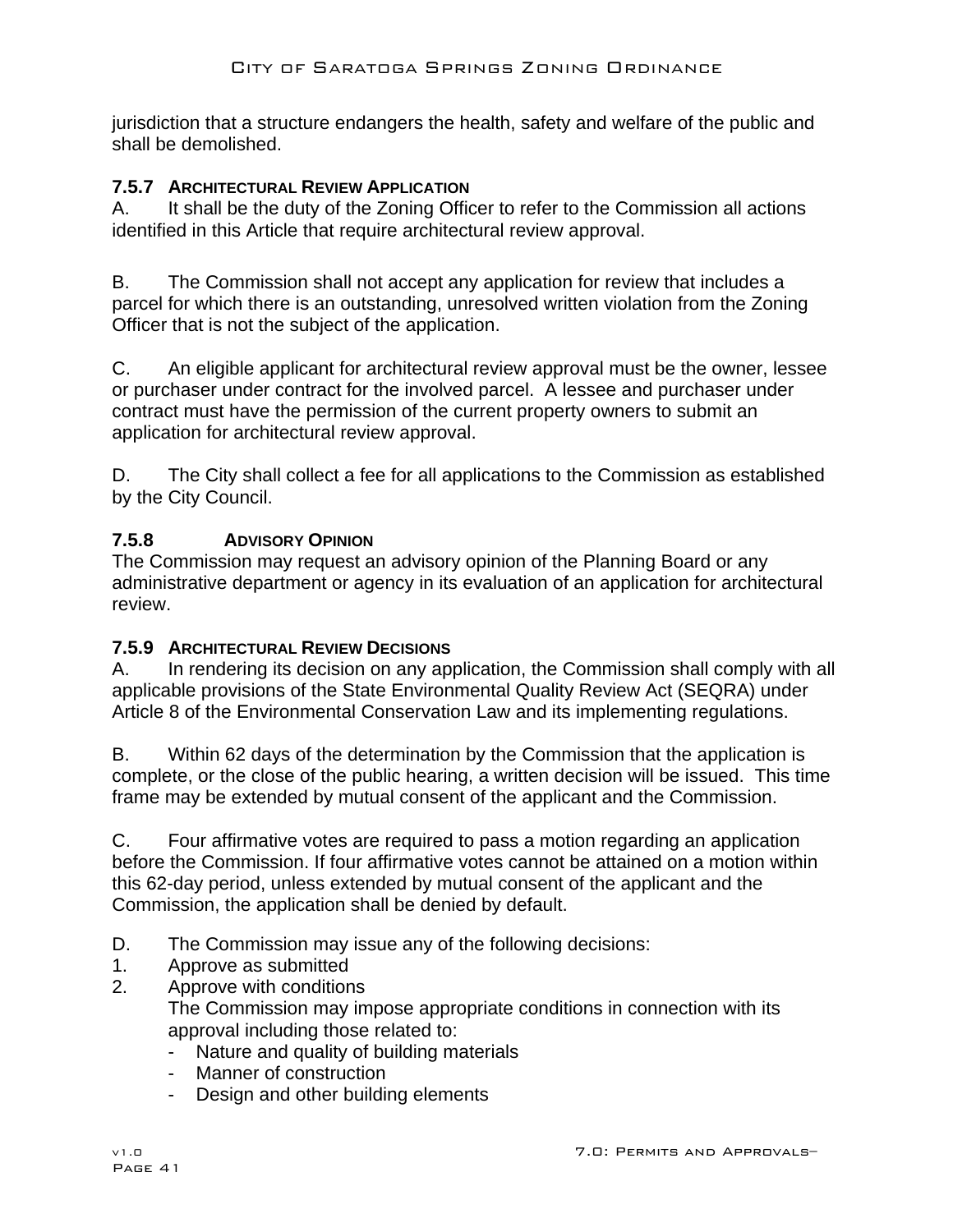3. Preliminary approval

Prior to the granting of final approval by the Commission, an applicant may seek "preliminary approval" for the general "mass and scale" of a proposed structure. This preliminary approval is subject to a SEQRA determination and constitutes approval of the footprint and proportions of the proposed structure, including any proposed rooftop structures, and its compatibility with the surrounding neighborhood. Such preliminary approval does not constitute approval of elevations and other façade and roofline details. Unless so noted within the preliminary approval, an applicant must obtain final approval by the Commission prior to issuance of a building permit.

4. Disapprove

The Commission may disapprove an application provided the Commission finds that such construction, alteration or demolition would be in opposition to the intent and objectives of this Article, and that this finding is not based on personal preference as to taste or choice of architectural style.

E. Every Commission decision shall be signed and dated by the Chairperson and shall document the circumstances of the case and the findings on which the decision is based.

F. Every Commission decision shall be filed in the Office of the City Clerk within five business days thereof and a copy provided to the applicant and to the Building Department.

# G. Administrative Approval

The Chairperson shall have the authority to approve minor modifications to existing Commission approvals if the Chairperson deems the changes are not material, substantial or substantive in nature and are not contrary to the intent of the original decision. The Chairperson shall issue all administrative approvals in writing and report them to the Commission.

- H. Building Permits, Inspections and Certificates of Occupancy
- 1. Upon receipt of Architectural Review approval and confirmation of compliance with any required conditions, the Building Department may issue building, sign or demolition permits associated with the Architectural Review application. No building, sign or demolition permit shall be issued in the event of Architectural Review disapproval.
- 2 For actions subject to Architectural Review but not requiring a building, sign or demolition permit, the Building Department shall perform inspections as may be necessary to confirm compliance with Commission approval and any required conditions.
- 3. Upon confirmation of the completion of an approved action requiring Architectural Review, and any required conditions, the Building Department may issue a certificate of occupancy.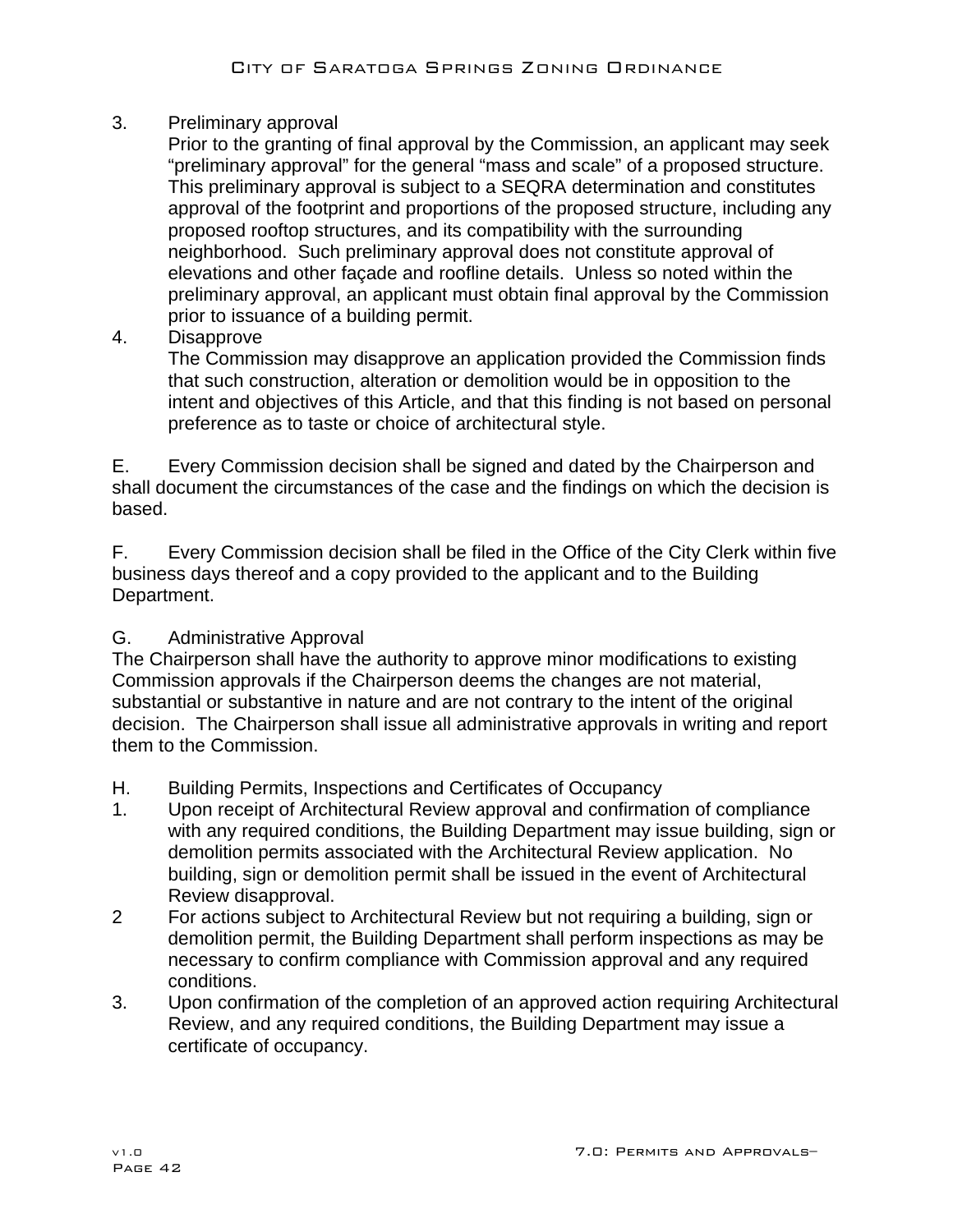# **7.5.10 Expiration**

Unless otherwise specified or extended by the Commission, Commission approvals shall expire 18 months following the filing date of such decision if the applicant has not complied with any required conditions and started actual construction, or otherwise implemented this approval. Actual construction is defined as the fastening or placing of construction materials in a permanent manner, the excavation of a basement, or the demolition or removal of any existing structure if no new construction is approved.

## **7.5.11 Extensions**

The Commission may grant up to two 18 month extensions for architectural review approval provided that the application for extension was properly submitted prior to the expiration date of either the original architectural review approval or the first extension. When requesting an extension, it shall be the applicant's responsibility to demonstrate that there have been no significant changes to the site or neighborhood, and that the circumstances and findings of fact by which the original architectural review approval was granted have not significantly changed.

## **7.5.12 ARCHITECTURAL REVIEW DISTRICTS**

- A. The following areas shall be designated architectural review districts:
- 1. Beginning at the intersection of the center line of Broadway (or NYS Route 9) and Circular Street and extending to the rear lot line of the property facing Broadway on both east and west sides or 100 feet in depth, whichever is greater, and extending southward along Broadway to the City line.
- 2. Beginning at the intersection of the center line of Union Avenue (or NYS Route 9P) and Ludlow Street and extending to the rear lot line of the property facing Union Avenue on the north side or 100 feet in depth, whichever is greater, and extending eastward to the intersection of the center line of Union Avenue and the easterly line of Interstate 87; thence extending to the rear lot line of the property facing Union Avenue on both the north and south sides or 100 feet in depth, whichever is greater, and extending easterly and southeasterly along Union Avenue to the City Line.
- 3. Beginning at the intersection of the center line of Lake Avenue (or NYS Route 29) and Broadway and extending to the rear lot line of the property facing Lake Avenue on both the north and south sides or 100 feet in depth, whichever is greater, and extending eastward along Lake Avenue to the City line.
- 4. Beginning at the intersection of the center line of Route 50 and Broadway (or New York State Route 9) and extending to the rear lot line of the property facing Route 50 on both the north and south sides or 100 feet in depth, whichever is greater, and extending eastward to the City line.